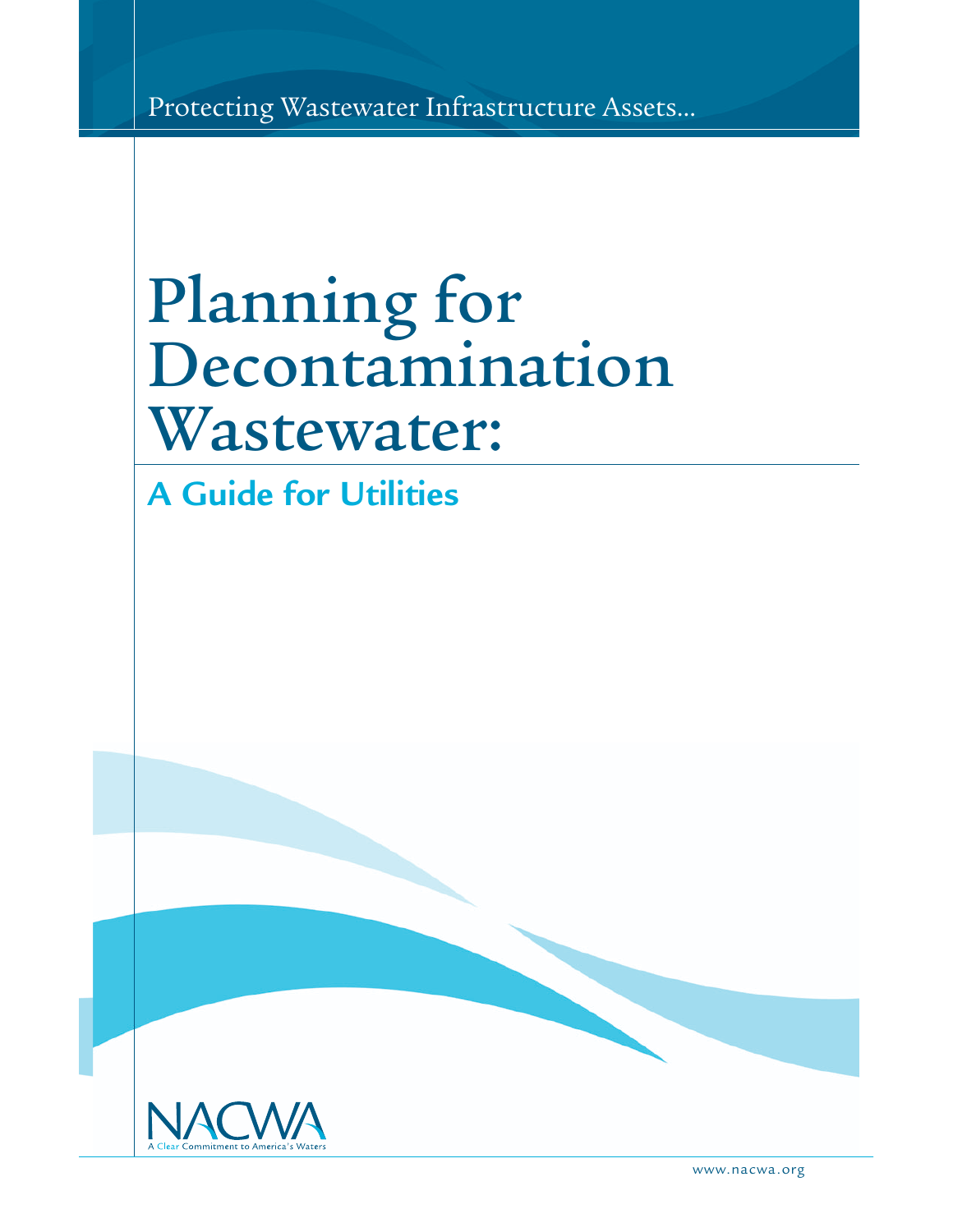## Protecting Wastewater Infrastructure Assets...

## Planning for Decontamination Wastewater: **A Guide for Utilities**

#### **Understanding the Risks Associated with Decontamination Wastewater\* Substances that may be contained in decontamination wastewater**

- Chemical warfare agents such as blood, nerve, blistering, choking or tear-inducing agents, as well as toxic industrial chemicals.
- Chemical compounds used in the decontamination process.
- Biological warfare agents including disease causing bacteria, viruses and toxins.
- □Radioactive materials.

#### **Means of decontamination wastewater entering the sewer system**

- $\square$  Runoff from decontamination activity by inflow around manhole covers, through catch basin inlets in the case of combined sewer systems, or through floor drains in the case of interior decontamination activities.
- $\square$  Direct discharge into a manhole or inlet by the personnel responsible for decontamination activities.
- Decontamination showers at hospitals or other facilities that drain to the building sewer connecting to the sewer system.
- $\square$  Sewage from a building in which persons exposed to Chemical, Biological, or Radioactive (CBR) substances had bathed or laundered clothes.
- Urine and feces from persons exposed to CBR agents via plumbing fixtures that are connected to the sewer system.
- Disposal of contaminated drinking water from reservoirs, water treatment facilities, and water distribution systems.

#### **Reducing the Risk through Planning, Coordination and Communication Within the utility**

- Develop an Emergency Response Plan that includes: (1) A decision-making framework for responding to incidents where decontamination wastewater may be generated; (2) Procedures for preparedness, response and incident management for such incidents; (3) Contact information for organizations to assist with recovery, and agencies to notify in case of a decontamination event.
- $\Box$ Maintain and distribute supplies and equipment, as needed, to contain decontamination wastewater, and reduce its impacts on the wastewater system.
- $\square$  Provide personal protective equipment for those employees that are appropriately trained, and may be assigned to assist emergency personnel.
- Develop mutual aid agreements with adjacent wastewater utilities, and contracts with hauling companies to assist in providing services should a portion of the wastewater system be temporarily out-of-service.

#### **With local emergency managers and first responders**

- Establish protocols, agreements and memoranda of understanding with local emergency management agencies and first responders to assure the utility is notified of incidents that may generate decontamination wastewater.
- Invite representatives from local emergency management agencies and first responders to train with utility staff, and request utility participation in their training exercises.
- $\Box$  Assist local emergency managers and first responders to develop procedures and identify laboratories for rapidly determining type and concentration of CBR substances in decontamination wastewater.
- $\Box$  Collaborate with local emergency managers and first responders in designing methods for containing as much decontamination wastewater on-site as possible, or diverting decontamination wastewater to holding tanks or diked-in areas, where testing and treatment can be accomplished.
- $\Box$  Provide local emergency managers and first responders with the information they need to acquire and deploy equipment and materials to prevent decontamination wastewater from entering the sewer system.
- $\square$  Discuss with first responders the appropriateness of adding a safe tracer dye to water used for decontamination so that the resulting wastewater can be tracked prior to, and after entering the sewer system.
- With the assistance of local emergency managers, prepare "standby" public notices to be used to inform persons involved in an incident the steps to take to avoid discharge of CBR wastes into the sewer system.

#### **With customers and agencies that may discharge decontamination wastewater**

 $\Box$  Meet with key staff members of hospitals, clinics, laboratories and industrial customers to explain the possible impacts of decontamination wastewater, and offer assistance in developing methods for notification, analysis and containment.

*\* Decontamination wastewater is generated as a result of decontamination activities performed after a terrorist attack with chemical, biological or radioactive substances.*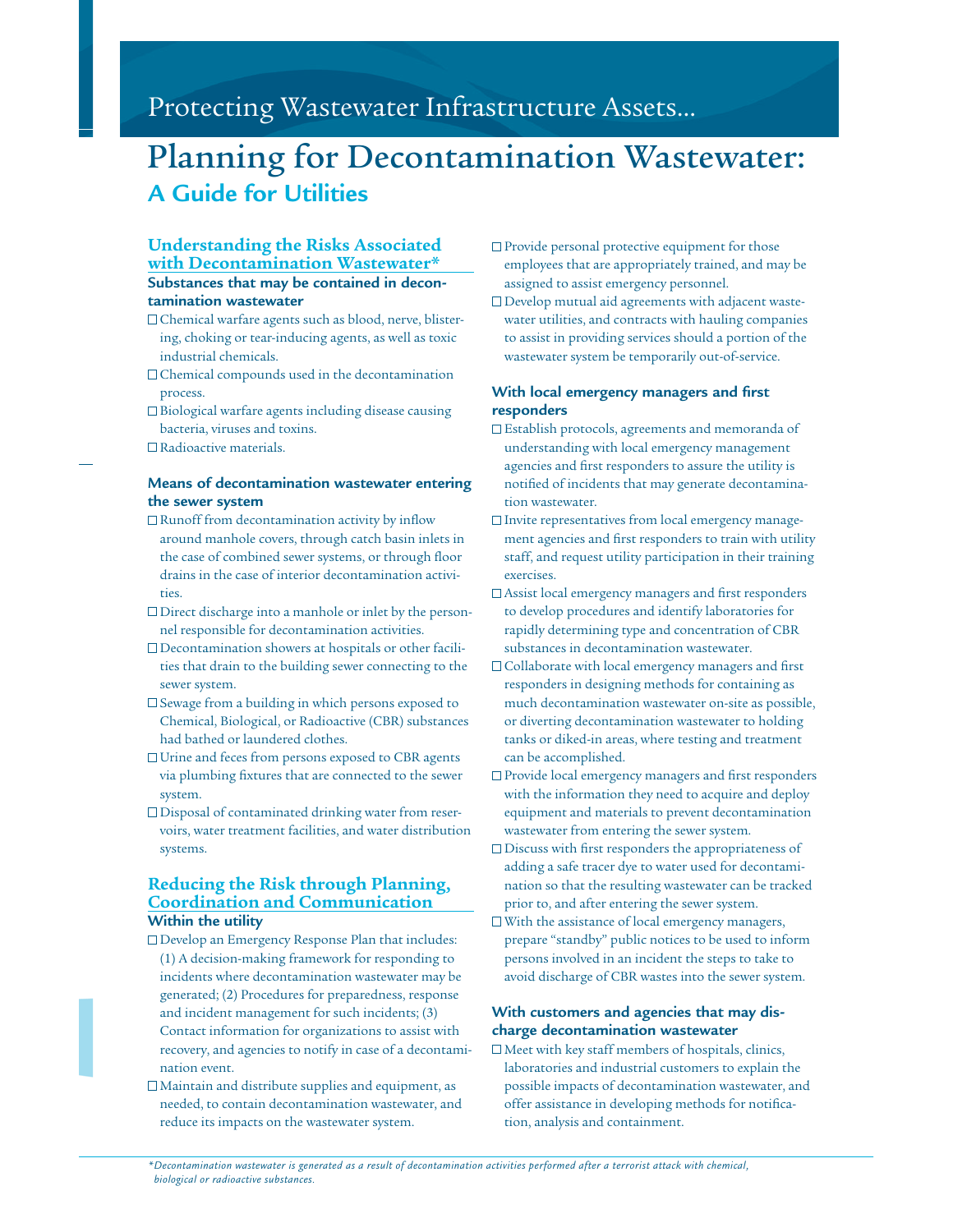- Incorporate into pretreatment control instruments, the appropriate requirements for customers to immediately notify the utility of any incident that may result in decontamination treatment and resulting wastewater discharge from their building or facility.
- As necessary, amend local pretreatment regulations or ordinances to require all appropriate users such as hospitals, clinics, laboratories and other selected non-domestic customers to develop and maintain plans for containment, testing and decontamination of wastewater.
- Work with water utilities, local, state and federal government agencies to establish procedures for disposing of contaminated water in ways that would not adversely impact the sewer system, such as isolation and in-situ treatment, or temporary storage prior to discharge.

#### **Reducing the Risk and Impact through Physical Measures**

**Preventing decontamination wastewater from entering the sewer system**

- Barrier methods prevent decontamination wastewater from reaching the collection system by placing a physical obstacle in the way of the runoff (e.g., drain seals, manhole shields, pan inserts, berms and drain plugs).
- Containment methods keep decontamination wastewater at the location where it is generated. Examples consist of sumps, pools, or dikes that retain the runoff from decontamination activities.
- $\square$  Sorbents can absorb and retain small amounts of decontamination wastewater. They are available in a wide variety of materials such as gels, foams and solids that are specifically designed for individual classes of hazardous materials.

#### **Mitigating the impact of decontamination wastewater that reaches the sewer system**

- $\square$  In many cases, the adverse impacts of CBR substances on the sewer system will be minimized by dilution from water used in the decontamination activities and from existing wastewater in the sewer system. However, some CBR substances will still be harmful at very low concentrations.
- The effects of many chemical agents can be minimized through the use of calcium hypochlorite, sodium hydroxide or the U.S. Military's Decontamination Solution No. 2, depending on the specific agent.
- $\square$  Some bacteria, viruses and toxins can be inactivated with a sufficient contact time with chlorine compounds such as sodium hypochlorite or ultraviolet (UV) light.
- □ Some radioactive materials can be removed from

decontamination wastewater through processes not typically found at wastewater treatment facilities, such as lime softening, ultrafiltration, and reverse osmosis.

 $\Box$  In any instance where decontamination wastewater is disposed of through the sewer system, controlling rates of entry to minimize interface, pass-through, and air emissions, and maximize worker health and safety is important.

#### **Reducing the Risk through Training and Information Updates**

- $\Box$  Provide periodic training for utility staff in emergency preparedness, response, and recovery, including an overview of CBR substances and courses such as those describing FEMA's National Incident Management System (NIMS).
- Test and evaluate emergency plans and procedures through tabletop, functional, and full-scale exercises. Participate with other utilities, local emergency management agencies, regulators and first responders.
- $\square$  Stay abreast of new legislation and regulations, industry research and newly developed guidance and protocols.

**The response to a CBR attack will be managed by personnel from local, state and federal agencies who have received extensive training, and are equipped with protective and specialized equipment. During such an incident, wastewater utility managers are urged to coordinate closely with on-site lead agencies, while protecting employees and the utility system. Ensuring that the response to a CBR attack is well coordinated and ultimately protects human health and the environment, relies heavily upon pre-incident planning, which involves all key stakeholders, including wastewater utilities.** 

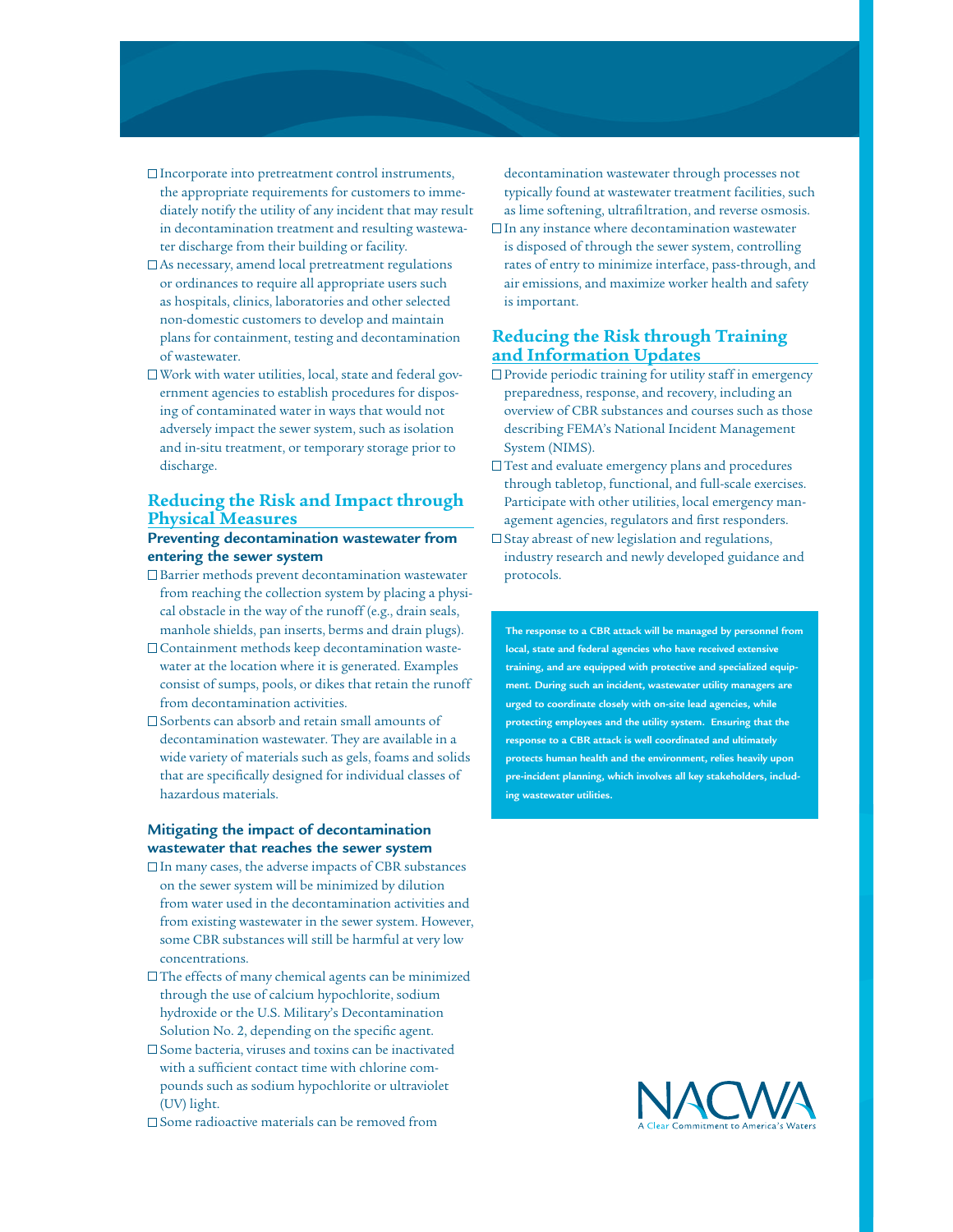Protecting Wastewater Infrastructure Assets… Managing Decontamination Wastewater: A Utility Planning Tool ©

National Association of Clean Water Agencies (2005)

This work is protected by copyright and may not be reproduced, stored in a retrieval system, or transmitted in any form or by any means electronic, mechanical, photocopying or otherwise without the written permission of the National Association of Clean Water Agencies (NACWA), which is the owner of the copyright.

This work contains information on the planning and preparation for crisis and extreme events, and the protection of wastewater utility assets, the environment and human health. This work necessarily addresses problems of a general nature. Local, state, and federal laws and regulations, protocols and procedures should be reviewed as they apply to particular situations.

Knowledgeable professionals prepared this work using current information. There is no representation, expressed or implied, that this information is suitable for any particular situation. NACWA has no obligation to update this work or make changes to any of the information discussed in this work. NACWA's publication of this work does not replace employers' duties to warn and properly train and equip their employees and others concerning health and safety risks and necessary precautions.

Neither NACWA nor its contractor, CH2M Hill, Inc., assumes any liability resulting from the use or reliance upon any information, guidance, suggestions, conclusions, or opinions contained in this work.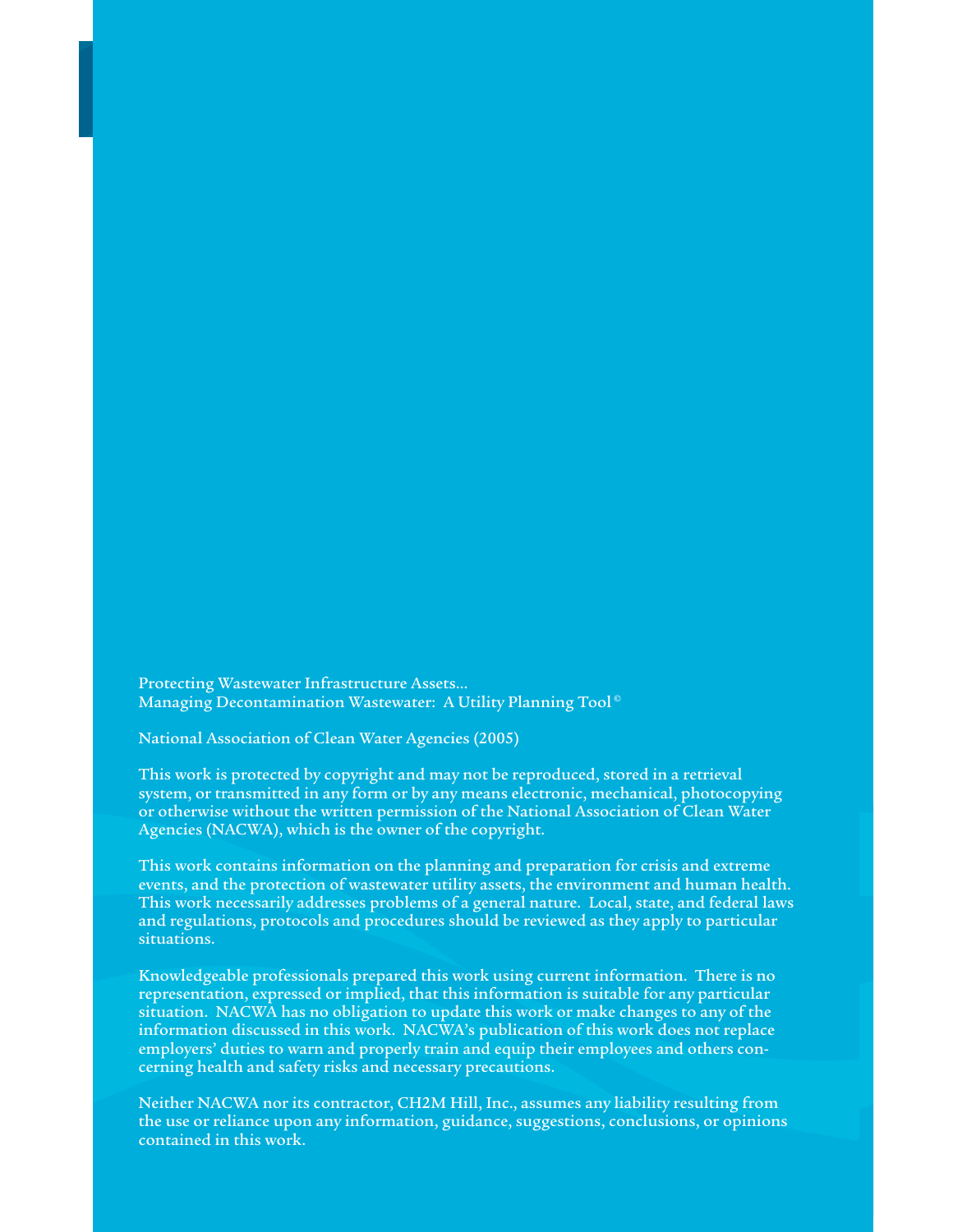# Planning for Decontamination Wastewater:

**A Guide for Utilities** 



**National Association of Clean Water Agencies** 1816 Jefferson Place, NW, Washington DC 20036-2505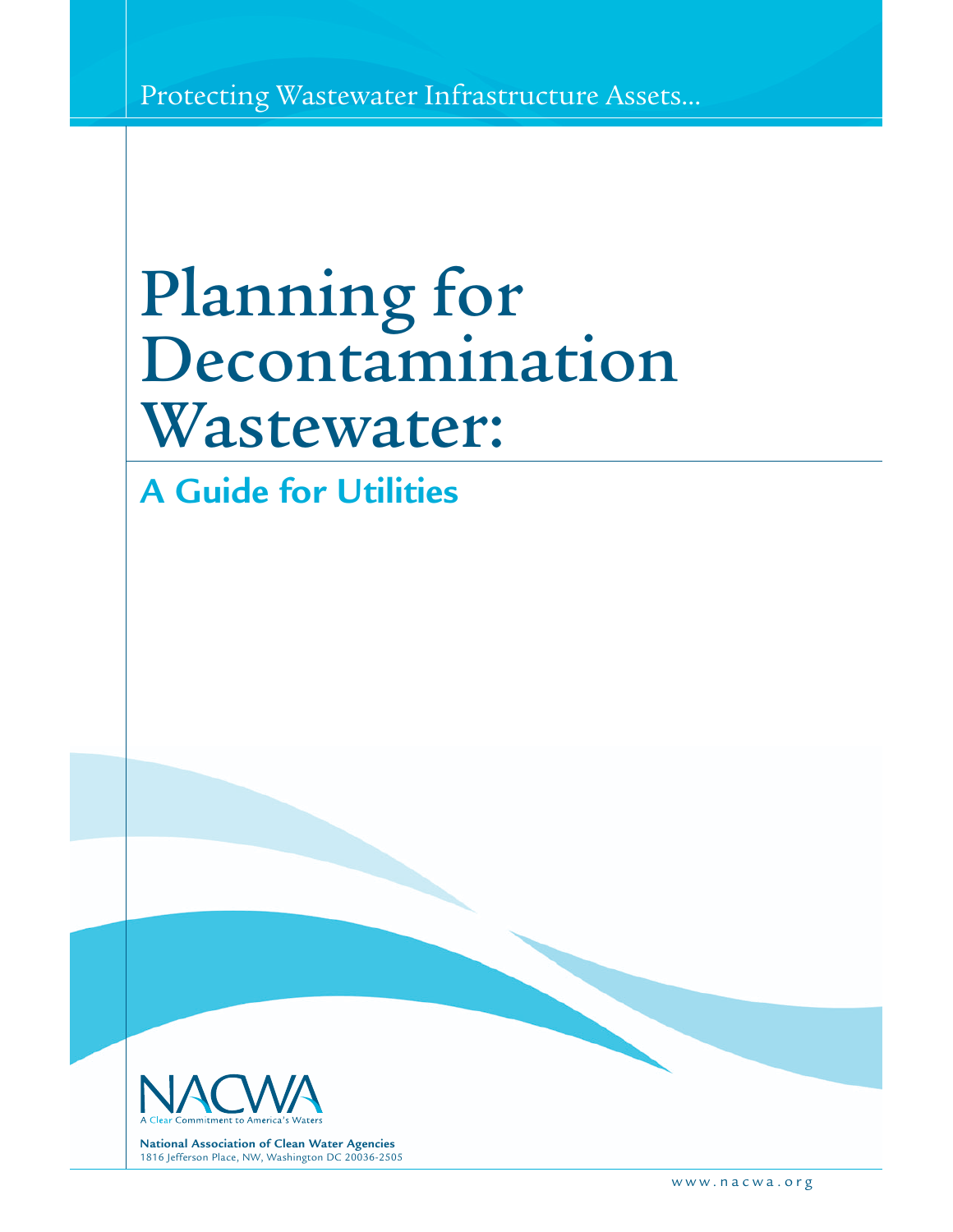#### **ACKNOWLEDGEMENTS**

*Protecting Wastewater Infrastructure Assets… Planning for Decontamination Wastewater: A Guide for Utilities* was produced and published by the National Association of Clean Water Agencies (NACWA) under the direction of its Board of Directors, Pretreatment & Hazardous Waste Committee, Security and Emergency Preparedness Committee, and Executive Director Ken Kirk.

Special thanks are extended to the many NACWA public agency members that so freely gave their invaluable advice, detailed comments and dedication to this project, including Guy M. Aydlett, Director of Water Quality of the Hampton Roads Sanitation District, Virginia Beach, Va., Theresa Pfeifer, Industrial Waste Coordinator of the Metro Wastewater Reclamation District, Denver, Colo., Chris Ferrigan, Utility Program Coordinator of the City of Boca Raton Utility Services Department, Boca Raton, Fla., and Debra McCarty, Chief, Wastewater Treatment of the Philadelphia Water Department, Philadelphia, Pa.

Consultant services were provided by CH2M HILL, Inc., in cooperation with Battelle, Inc., and ECO Resource Group. CH2M HILL, Inc.'s primary authors include Linda P. Warren, P.E., Project Manager, and Alan B. Ispass, P.E., D.E.E., Technical Advisor.

This publication was developed under Cooperative Agreement X6-83156201-0 awarded by the U.S. Environmental Protection Agency. EPA made comments and suggestions on the document intended to improve the scientific analysis and technical accuracy of the document. However, the views expressed in this document are solely those of the National Association of Clean Water Agencies and EPA does not endorse any products or commercial services mentioned in this publication.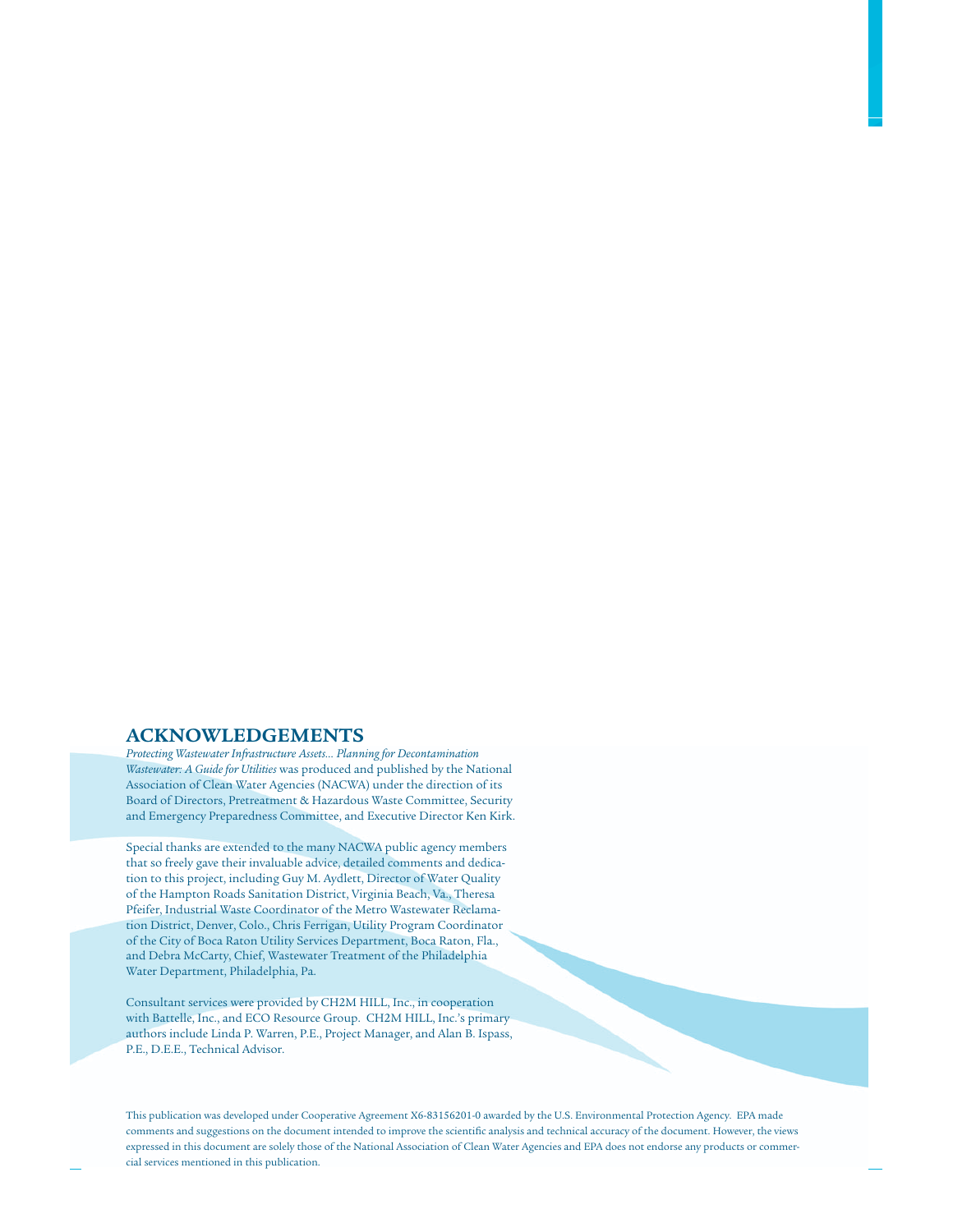## Table of

## Contents:

| Chapter 3 Reducing the Risk Through Planning, Coordination and Communication          |  |
|---------------------------------------------------------------------------------------|--|
|                                                                                       |  |
|                                                                                       |  |
| <b>Coordination and Communication with Customers and Agencies</b>                     |  |
|                                                                                       |  |
| Responsibilities, Decontamination Regulations and Guidelines for First Responders  12 |  |
|                                                                                       |  |
|                                                                                       |  |
|                                                                                       |  |
|                                                                                       |  |
|                                                                                       |  |
|                                                                                       |  |
|                                                                                       |  |
|                                                                                       |  |
|                                                                                       |  |
|                                                                                       |  |
|                                                                                       |  |
|                                                                                       |  |
|                                                                                       |  |
|                                                                                       |  |
|                                                                                       |  |
|                                                                                       |  |
|                                                                                       |  |
|                                                                                       |  |
|                                                                                       |  |
|                                                                                       |  |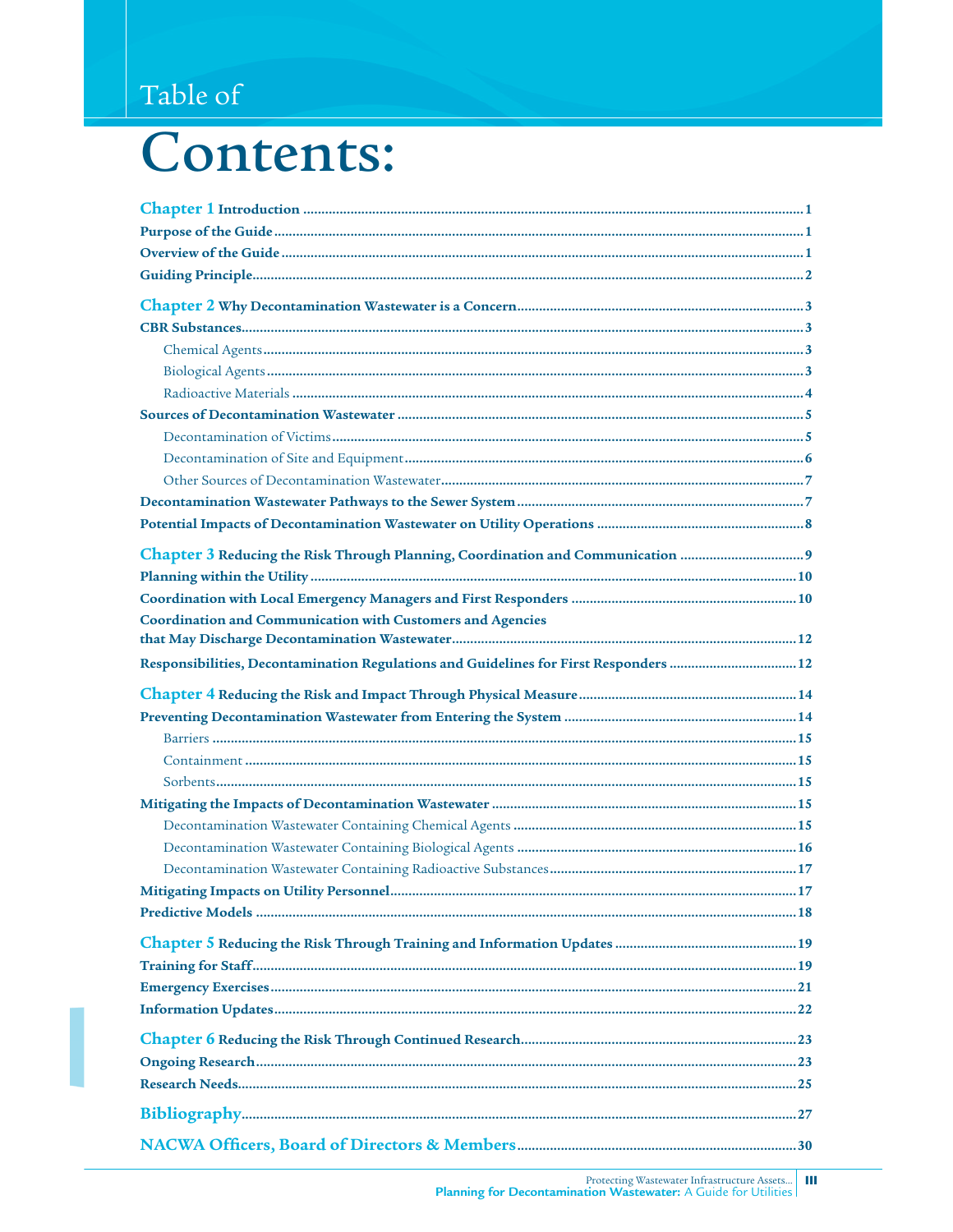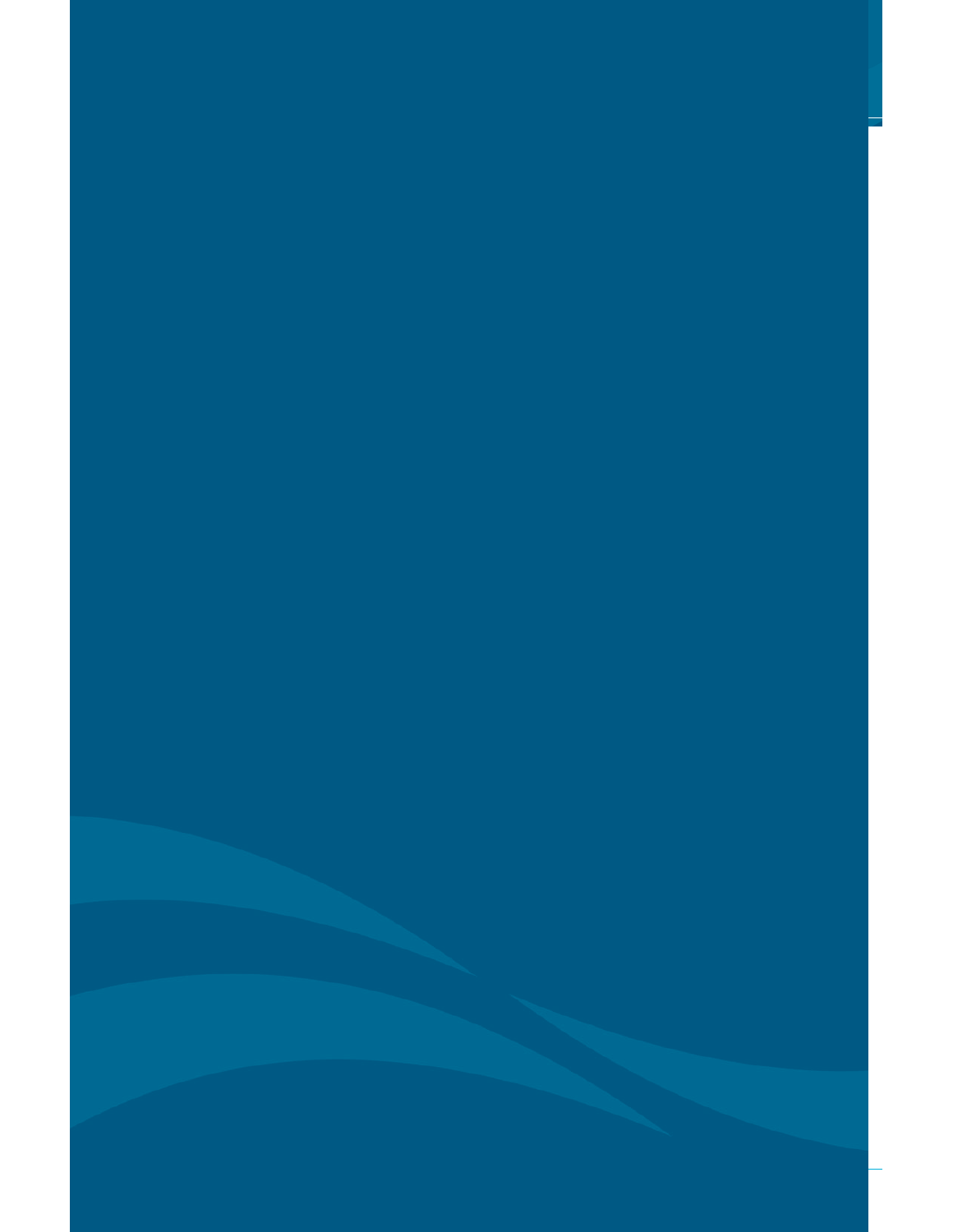## Chapter 1

## Introduction

*Terrorists are working to obtain biological, chemical, nuclear and radiological weapons, and the threat of an attack is very real.1*

This is the conclusion of the U.S. Department of Homeland Security as presented on their Internet website. Should such weapons be used against targets in the United States, it is possible that some amount of the chemical, biological, or radiological (CBR) substances may find their way into sanitary and/or combined sewer systems by various pathways.2 Thus, to better protect their employees, customers, infrastructure, and the environment, it is imperative that utility managers plan for such an incident both within their organization and through cooperation with emergency managers and first responders.

#### **Purpose of the Guide**

The primary purpose of this guide is to ensure managers of wastewater utilities are cognizant of the pre-planning necessary to prevent, detect, respond to and/or recover from the impacts of *decontamination wastewater* containing CBR substances. For the purposes of this guide, *decontamination wastewater* is defined as wastewater generated as a result of decontamination activities performed after a terrorist attack with CBR substances. While decontamination activities associated with an accidental release of a CBR substance may also generate wastewaters that could be managed consistent with this guide, such cleanup activities are not the focus of this guide.

#### Utility managers may find that the information presented in the following chapters can benefit their organi**zations through:**

- **•** Incorporation into the utility's emergency response plan (ERP);
- **•** Use in a curriculum for employee emergency preparedness and response training;
- **•** Use in development of a scenario for a tabletop exercise;
- **•** Initiation of dialogue with governing bodies regarding vulnerabilities and available funding for remediation;
- Initiation of dialogue between the utility and first responders;
- **•** Incorporation of issues when negotiating wholesale agreements for satellite systems;
- **•** Use as a guidance for assessing risk associated with decontamination wastewater; and
- **•** Use as information for enhancing sewer use ordinances and pretreatment programs.

#### **Overview of the Guide**

Chapter 2 begins with an overview of the types of CBR substances that may be used in a terrorist attack. The chapter continues with a discussion on how decontamination activities in response to such a malevolent incident may result in CBR substances entering the wastewater system through contaminated runoff or other means (referred to as *decontamination wastewater*).

Recognizing that the response to and management of a terrorist incident will rest with state and local emergency management agencies and first responders, Chapter 3 provides important elements for effective planning, communi-

*<sup>1</sup> U.S. Department of Homeland Security, www.ready.gov/overview.html*

*<sup>2</sup> Seperate storm sewers that convey stormwater directly to a waterbody are a concern from an environmental protection perspective, but are not within the scope of this utility planning guide.*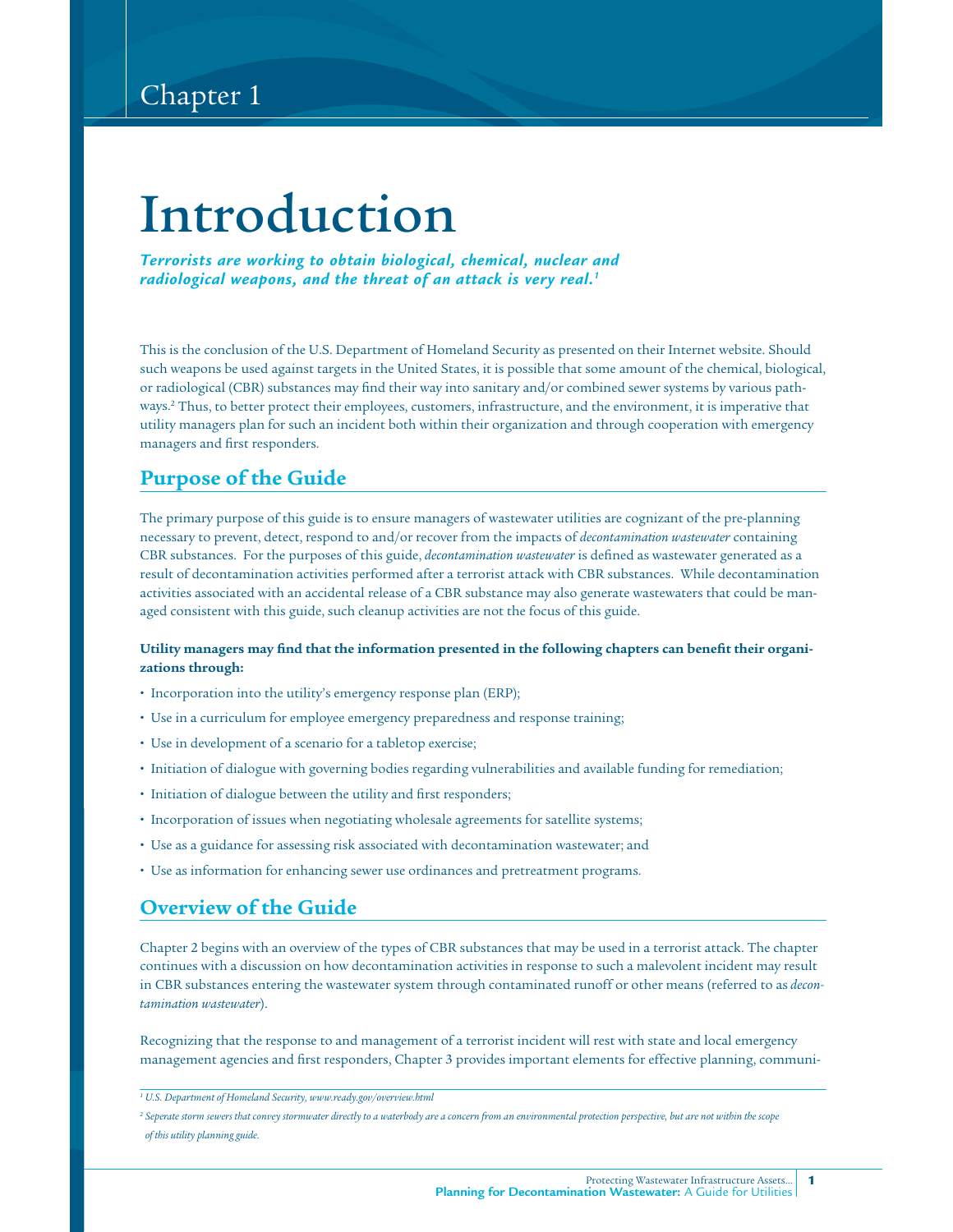cation and coordination between utility staff and those persons in command at a CBR incident. Using the concepts presented in Chapter 3, utility managers can minimize the impact of CBRs on their wastewater systems and employees through joint planning, preparation and cooperation with local emergency personnel.

Chapter 4 presents a summary of tactics and equipment that may be employed to prevent decontamination wastewater from entering the sewer system, or minimize the amount that does enter. This chapter also includes methods used to reduce the adverse impacts of chemical and biological substances in decontamination wastewater on wastewater operations and facility personnel.

Chapter 5 emphasizes the importance of a knowledgeable workforce in mitigating the effects of decontamination wastewater on the wastewater utility. Tips for keeping up-to-date with information on security and emergency response are included. Examples of training courses are presented, along with a discussion on the benefits of engaging in training exercises, especially in joint exercises with emergency management agencies and first responders.

Chapter 6 concludes this guide with a review of on-going and recently completed research that may provide useful information to wastewater professionals looking to mitigate the risks of decontamination wastewater. Suggested research projects may help close the current knowledge gap by providing new information on the transport, fate and impacts of CBR substances that enter a utility's sewer system through decontamination wastewater.

While providing information to help utilities plan for CBR incidents where decontamination wastewater is produced, this guide does not address malevolent attacks directed at the wastewater system or any other asset owned or operated by the wastewater utility. In addition, this guide does not address CBR detection methods or protocols for quantitatively determining concentrations of substances in decontamination wastewater or within the sewer system. Refer to the NACWA security website, http://www.nacwa.org/advocacy/security/, for information on these topics. Other resources include the Water Information Sharing and Analysis Center 3 (WaterISAC), www.WaterISAC.org, a fee-based system providing extensive information covering these topics including sensitive contaminant and other information that can only be shared in a secure environment, and the Water Security Channel, http://www.watersc.org/, a free service of the WaterISAC. Also, Chapter 5 has additional information resources.

### **Guiding Principle**

#### **Wastewater utility managers are urged to remain aware of the following guiding principle:**

*The response to a CBR attack will be managed by personnel from local, state and federal agencies who have received extensive training, and are equipped with protective and specialized equipment. During such an incident, wastewater utility managers are urged to coordinate closely with on-site lead agencies, while protecting employees and the utility system. Ensuring that the response to a CBR attack is well coordinated and ultimately protects human health and the environment, relies heavily upon pre-incident planning, which involves all key stakeholders, including wastewater utilities.*

<sup>3</sup>The WaterISAC is an Internet-based, highly secure, rapid notification system and information resource regarding threats to wastewater and drinking water systems. Visit *www.WaterISAC.org for additional information.*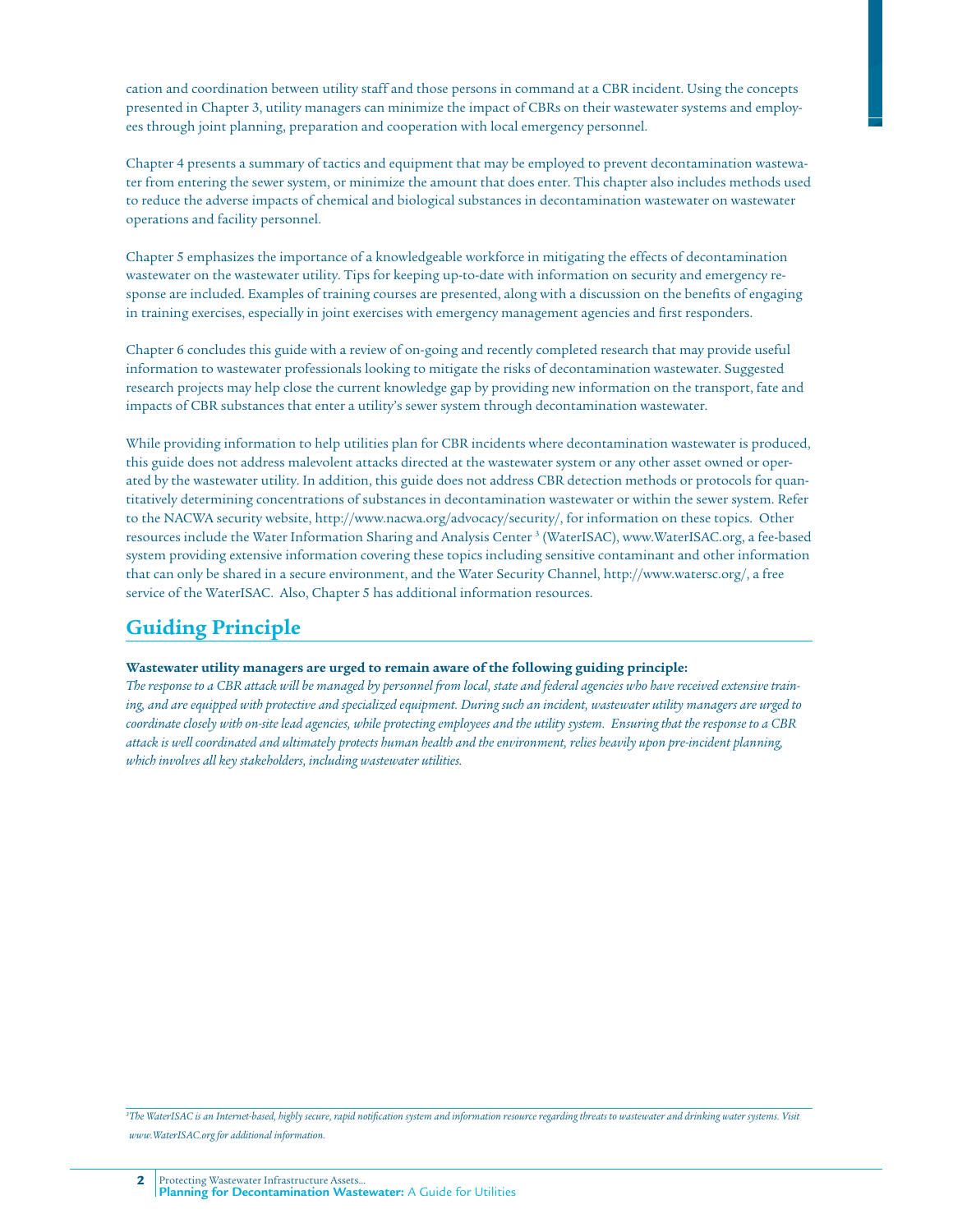## Why Decontamination Wastewater is a Concern

There is a wide spectrum of chemical, biological and radiological (CBR) substances that have been, and can be, used as weapons in war, as well as in terrorist attacks. Even before September 11, 2001, federal agencies, the military, and research organizations have been working to identify CBR substances that could be acquired or synthesized by terrorists and used in an attack in the U.S., or on U.S. interests abroad. Since 2001, the focus on CBR substances as potential terrorist weapons has increased, although much is still unknown.

This guide provides an overview of the types of CBR substances that have the potential for use by terrorists, and therefore could enter sewer systems in the form of decontamination wastewater generated in response to a terrorist attack. It is important to realize that if a CBR attack produces decontamination wastewater, the effect on a wastewater utility will depend on a variety of factors. These factors include the properties and characteristics of the individual substances, such as volatility, persistence, solubility and lethality. Other factors include the amount of the CBR substances used in the attack, the location of the release, the dispersal method, and the type of decontamination activities employed.

The following discussion of CBR substances is meant only to introduce utility personnel to the general characteristics of the substances. Additional information regarding potential impacts of a particular substance may be obtained through other sources, such as websites listed in Chapter 5.

### **CBR Substances**

#### **Chemical Agents**

Certain chemicals can rapidly disrupt basic body functions causing illness and death from inhalation, ingestion or contact. Over the centuries, many chemical compounds have been specifically developed for use as weapons. These chemicals are typically referred to as chemical agents. Some examples include sulfur mustard, sarin and VX. In addition, chemicals that are commonly used for commercial and industrial purposes have been weaponized for use in warfare, including chlorine gas, phosgene and organophosphates. Chemical agents are typically categorized as shown in Table 2-1. There are also toxic chemicals that are derived from living organisms, which have been used to kill or injure. These chemicals, termed toxins, are discussed in the subsection on Biological Agents which follows. Most chemical agents cause illness or death when absorbed through the skin as a liquid or inhaled as a vapor. Poisoning may also occur from drinking liquids or eating food tainted by these agents.

The release of a chemical agent may be evident from its distinctive odor. Symptoms of exposure are typically immediate, ranging from headache, nausea and salivation to burns, respiratory failure and death. Chemical agents generally contaminate only the immediate area around the release, but the actual extent of contamination will be dependent upon weather conditions, the amount of agent, and the chemical stability of the agent.

#### **Biological Agents**

Biological agents include many bacteria, viruses and other organisms that induce disease in human beings. They are sometimes considered more of a concern than chemical agents because large amounts of biological agent can be grown from a tiny initial supply, and in many instances, the illness caused can be transmitted to other persons. Also, the dosage needed to induce illness can be very low, an amount much smaller by weight than required of chemical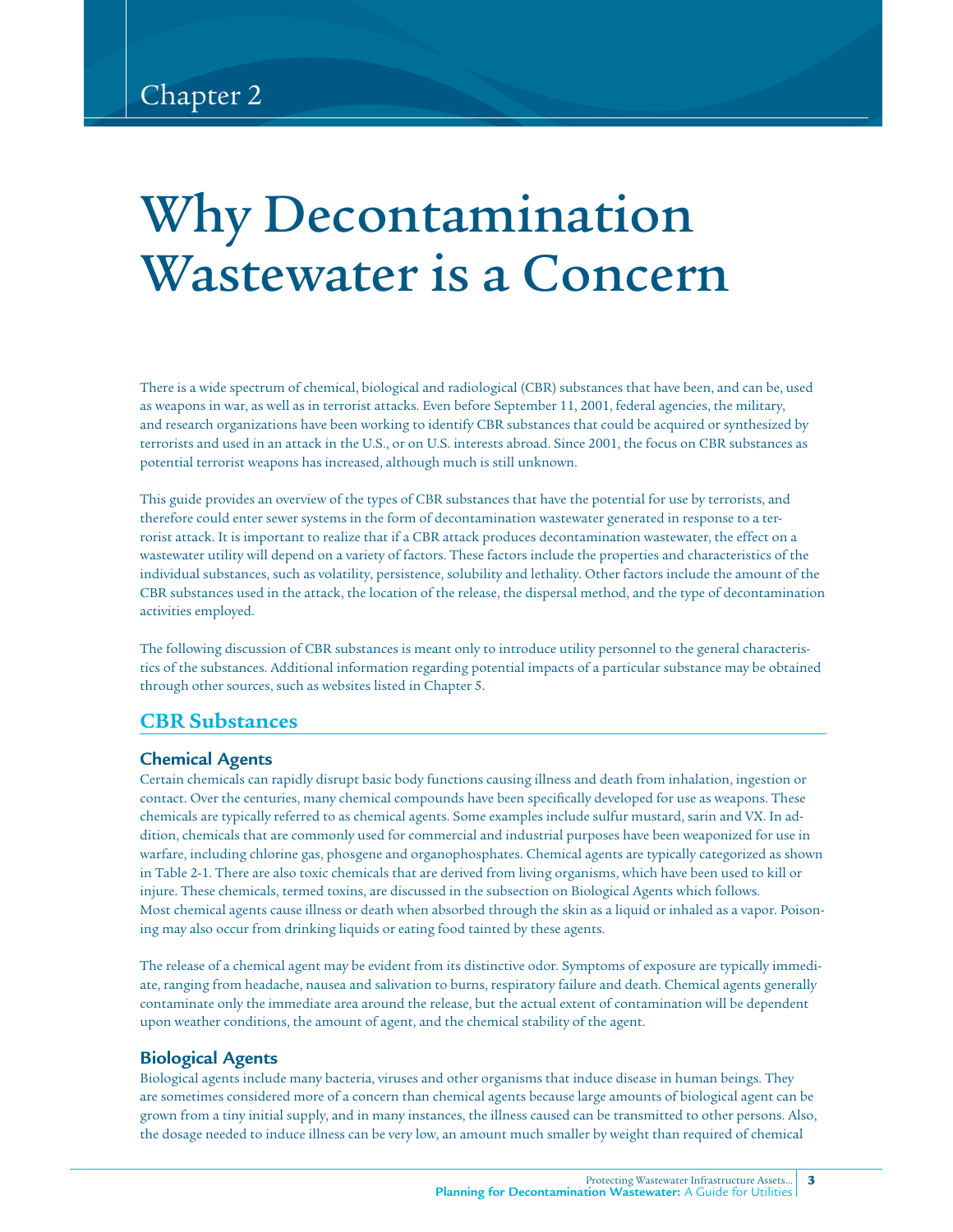#### **Table 2-1.** Categories of Chemical Agents

| Category                    | <b>Description</b>                                                                                                                                                                                                     |
|-----------------------------|------------------------------------------------------------------------------------------------------------------------------------------------------------------------------------------------------------------------|
| <b>Blood Agents</b>         | Interfere with the absorption of oxygen by blood in the lungs. They are typically volatile liquids<br>or gases, and may be lethal within minutes.                                                                      |
| <b>Nerve Agents</b>         | Interrupt the transmission of electrical discharges across the nerves in the body resulting in<br>paralysis and respiratory failure. They are typically liquids that are aerosolized for inhalation or<br>absorption.  |
| <b>Blistering</b><br>Agents | Also referred to as mustard agents, and are typically in liquid or solid form. They attack the<br>skin, eyes, lungs and gastrointestinal tract causing wounds that resemble burns and blisters, and<br>destroy tissue. |
| Choking                     | Cause lung damage that can be lethal within 24 hours, although their persistence in the environ-                                                                                                                       |
| Agents                      | ment is only a few minutes. They can be in either liquid or gas form.                                                                                                                                                  |
| Lacrimating                 | Tear gasses that cause burning, tearing and coughing, but are rarely fatal. In higher concentra-                                                                                                                       |
| Agents                      | tions they may cause nausea and vomiting, and are sometimes referred to as vomiting agents.                                                                                                                            |
| Industrial                  | Include alkalies, acids, metal salts, chlorine and other gases, and inorganic pigments. Physical                                                                                                                       |
| Inorganics                  | effects depend on the chemical.                                                                                                                                                                                        |
| Industrial                  | Include pesticides, herbicides, petrochemicals, distillates, adhesives, dyes, and resins. Physical ef-                                                                                                                 |
| Organics                    | fects depend on the chemical.                                                                                                                                                                                          |

agents. Most biological agents must be inhaled or ingested in order to cause illness, although some agents can infect through contact with broken skin and mucus membranes. Some biological agents, such as many viruses, are not viable outside of human tissue.

Biological agents are classified by their taxonomy (i.e., their biological type) as shown in Table 2-2.

The Centers for Disease Control and Prevention (CDC) has also categorized biological agents by their ease of dissemination, ease of causing disease, and extent of health impact. The categories are defined as follows:

- **• Category A** agents are given the highest priority by the CDC. They include pathogens that are rarely seen in the United States and organisms that pose a risk to national security because they (1) can be easily disseminated or transmitted from person to person; (2) result in high mortality rates and have the potential for major public health impact; (3) might cause psychological and economic impacts; and (4) require special action for public health preparedness;
- **• Category B** agents are given the second highest priority by the CDC. They include agents that are (1) are moderately easy to disseminate; (2) result in moderate morbidity rates and low mortality rates; and (3) require specific enhancements of CDC's diagnostic capacity and enhanced disease surveillance; and
- **• Category C** agents include emerging pathogens that could be engineered for mass dissemination in the future because of their (1) availability; (2) ease of production and dissemination; and (3) potential for high morbidity and mortality rates and major health impacts.

#### **Radioactive Materials**

Radioactive materials are chemicals with unstable atoms that naturally release energy in the form of alpha particles, beta particles and gamma rays. These particles and rays are referred to as radiation. All persons are subjected to some levels of radiation due to natural phenomenon such as sunlight, and exposure through commonly used industrial and medical devices. However, radiation can have devastating effects depending upon the type and amount of radioactive material, the proximity of a person to the source of the radiation, and the length of exposure time. Inhalation or ingestion of alpha or beta particles pose the highest health risk. External exposure to beta particles, and especially to gamma rays that can penetrate the body, is of greatest concern. Table 2-3 lists several radionuclides (an unstable atom of an element that releases radiation), the type of radiation released, and the most common use or origin.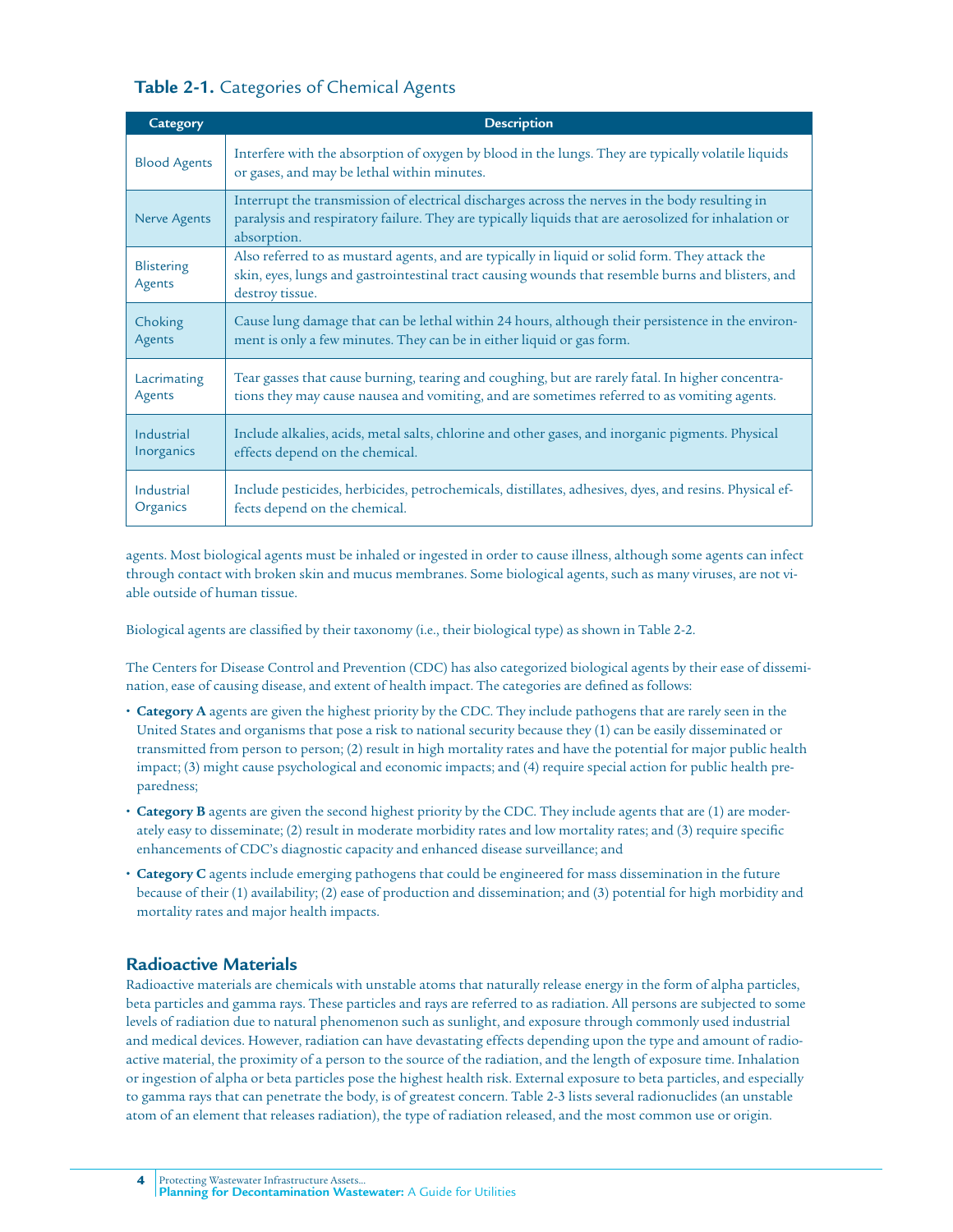|  | Table 2-2. Classes of Biological Agents |  |  |
|--|-----------------------------------------|--|--|
|  |                                         |  |  |

| <b>Class</b>    | <b>Description</b>                                                                                                                                                                                                                                                                                                                                                                                                                                                               |
|-----------------|----------------------------------------------------------------------------------------------------------------------------------------------------------------------------------------------------------------------------------------------------------------------------------------------------------------------------------------------------------------------------------------------------------------------------------------------------------------------------------|
| <b>Bacteria</b> | Microscopic, free-living, single-celled organisms that reproduce by simple division. The organisms<br>have a structure consisting of nuclear material, cytoplasm, and cell membrane. The diseases they<br>produce often respond to specific therapy with antibiotics.                                                                                                                                                                                                            |
| Viruses         | Organisms that require living cells in which to replicate. They are therefore intimately dependent<br>upon the cells of the host that they infect. They produce diseases which generally do not respond to<br>antibiotics but which may be responsive to antiviral compounds, of which there are few available,<br>and those that are available are of limited use. In some cases, vaccines are available to prime immu-<br>nity to a limited number of disease-causing viruses. |
| Rickettsiae     | Microorganisms that have characteristics common to both bacteria and viruses. Like bacteria, they<br>possess metabolic enzymes and cell membranes, utilize oxygen, and are susceptible to broad spec-<br>trum antibiotics. Like viruses, they grow only within living cells.                                                                                                                                                                                                     |
| Chlamydia       | Intracellular parasites incapable of generating their own energy source. Like bacteria, they are re-<br>sponsive to broad-spectrum antibiotics. Like viruses, they require living cells for multiplication.                                                                                                                                                                                                                                                                      |
| Fungi           | Primitive plants that do not utilize photosynthesis, are capable of anaerobic growth, and draw<br>nutrition from decaying vegetable matter. Most fungi form spores, and free-living forms are found<br>in soil. The spore forms of fungi are significant because they can remain dormant for long periods<br>of time before activating.                                                                                                                                          |
| <b>Toxins</b>   | Poisonous substances produced and derived from living plants, animals, or microorganisms. Some<br>toxins may also be produced or altered by chemical means. Toxins may be rendered harmless by<br>specific antiserums and other drugs.                                                                                                                                                                                                                                           |

Radiation is colorless, odorless, tasteless and invisible. It can be detected only with specialized equipment. Radioactive materials may be solid (metal, crystalline, ceramic, powder, salt), liquid (dissolved or suspended), or gaseous (gases, vapors, mists, and airborne dust) depending on the particular chemical and physical form. Radioactive materials may or may not be water soluble.

#### **Sources of Decontamination Wastewater**

In response to an attack with CBR agents, local, state or federal emergency personnel will commence decontamination activities. The type and timing of decontamination activities will depend upon a variety of factors, including the type of CBR substance, the severity of the contamination (e.g., the concentration of CBR exposure), the spatial extent of the CBR contamination, the weather conditions, the safety and security of the site, and the number of people exposed to the CBR substance.

#### **Decontamination of Victims**

In general, decontamination of persons exposed to the CBR substances will begin as soon as practical and as close to the site as safety and security allow. Decontamination of people is typically accomplished by removing clothing and washing the body with or without soap. The washing can be accomplished through improvised sprays from garden or fire hoses, or through decontamination showers. Decontamination showers are available as portable devices that are transported to a site, quickly erected and connected to a safe water supply. Victims stand under a shower nozzle or walk through a tent-like structure while being showered through several nozzles. Victims can also be wheeled on a gurney through the portable showers if they are unable to walk. Many of these portable decontamination showers are manufactured with an integrated pool or sump to contain the water used to wash-off the contamination (i.e., the *decontamination wastewater*). Small sump pumps can be connected to the pool or sump and the decontamination wastewater transferred to a holding tank.

Decontamination showers are also available in trailers that can be towed to a site. These trailers contain one or more shower stalls or corridors that are connected to a safe water supply. Some of the more sophisticated shower trailers are manufactured with tanks or bladders to contain the decontamination wastewater. Other shower trailers have drains that must be connected to an external holding tank through a portable pump.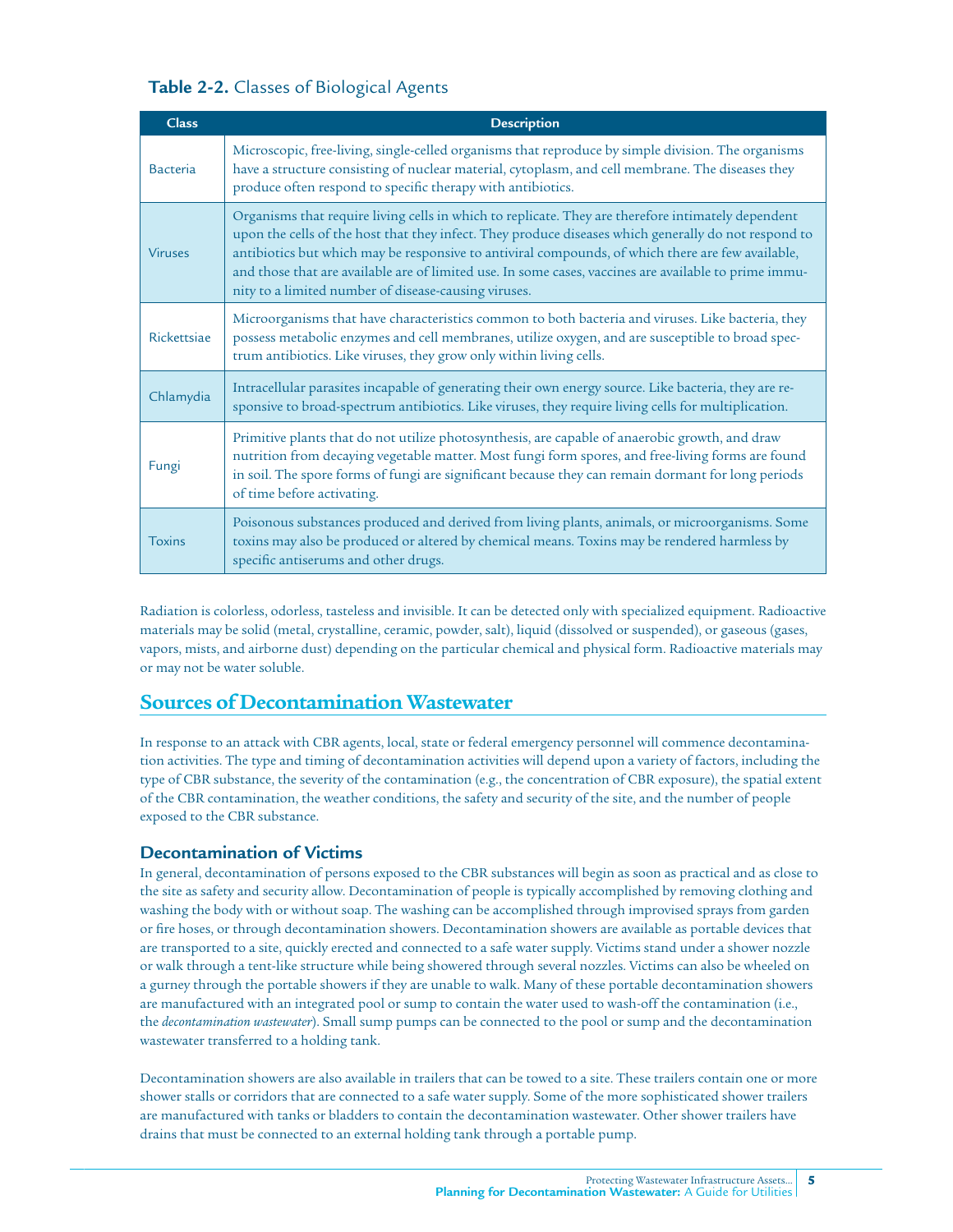| Table 2-3. Examples of Radionuclides |  |  |  |  |
|--------------------------------------|--|--|--|--|
|--------------------------------------|--|--|--|--|

| Radionuclide  | <b>Radiation Type</b> |      |             | Use or Origin     |                |                           |
|---------------|-----------------------|------|-------------|-------------------|----------------|---------------------------|
|               | alpha                 | beta | gamma       | <b>Industrial</b> | <b>Medical</b> | <b>Defense</b>            |
| Cobalt-60     |                       | X    | X           | $\mathbf x$       | X              |                           |
| Strontium-90  |                       | X    |             | X                 | $\mathbf x$    |                           |
| Molybdenum-99 |                       | X    | $\mathbf x$ |                   | $\mathbf x$    |                           |
| Iodine-131    |                       | X    | $\mathbf x$ |                   | $\mathbf x$    |                           |
| Cesium-137    |                       | X    | $\mathbf x$ | $\mathbf x$       | $\mathbf x$    |                           |
| Iridium-192   |                       | X    | $\mathbf x$ | $\mathbf x$       | $\mathbf x$    |                           |
| Radium-226    | $\mathbf x$           | X    | $\mathbf x$ | $\mathbf x$       |                |                           |
| Uranium       | $\mathbf x$           | X    | Weak        | $\mathbf x$       |                | X                         |
| Americium-241 | $\mathbf x$           |      | $\mathbf x$ | $\mathbf x$       |                | X                         |
| Plutonium     | $\mathbf x$           | X    | Weak        |                   |                | $\boldsymbol{\mathsf{x}}$ |

Victims of a CBR attack may also be decontaminated at hospitals or other locations where special decontamination shower facilities have been constructed. Ideally, these facilities are designed to contain the decontamination wastewater and transfer it by gravity or by pumping to an onsite holding tank. In some communities these showers have been built and connected to the sewer system without storage and without the knowledge of wastewater utility personnel. If inspection shows that the facilities are not properly constructed, steps can be taken to prevent unauthorized discharge to the sanitary sewer.

While emergency personnel responding to a CBR incident will make all efforts to detain victims and assure they are properly decontaminated, some victims are likely to leave the site and wash or shower at home or another location where the sink and shower drains are connected directly to the public sewer system. Also, while the clothing of victims who are decontaminated by emergency personnel will be properly discarded, victims who leave without proper decontamination will most likely launder their clothes, thereby generating decontamination wastewater that will drain directly to the public sewer system. These uncontrollable sources of decontamination wastewater are factors in facility planning activities as discussed in Chapter 3.

Although not strictly defined as decontamination wastewater, urine and feces from victims exposed to biological or radioactive substances may contain certain concentrations of pathogens or radioactivity that will end up in the public sewer system. (Persons exposed to chemical agents will generally not excrete significant quantities of the chemical agent.)

#### **Decontamination of Site and Equipment<sup>4</sup>**

The decontamination of structures, public infrastructure, vehicles, equipment and other items exposed to CBR contamination will usually be accomplished after victims are cared for and with careful and deliberate planning. Decontamination methods will be chosen based on the criteria discussed above, as well as the availability of the decontamination materials and equipment.

Methods most likely to be employed to decontaminate surfaces include:

- **•** Water (with or without detergents);
- **•** High pressure, high temperature steam;
- **•** Surfactants;
- **•** Oxidizing chemicals;
- **•** Caustic chemicals;
- **•** Microemulsions; and
- **•** Hot air.

*4 The required procedures and the necessary exemptions/approvals for conducting site and equipment decontamination are beyond the scope of this document. This discussion is intended only to introduce the possible sources of decontamination wasteeater.*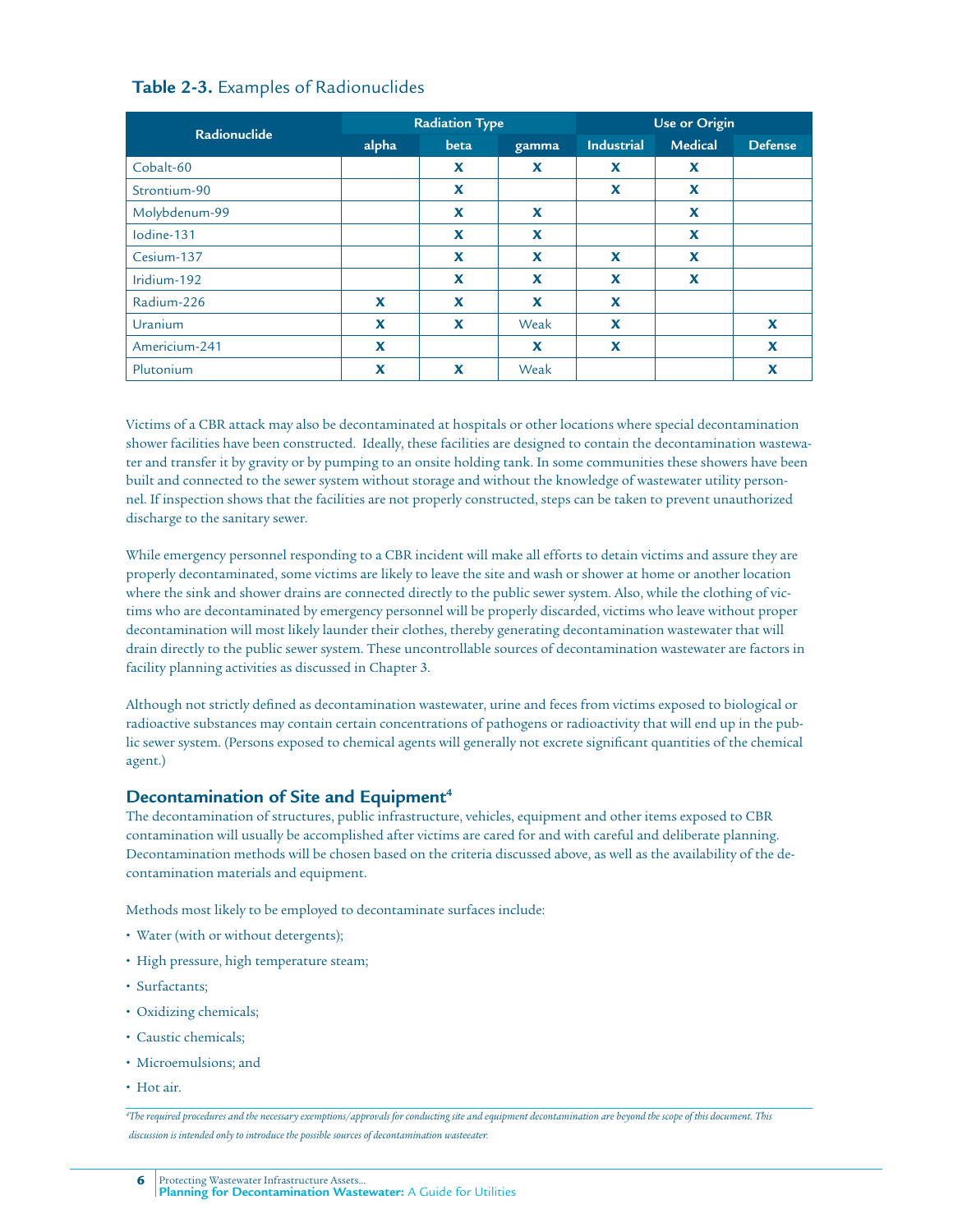Except for hot air, and oxidizing chemicals in gaseous form (e.g., chlorine dioxide gas used to decontaminate anthrax in office buildings), all of these decontamination methods will create wastewater. Furthermore, cleanup activities, including those that use chlorine dioxide gas or other gaseous chemicals, will generate decontamination wastewater when personnel conducting the cleanup are washed down. With proper planning and equipment, decontamination wastewater can be contained, and then properly treated and disposed. When the contamination is spatially limited or within an enclosed structure, it may be possible to contain the decontamination wastewater by using dikes, berms or sorbents (see Chapter 4). Treatment and disposal can then be accomplished, possibly over a period of weeks or months.

#### **Other Sources of Decontamination Wastewater**

Should a community or non-community potable water system become contaminated, large quantities of water may have to be drained from the distribution system, storage tanks, or treatment units. Because of the urgency necessary to supply safe drinking water to the public and maintain adequate pressure and quantities of water for fire suppression, the sewer system may be an efficient means of disposing of contaminated drinking water prior to, or after, decontamination activities. Though this contaminated drinking water is not usually considered decontamination wastewater, Chapter 3 addresses the planning and coordination that wastewater utility managers may have with their colleagues at the water supply utility to assure adverse impacts are properly mitigated and not just transferred from one utility to another.

Another source of decontamination wastewater is the runoff produced from fighting fires at the site of a CBR event. Containment of this runoff may not be practical, and as discussed below, the contaminated runoff may find a pathway into the sewer system.

Runoff from precipitation is also a concern. Precipitation falling through an atmosphere contaminated with a CBR substance will produce decontamination wastewater that would enter a combined sewer system.

Medical laboratories may also become a source of decontamination wastewater from their analysis of body fluids and tissue of CBR victims. Likewise, environmental laboratories and materials testing laboratories may generate decontamination wastewater as part of chemical, biological or physical analysis, or from the clean-up of those activities. Wastewater utilities must work with laboratories to assure such decontamination wastewater is contained and properly treated and disposed rather than allowed to enter drains and the public sewer system (see Chapter 3).

## **Decontamination Wastewater Pathways to the Sewer System**

In general, emergency management personnel and first responders are aware of the importance of containing decontamination wastewater for proper treatment and disposal. The training curriculum for emergency workers includes protocols and procedures for containing decontamination wastewater at the site of a CBR event. Decontamination equipment typically includes holding tanks or other containers for decontamination wastewater. However, it must be recognized that the primary goals of first responders are protection of life, safety and security of the emergency personnel and victims of the CBR attack. Measures to contain decontamination wastewater will always be secondary to the protection of life and safety, as noted in a Federal Emergency Management Agency (FEMA) publication: "In a mass casualty setting, life safety takes precedence over containing runoff."6 Additionally, where CBR attacks result in numerous victims, cover a widespread area, or ignite fires, containment of any significant portion of the decontamination wastewater generated may be impractical or impossible.

Consequently, wastewater utility personnel's awareness of the various pathways that decontamination wastewater can enter the sewer system is a key consideration. Some of these pathways include:

- Runoff from decontamination activities, fire fighting or stormwater entering by inflow around manhole covers or through catch basin inlets in the case of combined sewer systems;
- Wastewater from interior decontamination activities entering through floor drains;
- **•** Direct discharge into a manhole or inlet by the personnel responsible for decontamination activities;
- **•** Discharge from showers at hospitals or other facilities draining to the building sewer connected to the sewer system;

*6* Emergency Response to Terrorism, Job Aid *– Edition 2.0, FEMA, U.S. Department of Homeland Security, February 2003*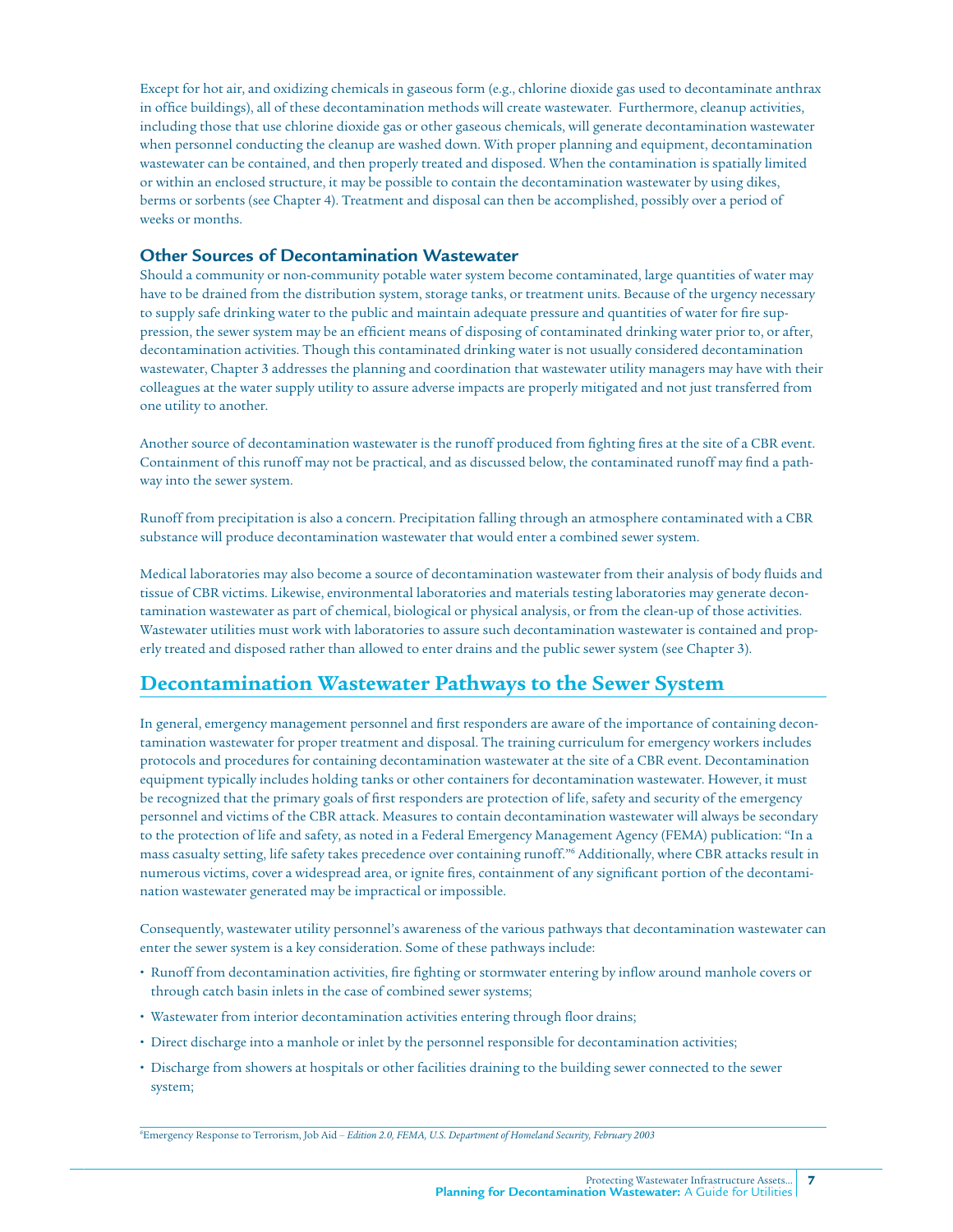- **•** Sewage from a building in which persons exposed to CBR substances have bathed, showered, or laundered clothes;
- Urine and feces from persons exposed to CBR agents via plumbing fixtures that are connected to the sewer system.

#### **Potential Impacts of Decontamination Wastewater on Utility Operations**

The effect of decontamination wastewater on a wastewater utility will depend on a variety of factors, including the properties of the CBR substance or substances present. Other major factors include the routes of entry into the sewer system, how much decontamination wastewater enters the sewer system, the location of the release, the dispersal method, and the type of decontamination activities employed. Utility managers may want to consider the possible impacts of decontamination wastewater on treatment processes, biosolids, air emissions, and pass-through into the environment. Chapter 4 contains some basic information on the behavior of CBR substances in various stages of the wastewater system. In addition, the fate and transport of various CBR substances is the subject of ongoing research (see Chapter 6).

The uncertainty associated with these potential effects makes it difficult to prepare for such incidents. Nevertheless, as explained in more detail in Chapter 3, utilities can have plans in place that will guide their activities in the event decontamination wastewater is discharged to their system. For example, decisions regarding the management of biosolids (such as the cessation of land application or incineration) following an incident are better thought through in advance of an incident and can be considered regardless of the specific CBR substance involved.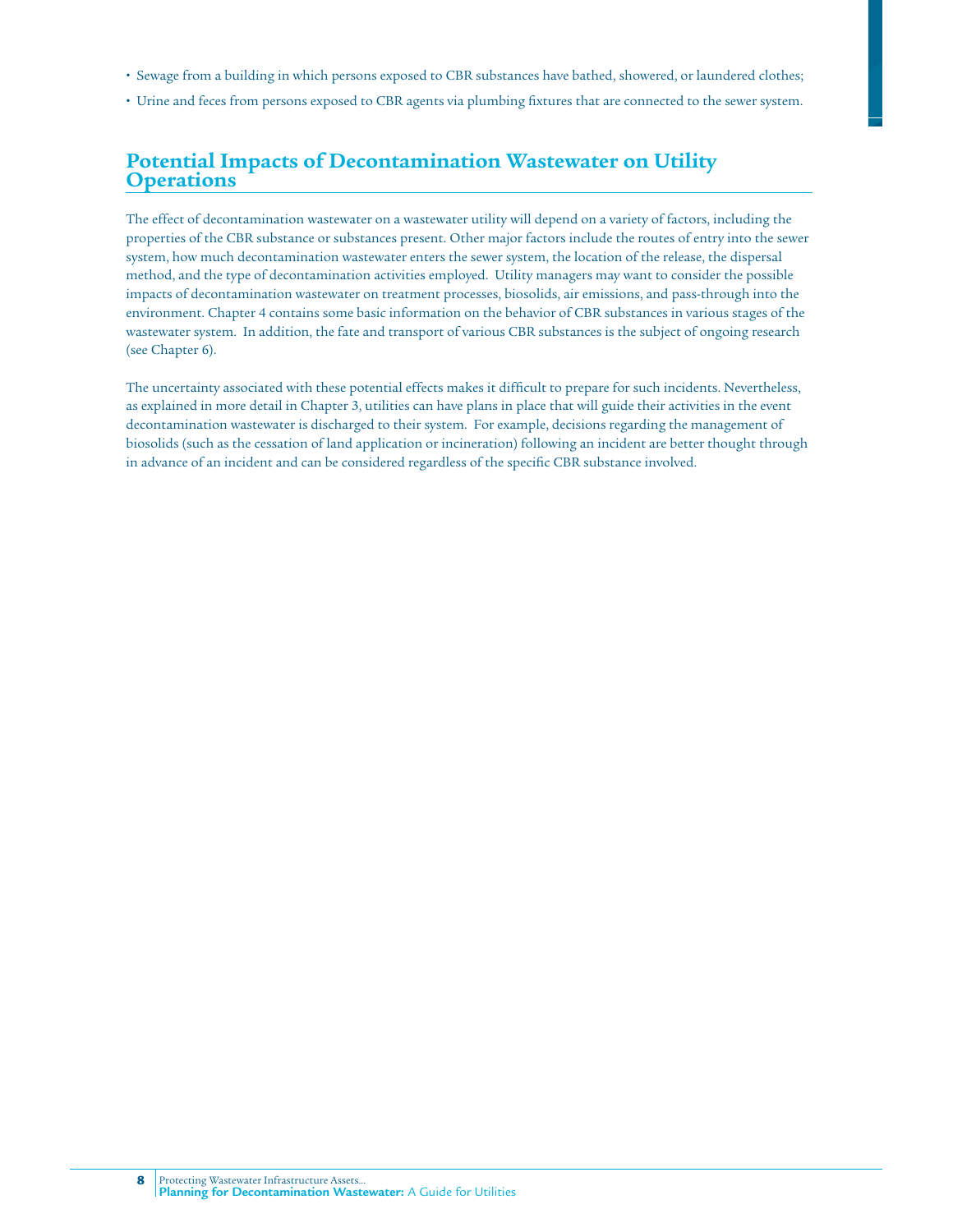## REDUCING THE RISK THROUGH Planning, Coordination and Communication

The most important step a wastewater utility may take to protect against the risks of decontamination wastewater is to pick up the telephone—not after a CBR event has occurred, but today, while planning is possible. As in all municipal activities, relationship building will bring favorable results because we function better as a team than as a single player. First responders have their own goals, teams, and actions during an emergency. It is the job of the wastewater utility to familiarize first responders with the functions and requirements of sewer systems and the treatment plant, and learn how utility personnel can best assist in the event of decontamination wastewater release. This chapter provides information to assist the wastewater utility with planning for a decontamination wastewater event, coordinating with emergency personnel, and communicating within the utility and with customers or outside agencies.

Chapter 2 identified various pathways that decontamination wastewater can enter the sewer system. Discharges to some of these pathways can be controlled or at least minimized. For example, collaborative planning, coordination and communication between the wastewater utility and emergency management agencies and first response organizations are critical. The interaction ensures that the proper equipment will be available and that responders will be more aware of the importance of preventing the discharge of as much decontamination wastewater as possible.

Some of the pathways identified, however, can be difficult, if not impossible, to manage. Possible sources of uncontrollable discharges, for example, are urine and feces from persons exposed to CBR agents, sewage from a residence in which persons exposed to CBR substances have bathed, showered, or laundered clothes, and runoff from decontamination activities due to precipitation or exceeding physical barrier capacity. To the extent possible, event planning may take into account both controllable and uncontrollable sources of decontamination wastewater.

Although expected to be rare, there may be an instance where the intentional discharge of untreated decontamination wastewater appears to be the best option. For example, where the existing treatment system may be able to breakdown and/or effectively treat certain kinds of chemical and biological contaminants or where the need to get certain contaminants away from population centers outweighs the potential harm to the wastewater system (i.e., a worst case scenario). These types of scenarios are beyond the scope of this document and may have serious implications for wastewater treatment plants if they knowingly accept a wastewater stream that may negatively affect their plant or receiving water. Careful pre-planning is critical in these instances to ensure wastewater utilities are involved in any decision-making process from the beginning.

It is important that utility managers plan for decontamination wastewater incidents both within their organization and through cooperation with emergency managers and first responders in order to minimize the discharge of decontamination wastewater and better protect employees, customers, infrastructure, and the environment in the event that discharges occur.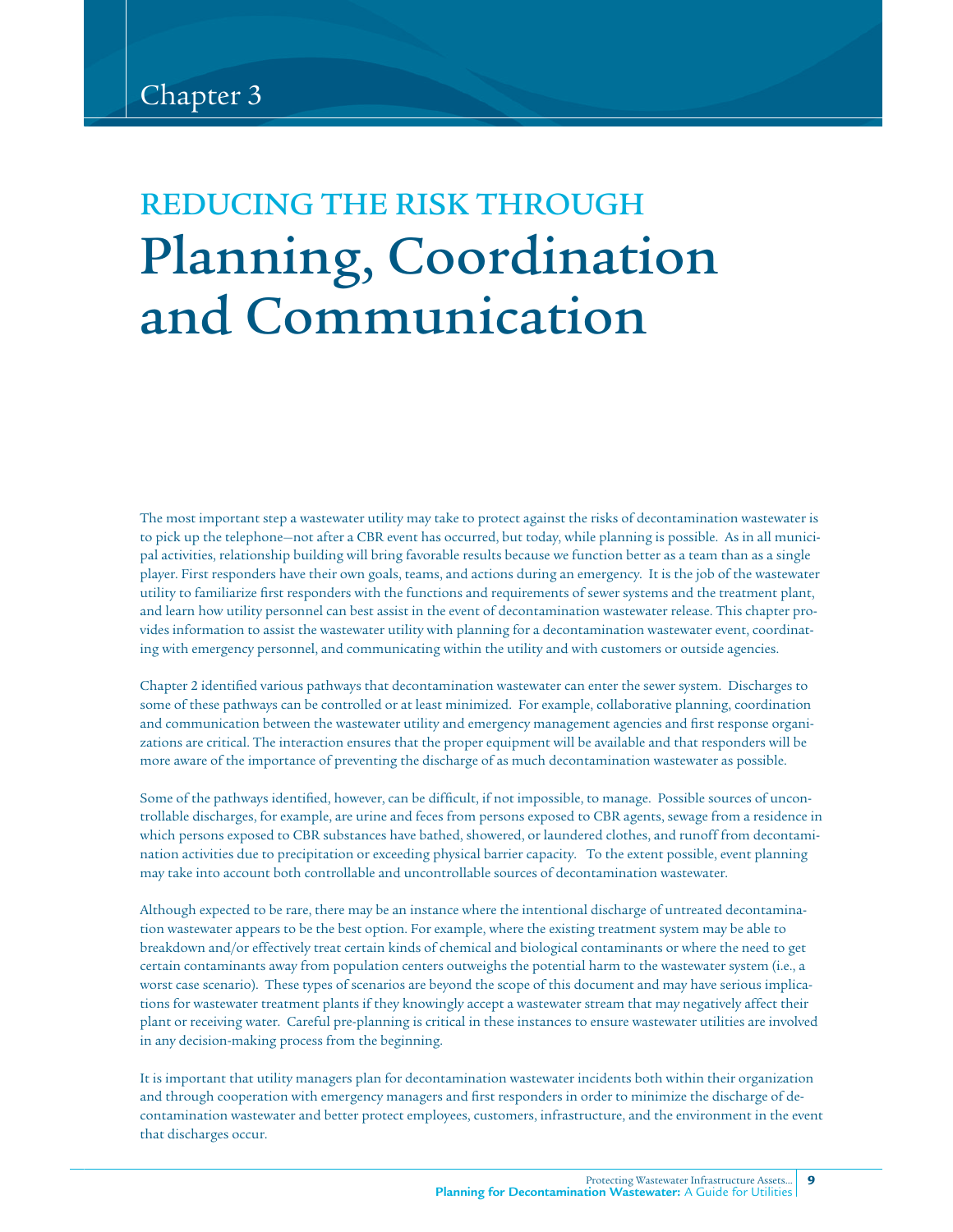## **Planning Within the Utility**

Although there are uncontrollable sources of decontamination wastewater, utilities' preparedness to minimize impacts to their system merits attention. Suggested utility actions related to decontamination wastewater are relevant to other emergencies, too. As with any emergency, defining clear planning steps and training utility workers will improve responses during an event. The utility may:

1. Develop an Emergency Response Plan (ERP), updated at least yearly, that includes:

- **•** A decision-making framework for responding to incidents where decontamination wastewater may be generated;
- **•** Procedures for preparedness, response and incident management for such events; and
- **•** Contact information for organizations including principal individuals and alternates to assist with recovery, and agencies with their appropriate individual contacts and alternates to notify in case of a decontamination event. ERPs may include information and a checklist on protective actions for a decontamination wastewater event.

The Vulnerability Self Assessment Tool™ (*VSAT*™) has emergency response planning (ERP) modules for both water and wastewater. The module incorporates links and resources of ERP tools and includes direct linkages between the Environmental Protection Agency's Response Protocol Toolbox (which is currently focused on drinking water) and the Water Environment Research Foundation's ERP guidance. *VSAT*™ software is available, free of charge, for wastewater utilities (*VSATwastewater*™), drinking water utilities (*VSATwater*™), and for utilities providing both services (*VSATwater/wastewater*™) at http://www.vsatusers.net. For more information on emergency response planning, see the websites listed in Chapter 5;

- 2. Maintain and distribute supplies and equipment that could be used to contain decontamination wastewater, and reduce its impacts on the wastewater system. These may be drain seals for stormwater inlets, or other equipment such as that identified in the next chapter;
- 3. Provide personal protective equipment (PPE) for those appropriately trained employees who may be assigned to assist emergency personnel. Yearly training on PPE use is suggested; and
- 4. Develop mutual aid agreements with adjacent wastewater utilities and contracts with hauling companies to assist in providing services should a portion of the wastewater system be temporarily out-of-service. Discussions and written agreements with adjacent wastewater utilities and hauling companies can allow for transfer of unaffected wastewater in the event that one system is compromised and cannot operate in all portions of the service area.

## **Coordination with Local Emergency Managers and First Responders**

Wastewater utility managers can contact their local emergency managers and first responders to discuss protocols should an event occur that produces decontamination wastewater. Ideally, wastewater personnel will be included in regional committees or discussion groups involving municipal security and emergency response planning, such as the Local Emergency Planning Committee (LEPC) established by a state's Emergency Response Commission. If you are unsure whom to call regarding these groups, begin by contacting the local fire department. HAZMAT teams and emergency response organizations should either be a part of the fire-fighting organization or be closely affiliated with them. Refer to the textbox for an example discussion.

#### **An example discussion between a wastewater utility manager and the local HAZMAT Team Coordinator from the Fire Department:**

Ms. Utility had called the local fire department and asked to speak to the person in charge of the Hazardous Materials (HAZMAT) team last week. She then asked Mr. HAZMAT if he would meet for an hour to discuss how the wastewater utility can best coordinate with his team and other first responders. Here are some of their discussion points…

*Ms. Utility: I'd like to talk to you about the effects of a Chemical, Biological or Radiological attack in the city, and your HAZMAT team's response activities that may result in a discharge of wastewater to our system.* 

*Mr. HAZMAT:* O.K., *what would you like to know? (Continued>>)* (Continued>>)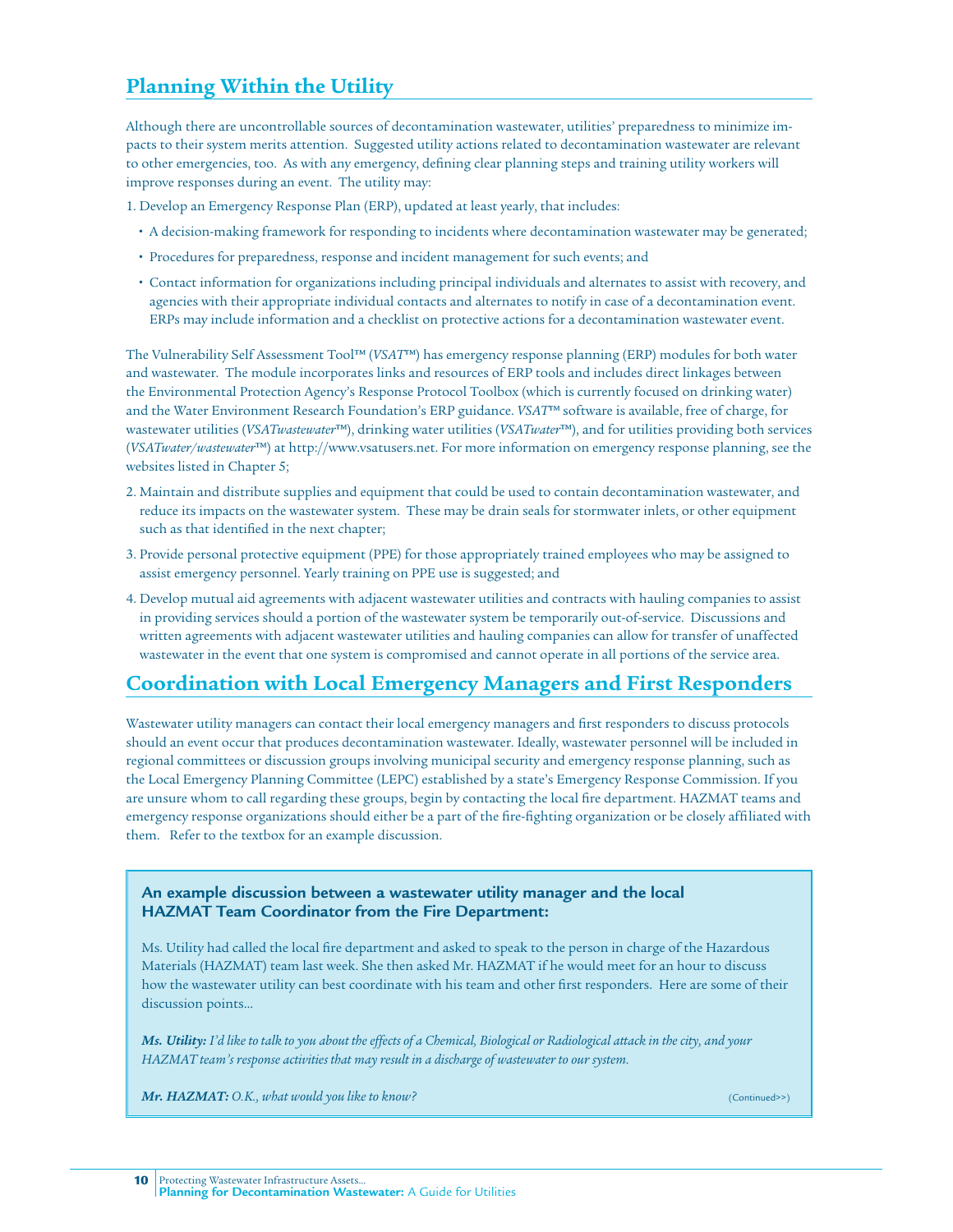<<Example Discussion (Continued)

*Ms. Utility: I certainly understand that your first responsibility is to protect human life. However, what actions do you take to prevent decontamination water from entering storm sewers or the sanitary sewer system? We're concerned, because any of this*  decontamination wastewater that enters the sewer can potentially impact the health of our workers, effect treatment efficiency, *our biosolids, or pass through the plants into the environment.*

*Mr. HAZMAT: Well our trucks carry storm drain seals and booms to contain waters associated with decontamination activities. We also have access to mobile showers with sumps to catch the waters used to decontaminate people who may have been contaminated.* 

*Ms. Utility: That's all good, but what if there's too much of the decontamination wastewater to contain, or a boom system is breached? Do your procedures require an immediate call to the wastewater facility to let us know, regardless of the quantity?*

*Mr. HAZMAT: We have a list of folks to contact through the 911-call center. I'll make sure you all are on it. Do you have your own emergency response plan with contact information and has your staff been trained in the Incident Command System (ICS)?* 

*Ms. Utility: Our staff has taken some online training on the National Incident Management System (NIMS) and ICS. But it would be great if our staffs could meet and discuss respective roles and responsibilities during a CBR incident.*

*Mr. HAZMAT: Sounds like a plan. I could do some presentations on ICS, so that your staff understands how we work together in the field.* 

*Ms. Utility: Great. You know we really need to be involved in your emergency exercises, and I hope we can host at least one exercise per year ourselves. We need to practice coordinating with you, so we are ready if a CBR incident ever happens, even though we all hope this is training we never need to use.*

To best prepare your utility and community for response to a CBR event, consider hosting a meeting with all the organizations potentially involved in such an event. If possible, ask to join in local emergency exercises (most communities hold them at least yearly), or host one involving a decontamination wastewater scenario. Consider contacting the types of organizations shown in Table 3-1. EPA's *Emergency Response Tabletop Exercises for Drinking Water and Wastewater Systems* CD-ROM (January 2005, EPA 817-C-05-001) may be helpful in preparing practice scenarios. In addition to training and meetings, a wastewater utility may also decide to:

- 1. Establish protocols, agreements and memoranda of understanding with local emergency management agencies and first responders to assure the utility is notified of incidents that may generate decontamination wastewater;
- 2. Assist local emergency managers and first responders in developing procedures and identify laboratories for rapidly determining type and concentration of CBR substances in decontamination wastewater;
- 3. Collaborate with local emergency managers and first responders in designing methods for containing as much decontamination wastewater on-site as possible, or diverting decontamination wastewater to holding tanks or diked-in areas, where testing and treatment can be accomplished;

#### **Table 3-1.** Organizations to Participate in Meetings or Emergency Exercises Involving Decontamination Wastewater Scenarios

| Organization                                          | <b>Type</b>             |
|-------------------------------------------------------|-------------------------|
| <b>Wastewater Utility</b>                             | Local                   |
| <b>Water Utility</b>                                  | Local                   |
| Fire Department                                       | Local                   |
| <b>HAZMAT</b> Team                                    | Local or State          |
| Police and Sheriff Departments                        | Local or State          |
| Laboratory that can perform analysis for contaminants | Private, Local or State |
| <b>Hospitals</b>                                      | Private or Local        |
| <b>Health Department</b>                              | Local and State         |
| <b>Emergency Services</b>                             | Local                   |
| Local Emergency Planning Committee                    | Local                   |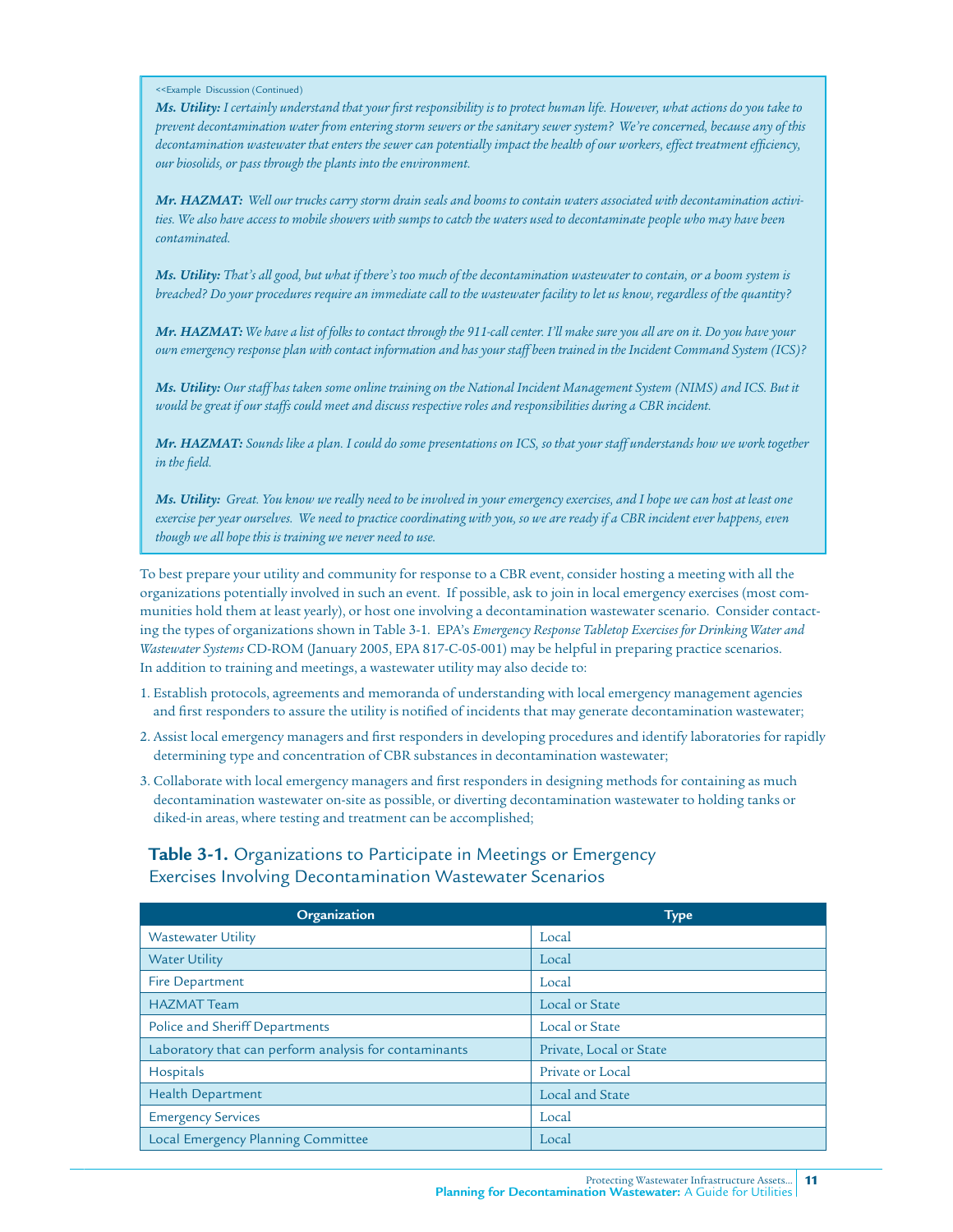## **Table 3-1.** Organizations to Participate in Meetings or Emergency

|  |  |  |  |  | Exercises Involving Decontamination Wastewater Scenarios (Continued) |
|--|--|--|--|--|----------------------------------------------------------------------|
|--|--|--|--|--|----------------------------------------------------------------------|

| Organization                                                                    | <b>Type</b>       |
|---------------------------------------------------------------------------------|-------------------|
| Neighboring Wastewater Systems                                                  | Local             |
| Department of Environmental Quality or Services                                 | <b>State</b>      |
| U.S. Environmental Protection Agency (USEPA) Security Contact<br>or Coordinator | Federal by Region |
| <b>USEPA Spill Response Team</b>                                                | Federal by Region |
| Department of Homeland Security                                                 | State or Federal  |
| Federal Bureau of Investigation (FBI)                                           | Federal by Region |

- 4. Provide local emergency managers and first responders with the information they need to acquire and deploy equipment and materials to prevent decontamination wastewater from entering the sewer system;
- 5. Discuss with first responders the appropriateness of adding a safe tracer (dye or other substance) to water used for decontamination so that the resulting wastewater can be tracked prior to, and after entering the sewer system; and
- 6. Prepare "standby" public notices, with the assistance of local emergency managers, to be used to inform persons involved in an incident the steps to take to avoid discharge of CBR wastes into the sewer system.

#### **Coordination and Communication with Customers and Agencies that May Discharge Decontamination Wastewater**

Customers can be an important element to successfully managing decontamination wastewater. Through pretreatment programs, wastewater systems will have a list of industrial and commercial customers who may inadvertently contribute to decontamination wastewater production. Utilities can meet with key staff members of hospitals, clinics, laboratories and industrial customers to explain the possible impacts of decontamination wastewater, and offer assistance in developing methods for notification, analysis and containment.

Pretreatment programs provide an easy link to planning for decontamination wastewater. Utilities may incorporate appropriate requirements into pretreatment control instruments so that customers can immediately notify the utility of any incident requiring decontamination that may result in wastewater discharge from their building or facility. The utility can also ensure that all appropriate customers such as hospitals, clinics, laboratories and other selected non-domestic dischargers develop and maintain plans for properly managing any decontamination wastewater that may result from normal activities or result from malevolent incidents.

Although not a decontamination wastewater issue per se, it is also important to work with water utilities to establish procedures for disposing of contaminated water from reservoirs, water treatment facilities, and water distribution systems in ways that would not adversely impact the sewer system, such as isolation and in-situ treatment, or temporary storage prior to discharge. The water utility, and all other agencies, must have a current name and contact phone numbers at the wastewater utility for after hours as well as business hours.

#### **Responsibilities, Decontamination Regulations and Guidelines for First Responders**

It is important for wastewater utility personnel to understand their basic responsibilities, and those of first responders, should a CBR incident occur. Although these responsibilities will vary from one locality to another, the basic principle remains the same: trained emergency responders (such as local or State HAZMAT teams or federal WMD teams) will take primary responsibility at an event where dangerous substances have been released. First responders will use the Incident Command System<sup>7</sup> to organize all response personnel. Wastewater staff will fit into that response, typically under the "Operations" function. Wastewater staff may play an advisory role, but are unlikely to

*7 More information on ICS and the National Incident Management System (NIMS) can be found through the NIMS integration center at www.fema.gov/nims*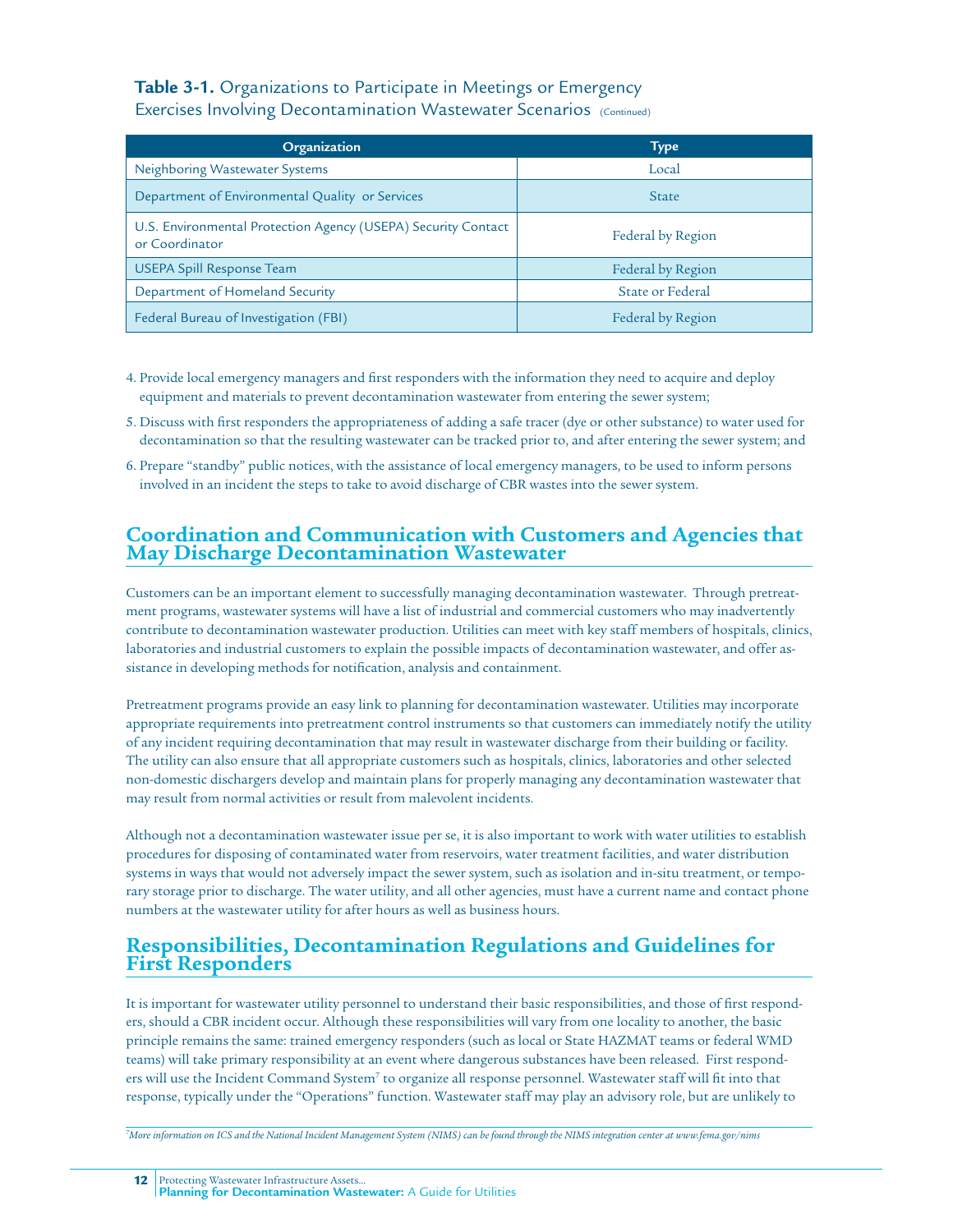#### **Example Scenario:**

Consider conditions at a scene where decontamination wastewater is produced. Emergency responders are responsible for controlling and containing runoff to minimize spread of a contaminant. Large volumes of water runoff will be difficult to mitigate. Contained water will need to be tested and monitored to determine the appropriate disposition. This may be closely coordinated with the U.S. EPA and local environmental agencies. Uncontained runoff may have long-term environmental effects due to the level of contamination and the release of massive quantities of water into the environment. Contained water should be monitored and approved for discharge or properly classified for disposition as a hazardous/chemical waste.

be commanders at the incident. The more often wastewater staff have interacted with emergency responders during planning sessions or exercises, the more likely they will be recognized during an actual emergency.

Responders must attend to all of the preceding issues, while putting life safety first. These issues may be discussed with key players during planning workshops. Before attending a workshop, wastewater personnel may consider the following regulations and guidelines for emergency responders:

- **•** The U.S. Environmental Protection Agency (U.S. EPA) has stated that runoff due to a decontamination event is not considered an act of negligence when emergency responders undertake the necessary actions to save lives and protect the public. U.S. EPA's standing on contaminated water runoff does not eliminate the responsibility to control the flow of water into the local environment. After the imminent threats to human health and lives are addressed, all reasonable efforts to contain the contamination or mitigate the contamination would then be taken;<sup>8</sup> and
- **•** Under the Comprehensive Environmental Response, Compensation, and Liability Act (CERCLA) Section 107, the good Samaritan provision states, "no person shall be liable…for costs or damages as a result of actions taken or omitted in the course of rendering care, assistance, or advice in accordance with the National Contingency Plan (NCP) or at the direction of the on-scene coordinator appointed under this plan, with respect to an incident creating a danger to public health or welfare or the environment as a result of any releases of hazardous substance or threat thereof."9

*8 First Responders' Environmental Liability Due to Mass Decontamination Runoff, USEPA, July 2000, U.S. EPA 550-F-00-009 9 Comprehensive Environmental Response, Compensation, and Liability Act 1980 (CERCLA). Section 107(d)(1).*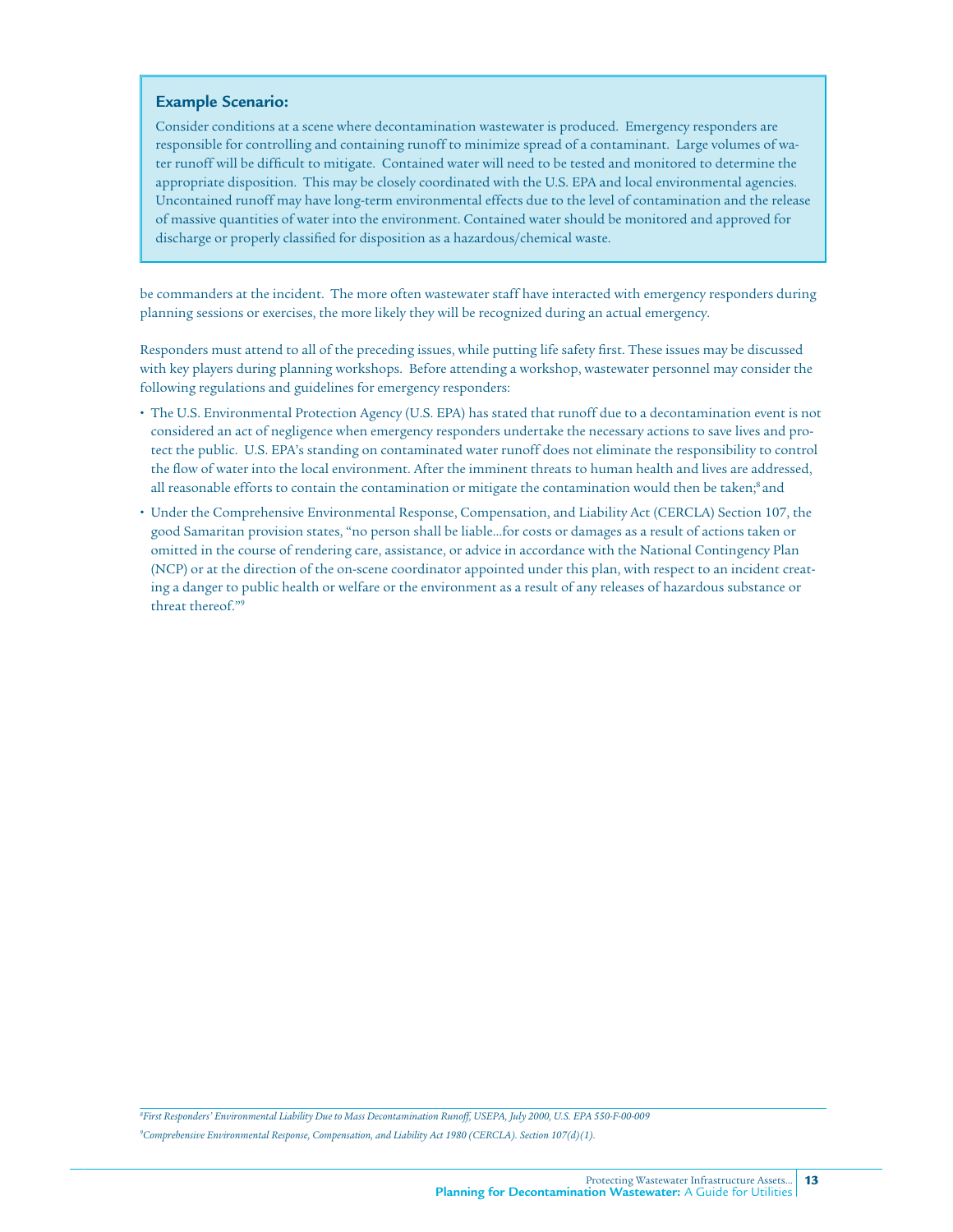## REDUCING THE RISK AND IMPACT THROUGH Physical Measure

A wastewater utility's primary line of defense is to prevent decontamination wastewater from entering the collection system. While the wastewater utility has ultimate authority over what is discharged to its system, CBR incident scenes will be under the control of emergency managers and first responders whose first priority must be protection of human life. As discussed in Chapter 3, collaborative planning, coordination and communication between the wastewater utility and emergency management agencies and first response organizations is critical to ensure that the proper equipment will be available and that responders will be more aware of the importance of preventing as much decontamination wastewater runoff as possible.

Standard protocols for decontamination activities include procedures to prevent runoff of decontamination wastewater and contain it on-site or in holding tanks until it can be analyzed and disposed of safely. However, efforts to preserve the life, health and safety of victims will always remain paramount, and as such, it is likely that preventing all decontamination wastewater from running off the site may not be practical. This can be especially true for incidents involving mass casualties or large areas of contamination, where the quantity of decontamination wastewater will overwhelm the capacity of holding tanks, constructed berms or sorbents. In addition, uncontrollable sources such as urine and feces from persons exposed to CBR agents, sewage from a residence(s) where persons exposed to CBR substances have bathed, showered, or laundered clothes, and runoff from decontamination activities due to precipitation will occur despite any prior planning efforts.

When decontamination wastewater cannot be contained, planning and coordination can better control the routes of entry into a utility's system, possibly limit the rate of entry into the system, and ensure the wastewater utility is aware of the discharge and prepared to minimize any downstream impacts.

Ultimately, the wastewater utility must be prepared for the discharge of decontamination wastewater, whether from emergency operations or uncontrollable sources, and understand what can be done to protect utility personnel and ensure the quality of the plant effluent and biosolids.

### **Preventing Decontamination Wastewater from Entering the System**

When taking actions to prevent the discharge of decontamination wastewater, it is critical to determine what CBR substances may be contained in the decontamination wastewater as quickly as possible. In order to prevent decontamination wastewater from entering the sewer system, the appropriate equipment must be available to first responders. Proper training and knowledge of the collection system for those responsible for deploying the equipment are important considerations. This is where wastewater utility management can assure joint planning, coordination and training, as discussed in Chapter 3.

Three physical methods are available for preventing decontamination wastewater from entering the system: (1) barriers; (2) containment; and, (3) sorbents. While they can be used individually, the most effective means of keeping decontamination from reaching the collection system will include a combination of all three methods, provided that they are in good working order. This section describes these methods.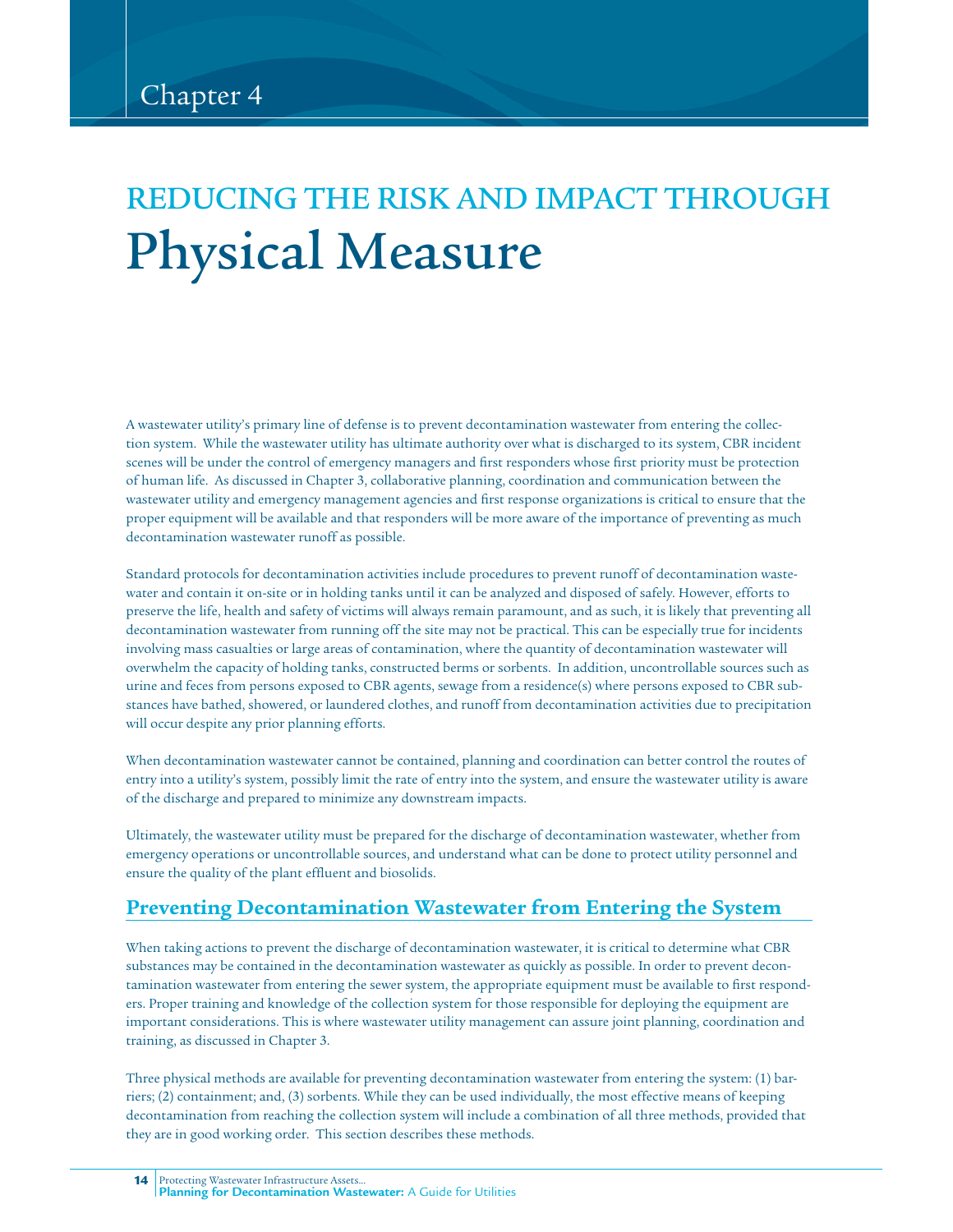#### **Barriers**

Barrier methods prevent decontamination wastewater from reaching the collection system by placing a physical obstacle in the way of the runoff. Barriers work best when well-maintained and properly installed. Examples of barriers include the following:

**Drain seals** are placed on the top of inlet grates. These drain seals are made of non-absorbing, chemical resistant materials such as reinforced polyurethane or neoprene. They are available in a variety of sizes and shapes and can be stored in a facility or on trucks for rapid deployment.

**Manhole shields** are placed on top of a manhole rim, extending the height to which surrounding water must reach before flowing into the manhole. Manhole shields have an inflatable bladder to form a watertight seal between the shield and the manhole rim.

**Pan inserts** prevent runoff that passes through holes in manhole covers, or between the cover and rim, from reaching the sewer. The pans, which are made of stainless steel, aluminum, or other corrosive-resistant material, are placed under manhole covers. The lip of the pan sits on a gasket that rests on the manhole rim to make a watertight seal. Pan inserts are frequently supplied with a locking device because they also serve to secure the manhole from unauthorized access.

Portable berms are flexible strips of non-absorbing material weighted down to stay in place. They are typically available in varying lengths and also by modules to accommodate corners and connect separate strips. These berms can be kept in stores or on trucks and rolled-out for use when needed.

Drain plugs are available as tapered wedges that fit into drains to prevent runoff from entering the drain. They are made of flexible, non-absorbing material and are available in various sizes to fit differently size drains.

#### **Containment**

Containment methods are intended to keep decontamination wastewater near its area of production. They consist of sumps or pools that retain the runoff from decontamination procedures. Since containment devices have limited capacities to hold the contamination wastewater, pumps are typically added to transfer the decontamination wastewater from the sump or pool to 55-gallon drums or holding tanks for later disposal. Many portable decontamination showers, corridors and wash kits include a sump or pool to contain the decontamination wastewater.

#### **Sorbents**

Sorbents are most effectively used to absorb and retain small amounts of decontamination wastewater, such as the runoff that may seep under a barrier, or overflow a containment sump. Sorbents are available in a wide variety of materials including gels, granules, and polypropylene. Most are specifically designed for individual classes of hazardous liquids, such as acids, caustics, toxins, body fluids and petroleum products. Used sorbents are typically placed in salvage drums for proper disposal.

### **Mitigating the Impacts of Decontamination Wastewater**

If it is not possible or practical to prevent decontamination wastewater from entering the sewer system, utilities and emergency agencies can work together to minimize the impact that the CBR substances may have on the sewer system, treatment processes, biosolids, air emissions, facility personnel, and the environment. Again, it is critical to determine which CBR substances may be present in the decontamination wastewater as quickly as possible. Controlling the rate of flow into the sewer, or providing several entry points through different manholes may be considered, depending upon specific site conditions. One method to help manage decontamination wastewater when it cannot be prevented from entering the sewer system, is to have first-responders add a tracer compound to the water they use for decontamination. The tracer compound should be stable under UV light, environmentally safe, non-toxic, economical, and readily detectable in small concentrations. Protocols for decontamination in the United Kingdom call for fluorescein, a commonly used tracer dye, to be added to water used for decontamination. In some cases, especially where partial containment is possible, first responders may be able to perform some measure of pretreatment before discharging to the sewer system.

#### **Decontamination Wastewater Containing Chemical Agents**

Though every effort should be made to prevent unauthorized discharges of decontamination wastewater, with the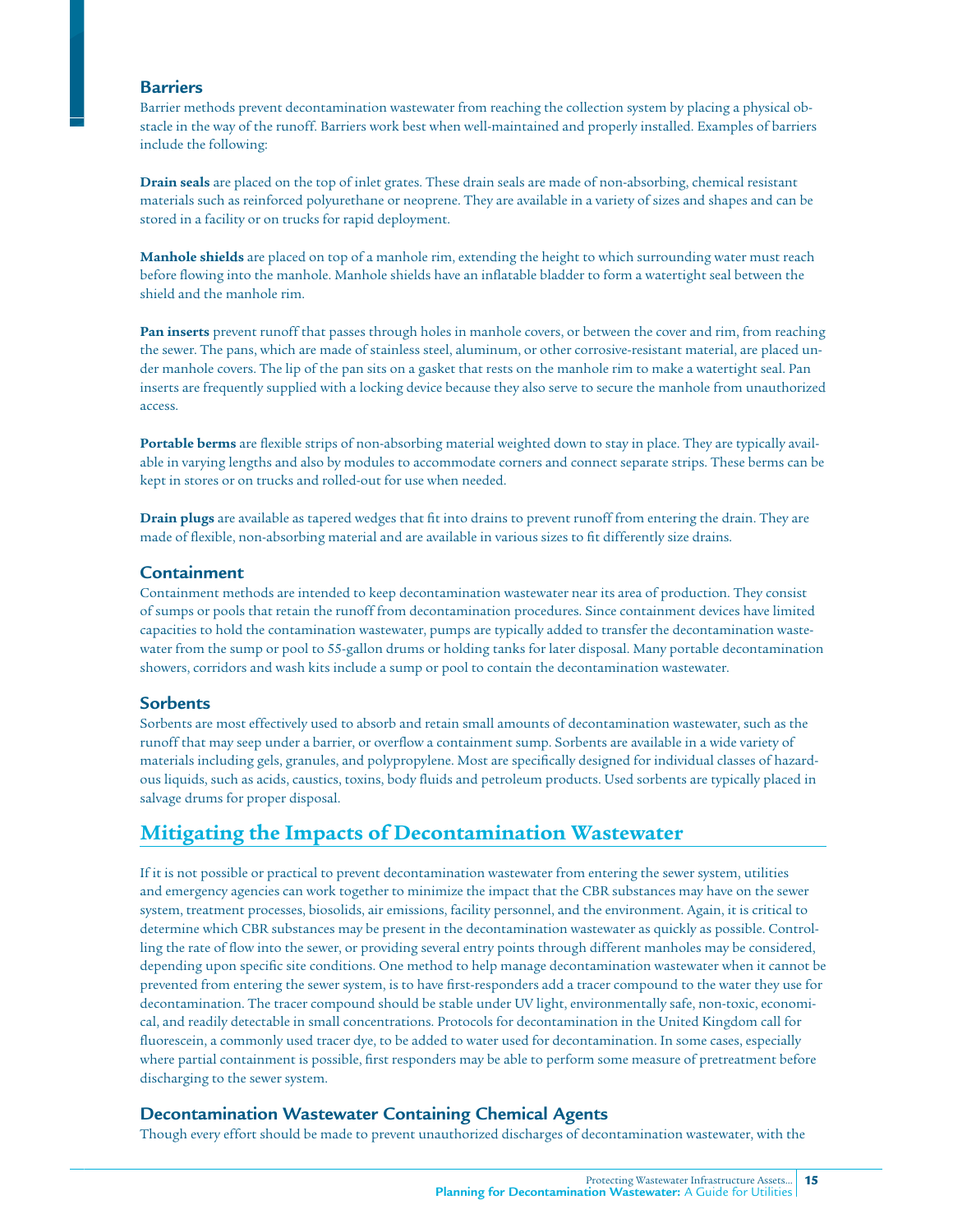large quantities of water that will be used to decontaminate victims at the site of an attack with chemical agents, it is likely that concentrations of the chemical agent in the decontamination wastewater will be minimal.

Chemical agents in the decontamination wastewater, whether inorganic or organic, are not likely to cause damage to the infrastructure. However, some chemical agents release hydrochloric acid when they are dissolved in water. Some are extremely volatile and may not reach the collection system even if initially contained in the decontamination wastewater. Also, the agents that do reach the collection system are likely to volatilize there, especially where the flow is turbulent and exposed to the atmosphere. Consequently, dangerous vapors or aerosols may be released at manholes, but more likely at the following points:

- **•** Pump station wet wells;
- **•** Manholes receiving discharges from force mains;
- Treatment plant influent channels;
- **•** Unenclosed screw pumps;
- **•** Bar screens and grit chambers;
- **•** Primary settling tanks using water jets to control foaming;
- **•** Aeration basins;
- Trickling filters, where wastewater splashes onto the filter media;
- **•** Rotating biological contactors;
- **•** Oxidation ditches (depending on the type of aeration equipment used) and where high-pressure water jets are used to control foam formation on the water surface; and
- Belt filters

Once in the treatment process, a chemical agent may be removed by volatilization to the atmosphere, sorption onto biomass with loss through wastage of the biomass, and biodegradation. Sorption and desorption of chemicals may be reversible or irreversible, and may involve complex chemical reactions. Biodegradation may occur as microorganisms use the chemical as a source of carbon for growth and energy. Physical removal mechanisms may also occur and affect the concentration of chemicals that are present in the treatment effluent. Chemical agents not removed by the treatment process may undergo degradation, or pass through to be present in wastewater effluent and biosolids.

It is also possible that some chemical agents such as hydrogen cyanide, and to a lesser extent arsenic trihydride, tabun and VX, may ignite and explode if sufficient concentrations of the agent enter the sewer system.

Table 4-1 lists decontamination methods for several chemical agents that may be used by first responders. Wastewater utilities should be aware that decontamination wastewater discharges may also contain these substances.

| <b>Chemical Agent</b> | <b>Class</b>         | <b>Decontamination Method</b>                                      |
|-----------------------|----------------------|--------------------------------------------------------------------|
| Nitrogen mustard      | <b>Blister Agent</b> | 2-6 percent aqueous sodium hypochlorite solution, DS-2             |
| Sulfur mustard        | <b>Blister Agent</b> | 2-6 percent aqueous sodium hypochlorite solution, DS-2             |
| Lewisite              | <b>Blister Agent</b> | 7 percent aqueous slurry or solid calcium hypochlorite (HTH), DS2  |
| Sarin                 | Nerve Agent          | Sodium hydroxide, DS-2                                             |
| Tabun                 | Nerve Agent          | Sodium hydroxide, DS-2                                             |
| <b>VX</b>             | Nerve Agent          | 7 percent aqueous slurry or solid calcium hypochlorite (HTH), DS-2 |

#### **Table 4-1.** Examples of Decontamination Methods for Selected Chemical Agents

Note: DS-2 is U.S. Military's *Decontamination Solution No. 2,* 70 percent diethylenetriamine, 28 percent ethylene glycol, monomethyl ether, and 2 percent sodium hydroxide. DS-2 is less corrosive to metals than bleach-based decontamination solutions, but it can damage painted surfaces and plastics. DS-2 is commercially available.

#### **Decontamination Wastewater Containing Biological Agents**

In concentrations much lower than chemical agents, biological agents can cause illness and death. Many biological agents are not persistent in the environment, and may die off due to exposure to sunlight or the residual chlorine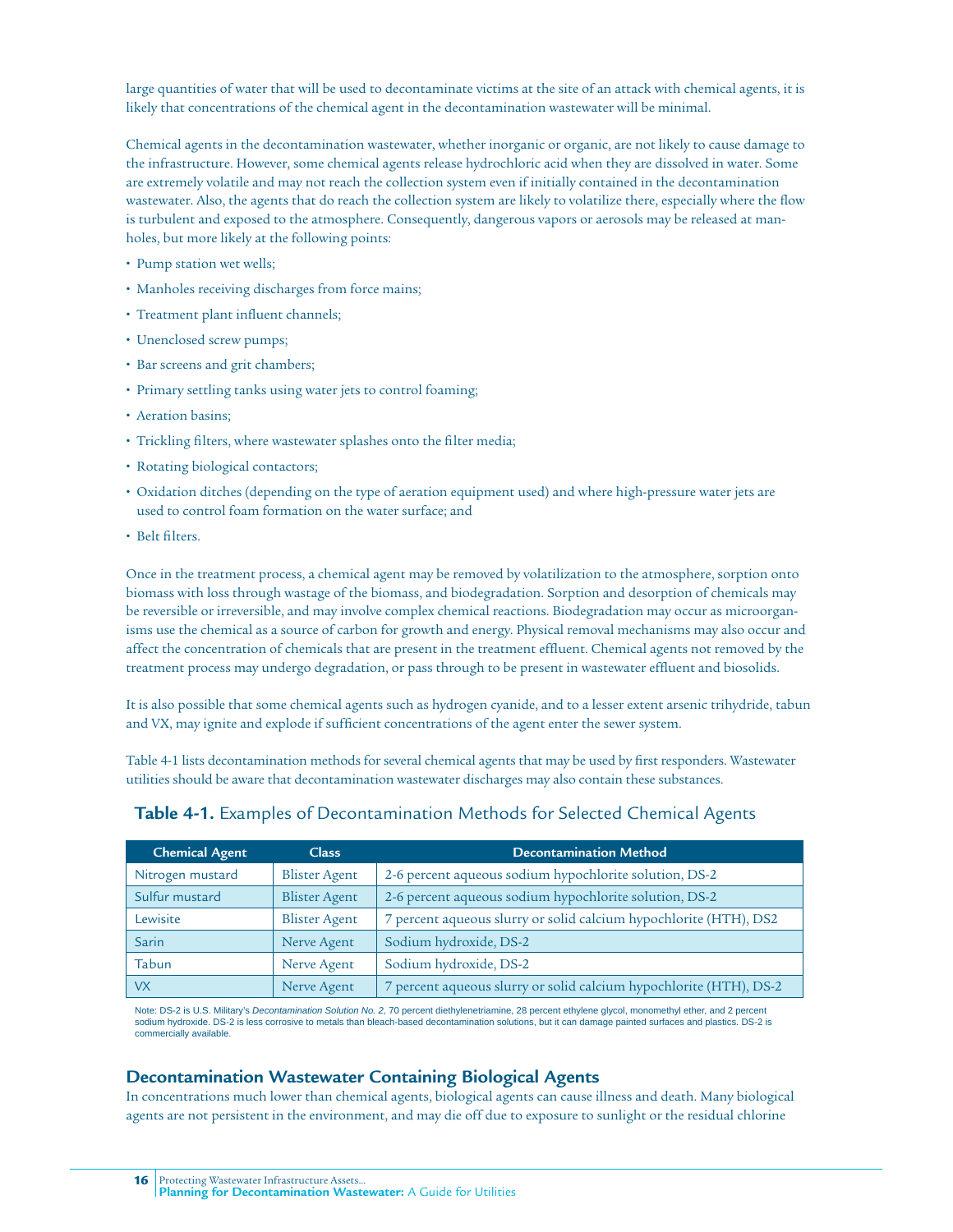that may be in the water used for decontamination. However, there are some bacteria, viruses and toxins that remain persistent under normally adverse conditions and can survive prior to and during travels through the collection system. Secondary treatment systems may not remove biological agents, so effective disinfection of effluents is important. High temperature processes, such as anaerobic digestion, heat drying and incineration, designed to significantly reduce the number of pathogens normally present in biosolids should also result in deactivation of most biological agents entering the treatment plant via decontamination wastewater.

Chlorine, applied to the effluent stream in the treatment plant's contact chamber, can be effective for deactivating most biological organisms. Chlorine may also be added to containerized decontamination wastewater if containment is possible and the wastewater does not have any substances that will react with chlorine to cause adverse impacts. For example, prior to discharge to the sewer system, a sodium hypochlorite solution was used, under the direction of the wastewater authority, to deactivate anthrax spores in the decontamination wastewater generated in the cleanup following the anthrax attacks of 2001. Other possible disinfectants first responders may use include the U.S. EPA's Office of Solid Waste and Emergency Response list of liquids (see Table 4-2) for decontaminating surfaces.

#### **Table 4-2.** Examples of Biological Agent Disinfectants

| <b>Disinfectant</b>                      | Concentration                | <b>Contact Time</b> |
|------------------------------------------|------------------------------|---------------------|
| Bleach & Vinegar                         | 1:1:8 (Bleach:Vinegar:Water) | 60 minutes          |
| <b>Chlorine Dioxide</b>                  | $500 \text{ mg/l}$           | 30 minutes          |
| Peroxyacetic Acid with Hydrogen Peroxide | $5000 \,\mathrm{mg}/l$       | 10-20 minutes       |

#### **Decontamination Wastewater Containing Radioactive Substances**

Radioactive materials contained in decontamination wastewater may result in contamination of pipes, pumps, valves, or biomass. Also, certain treatment processes may reconcentrate radioactive materials causing higher levels of radiation in screenings, grit and biosolids, depending upon the solubility and other properties of the radionuclide involved, as shown in Table 4-3. Radiation in biosolids can become further concentrated as biosolids are dried or burned. It is important to remember that no chemicals can decontaminate or neutralize radiological contamination. The U.S. EPA has participated with several other federal agencies constituting the Interagency Steering Committee on Radiation Standards (ISCORS), which has prepared guidance for management of radiation at wastewater utilities. The information on radionuclide occurrence in wastewater treatment plants and biosolids, and radiation protection in general can be found at: *www.epa.gov/radiation*.

| Radionuclide  | Fate                                                                                         |
|---------------|----------------------------------------------------------------------------------------------|
| Cobalt-60     | Some will be retained in biosolids, may be in grit if metal pieces                           |
| Strontium-90  | Some will be retained in biosolids, may be in grit if ceramic pieces                         |
| Molybdenum-99 | Soluble                                                                                      |
| Iodine-131    | Soluble                                                                                      |
| Cesium-137    | Soluble                                                                                      |
| Iridium-192   | Some will be retained in biosolids, may be in grit if metal pieces                           |
| Radium-226    | Soluble and insoluble; some may precipitate on metal surfaces or<br>be retained in biosolids |
| Uranium       | Soluble and insoluble; some will be retained in biosolids, may be in<br>grit if metal pieces |
| Americium-241 | Some will be retained in biosolids, may be in grit if metal pieces                           |
| Plutonium     | Some will be retained in biosolids, may be in grit if metal pieces                           |

#### **Table 4-3.** Characteristics of Various Radionuclides

## **Mitigating Impacts on Utility Personnel**

Employees of wastewater utilities are regularly exposed to chemical and biological agents at their workplace. The main hazard, which is present in nearly all stages of the wastewater treatment process, is the risk of exposure to biological aerosols. It is important to realize that the potential microbial exposure hazards are not the same at different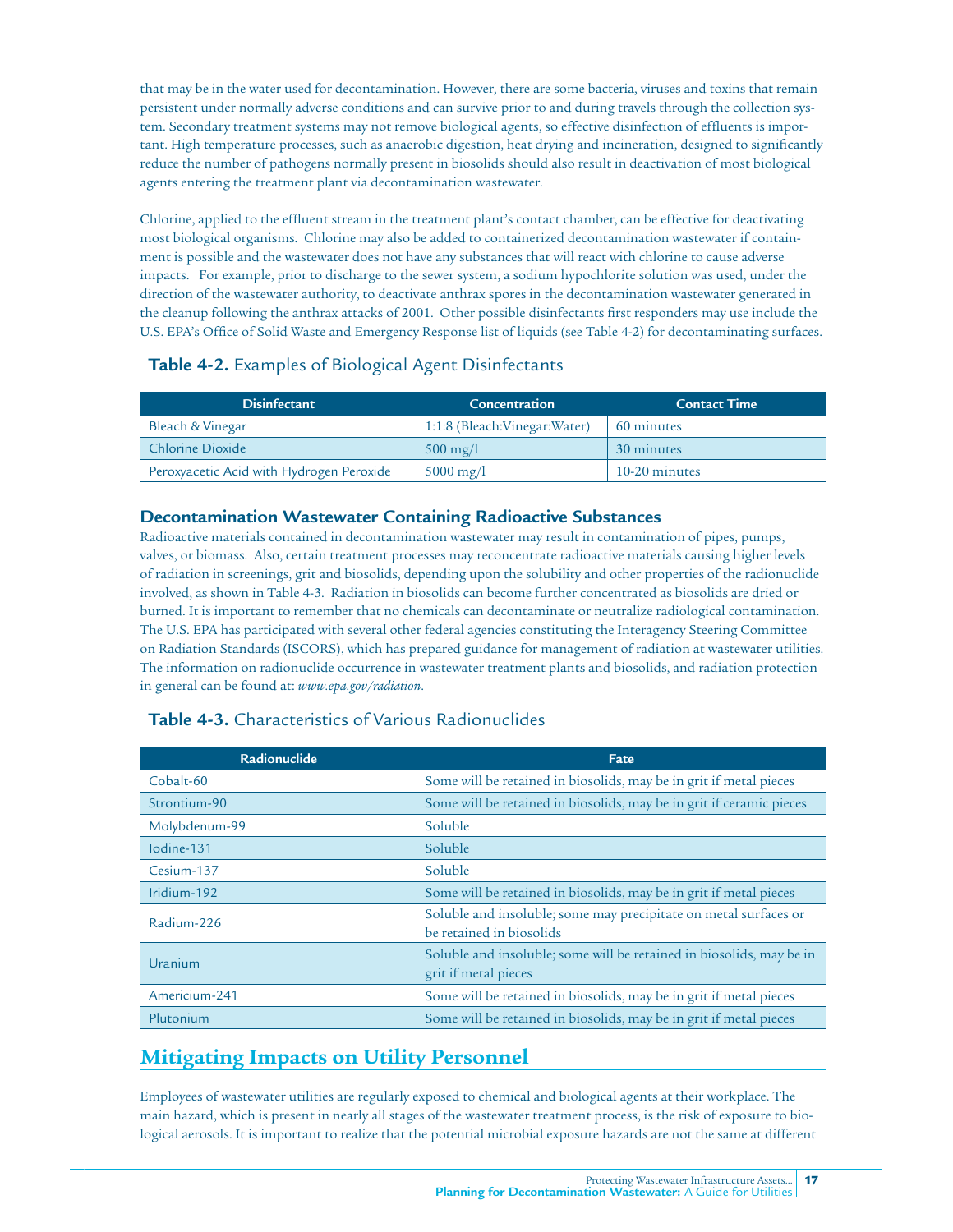steps of the wastewater treatment process. Furthermore, even for a given step of the process, much of the exposure risk depends on the plant-specific configuration.

The amount of CBR substances to which wastewater workers may be exposed will be substantially less than if they were exposed at the site of the release. First, the water used to decontaminate the site and victims of the incident will dilute the substance. Second, many chemical and biological agents, as discussed in previous sections, may not be stable and will partially or completely volatilize before reaching the sewer system. However, once decontamination wastewater is generated from a site, wastewater utilities may assume that some CBR substances may have entered the sewer system, and take appropriate measures to protect their workers. Wastewater managers may have their engineers calculate travel times within the collection system and detention times within the treatment plant to determine when agents, if contained in the wastewater, may reach certain points in the collection system and different process units in the treatment plant. Predictive models, as described in the next section, may also be used. Safety measures that can be considered include the following:

- Prevent personnel from entering manholes;
- Suspend sewer inspections and cleaning operations;
- Prevent personnel from entering wet wells and dry wells of pump stations;
- Suspend manual cleaning of bar screens and removal of grit;
- Restrict access to aeration basins, trickling fi lters and other areas of the treatment plant where aerosols may be released;
- Suspend manual handling of biosolids;
- Divert effluent and reclaimed water to holding tanks or ponds, if possible; and
- Store biosolids for analysis.

It is emphasized that the detection, analysis and handling of wastewater that may have been contaminated with chemical, biological or radiological agents, can be handled by emergency responders trained to handle hazardous materials (such as a HAZMAT Team), and not by utility workers. Only after the "All Clear" is given by emergency responders would wastewater utilities allow their personnel to resume normal operations. HAZMAT personnel can also be relied upon to give direction to the utility on what personal protective equipment (PPE) should be worn by wastewater utility workers to perform critical tasks.

## **Predictive Models**

The fate of some CBR substances in wastewater collection systems may be estimated by the use of models. Several available software models can be adapted to predict the emissions of hazardous agents that have entered into a wastewater collection system through decontamination efforts.

The **Interceptor Model** is a computer-based model that was developed to predict the transport, generation, and fate of hydrogen sulfide and volatile organic compounds (VOCs) in wastewater collection systems. This model can currently model up to 400 VOC compounds. Input information includes: segment length, diameter, flow rate, slope, friction factor, and the slime layer growth constant.

The **BASTE Model** is a computational model that estimates pathway losses (volatilization, sorption, biodegradation) from wastewater for strings of processes that constitute treatment trains. If a hazardous compound washed into the sewer system is not already one of those modeled by the Interceptor Model or BASTE, it can be added to the list of modeled compounds by inputting parameters such as Henry's constant and molecular weight.

The **Hydra V6** is a comprehensive hydraulic model used for challenges of storm and sanitary sewer modeling.

The **Sewer CAD** is a complex design, analysis, and planning tool, handling both pressurized force mains and gravity hydraulics.

The **TOXCHEM+v3** estimates emissions of organic and metallic contaminants from wastewater treatment and collection systems.

**Water 9** estimates air emissions of waste constituents in wastewater collection, storage, treatment, and disposal facilities.

For radioactive substances, conservative estimates of emissions could be modeled by assuming that the compound stays in its initial form. Radioactivity does not directly affect volatility or Henry's Law; therefore, the emissions of the parent compound can be estimated. However, the geometry of pipes, tanks, pools, sewage and sludge is so complex that it is difficult to model the radioactivity in each process.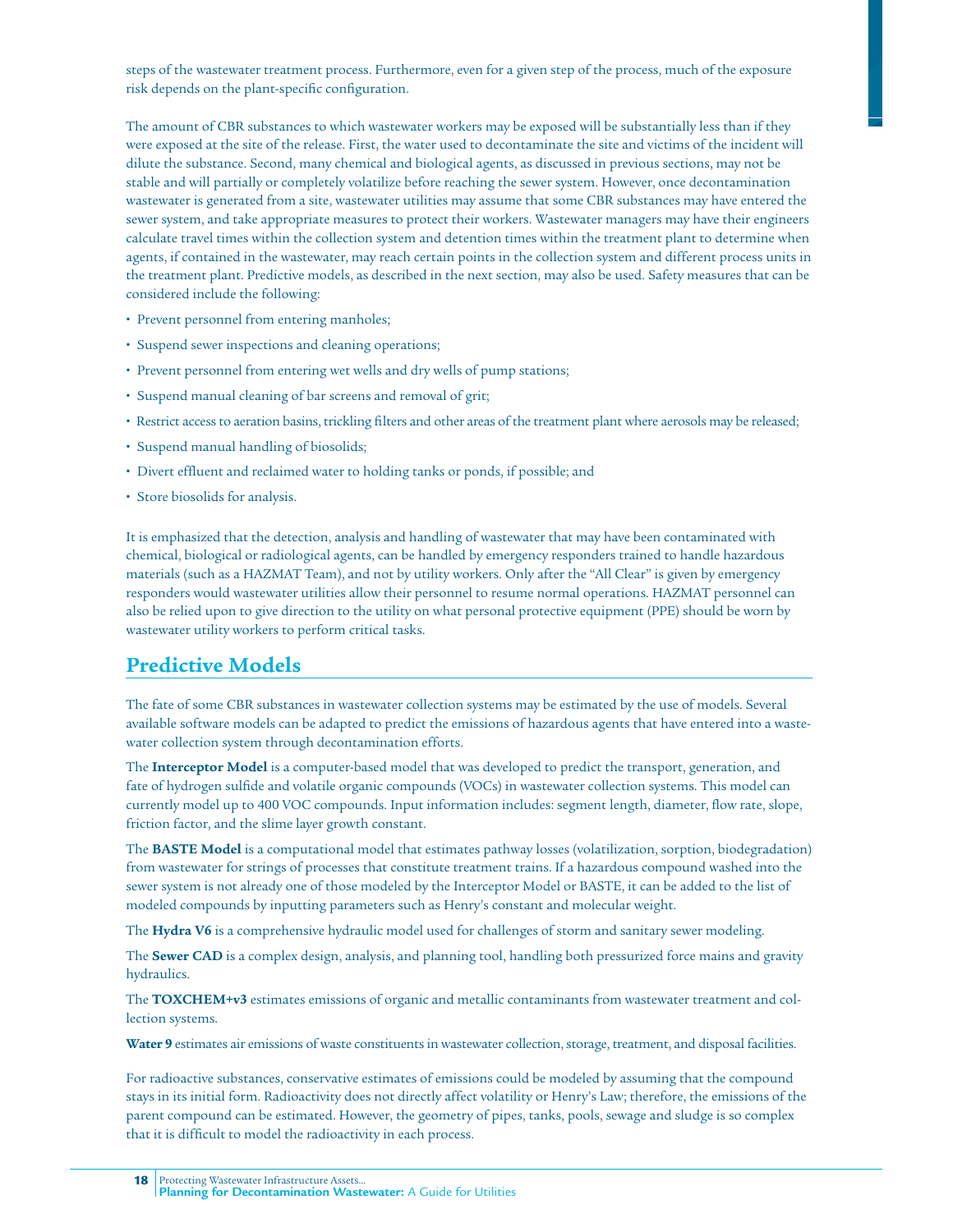## REDUCING THE RISK THROUGH Training and Information Updates

Information related to homeland security is being produced at an astounding pace. Government agencies, the military, research institutions, academia and industry are sponsoring and undertaking research and development to better understand vulnerabilities, evaluate risks, provide better early warning devices, and develop better response and recovery mechanisms. Many of these efforts will assist wastewater utilities either directly or indirectly in preparing their emergency response plans and mitigating the consequences of an incident involving decontamination wastewater. Consequently, it is imperative that wastewater utility managers stay abreast of the rapid evolution taking place in homeland security information, and assure that their staffs are knowledgeable and trained to perform their duties safely and effectively under difficult circumstances.

What follows are suggestions for training utility personnel and others who interact with the wastewater utility, a description of emergency exercises, and a description of reference sources to provide up-to-date information related to decontamination wastewater.

## **Training for Staff**

Providing periodic training for utility staff is imperative for a positive outcome should a real emergency with decontamination wastewater occur. Basic training needs for personnel include emergency preparedness, an overview of CBR substances and protective measures, and a basic understanding of the National Incident Management System (NIMS), as well as the Incident Command System (ICS) that will be used by all emergency responders. Homeland Security Presidential Directive 5 (HSPD-5), Management of Domestic Incidents, asserts that all governmental entities and supporting organizations, including utilities, immediately adopt NIMS, and outlines steps to take to achieve NIMS compliance. Convenient on-line training options are available, and are described along with others in Table 5-1.

Basic training for workers can be addressed during preparation of the wastewater utility's emergency response plan. Some training modules are especially important for those personnel that may be reacting to decontamination wastewater incidents. For example, workers can have some basic hazard communication training (HAZWOPER 29 CFR 1910.1200) which deals with hazardous chemicals in the workplace. Awareness Level training can also be provided and cover the wastewater emergency response plan (ERP), site safety, appropriate selection, use of personal protective equipment (PPE), and decontamination procedures. While utility personnel are not expected to take the lead role in the event of a CBR attack or decontamination effort, in some circumstances utility managers may want to ensure that their employees have available PPE and are trained to assist emergency personnel to contain decontamination wastewater. Individuals required to wear PPE can be trained to know when PPE is necessary, what kind of PPE is needed, how to properly wear PPE, limitations of PPE, and the proper care of PPE. For instance, individuals who must use a respirator can be trained to know the capabilities and limitations of the respirator and know how to wear it. Please note that many training modules require annual refresher courses.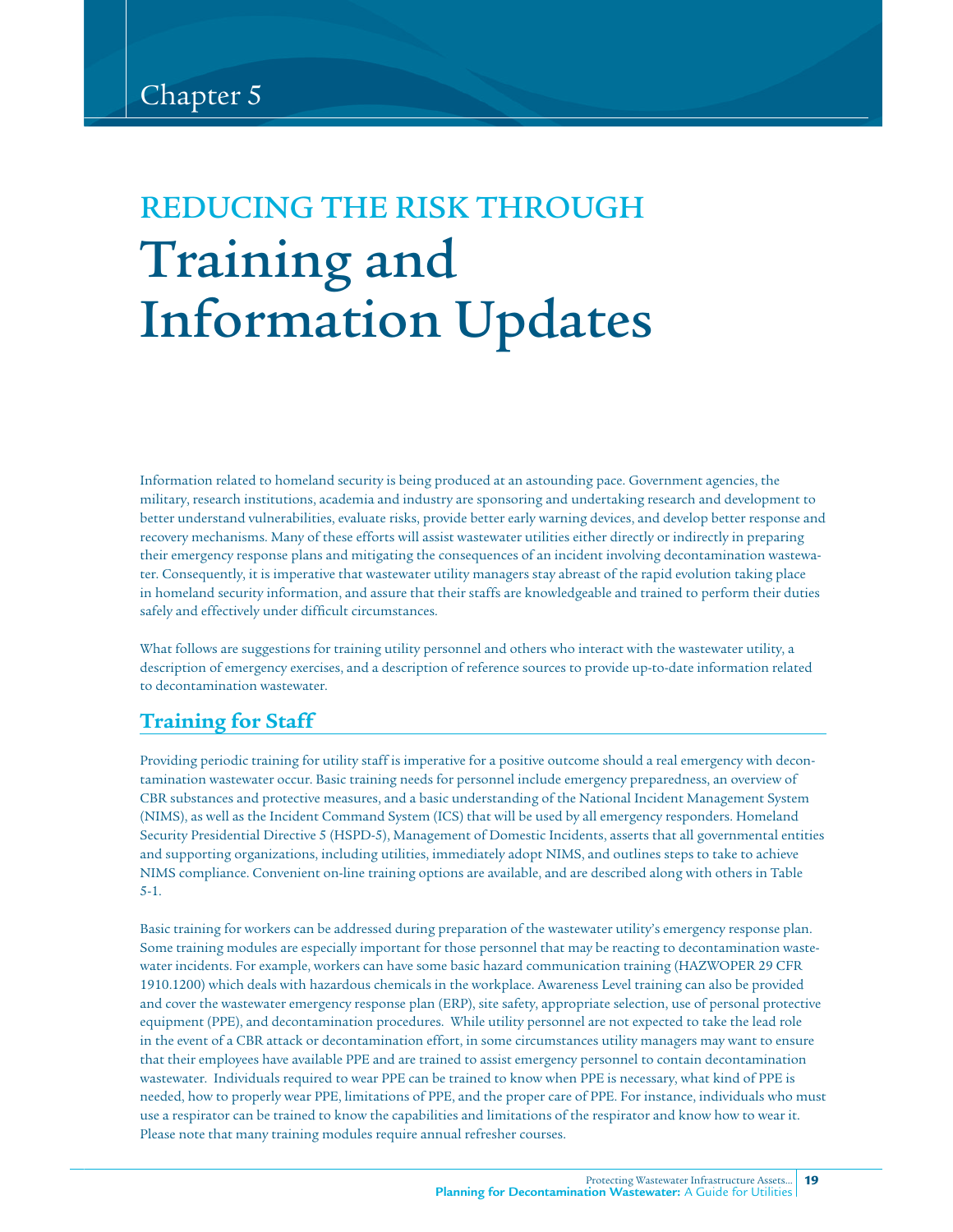## **Table 5-1.** Training Suggestions

| <b>Training Type</b>                                                                   | <b>Purpose</b>                                                                                                                                                                                                                                                                   | <b>Description</b>                                                                                                                                                                                                                                                                                                                                                             | <b>Resources to</b><br><b>Provide Training</b>                                                                           |
|----------------------------------------------------------------------------------------|----------------------------------------------------------------------------------------------------------------------------------------------------------------------------------------------------------------------------------------------------------------------------------|--------------------------------------------------------------------------------------------------------------------------------------------------------------------------------------------------------------------------------------------------------------------------------------------------------------------------------------------------------------------------------|--------------------------------------------------------------------------------------------------------------------------|
| Understanding<br>the Emergency<br>Response Plan                                        | To familiarize staff with the plan.<br>Enhances efficiency in emergency<br>response.                                                                                                                                                                                             | Consists of a walk-through of<br>the sections; reviews location of<br>information.                                                                                                                                                                                                                                                                                             | City/County<br>Safety Coordina-<br>tor; Consultant.                                                                      |
| Table-top<br>Emergency<br><b>Response Drills</b>                                       | To familiarize staff with the<br>emergency response process and<br>participants. Increases efficiency,<br>effectiveness, and interagency<br>cooperation and coordination                                                                                                         | Presents scenario with each of the<br>necessary key players involved par-<br>ticipating. Advances participants<br>through the scenario; lessons<br>learned are presented.                                                                                                                                                                                                      | Consultant; Fire<br>Department;<br>Police; Local<br><b>Emergency Re-</b><br>sponse Agency.                               |
| <b>Full-scale Emergency</b><br><b>Response Drills</b>                                  | To enhance knowledge and<br>capabilities during an emergency<br>response. Increases efficiency,<br>effectiveness, and interagency<br>cooperation and coordination.                                                                                                               | Presents scenario where the key<br>players are located at their respec-<br>tive agency locations during a<br>mock emergency. Lessons learned<br>are presented.                                                                                                                                                                                                                 | Consultant; Fire<br>Department;<br>Police; Local<br><b>Emergency Re-</b><br>sponse Agency.                               |
| <b>General Emergency</b><br>Management<br>Training                                     | To provide general emergency<br>management courses offered<br>on FEMA's Emergency Manage-<br>ment Institute training campus.<br>Improves coordination during an<br>emergency.                                                                                                    | Provides a concentrated emergen-<br>cy training experience.<br>Held at FEMA's Emergency Man-<br>agement Institute and Training<br>Facility in Emmitsburg, MD: www.<br>training.fema.gov.                                                                                                                                                                                       | FEMA's Emer-<br>gency Manage-<br>ment Institute.                                                                         |
| <b>Incident Command</b><br>System (ICS)                                                | To learn the principles of the ICS<br>and to acquaint the staff with<br>the structure and terminology.<br>Enhances understanding of the<br>ICS allowing for future participa-<br>tion in an emergency.                                                                           | Includes modules designed to<br>start with the basic structure of<br>ICS up to becoming an Incident<br>Commander and the responsibili-<br>ties associated with that position.                                                                                                                                                                                                  | State or Local<br><b>Emergency Re-</b><br>sponse Agency;<br>FEMA Emergen-<br>cy Management<br>Institute online<br>course |
| National Incident<br>Management<br>System (NIMS): An<br>Introduction                   | Presents the advantages of<br>common communication and in-<br>formation management systems.<br>Using a consistent nationwide<br>template to enable all govern-<br>ment, private-sector, and non-<br>governmental organizations to<br>work together during domestic<br>incidents. | Describes the key concepts and<br>principles underlying NIMS, the<br>benefits of using the national<br>incident management mode, and<br>when it is appropriate to institute<br>an Area Command, a Multiagency<br>Coordination System., and a Joint<br>Information System (JIS) for<br>public information. Online course<br>http://training.fema.gov/emiweb/<br>$is/is700.$ asp | FEMA's Emer-<br>gency Manage-<br>ment Institute.                                                                         |
| <b>HAZWOPER</b><br>(Hazardous<br><b>Waste Operations</b><br>and Emergency<br>Response) | To familiarize staff with haz-<br>ardous material handling and<br>requirements. Fulfills federal<br>regulations and prevents hazards<br>from occurring.                                                                                                                          | Fulfills HAZWOPER training<br>required under 29CFR1910 for<br>personnel who handle, ship, or<br>dispose of hazardous materials,<br>or who are assigned to emergency<br>response teams for hazardous ma-<br>terials. Initial and annual training<br>is required.                                                                                                                | FEMA; Fire De-<br>partment; Local<br><b>Emergency Plan-</b><br>ning Agency;<br>Consultants.                              |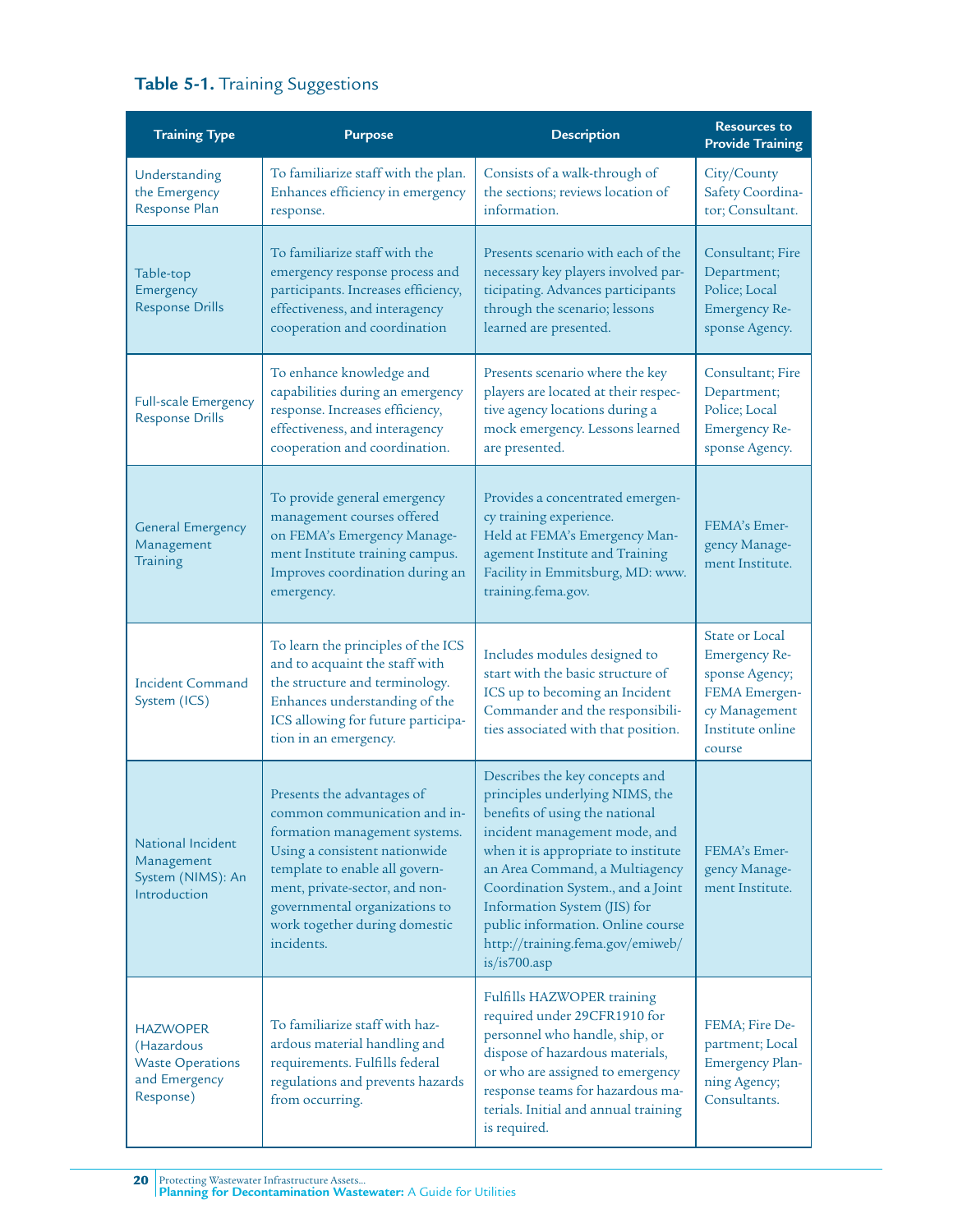#### Table 5-1. Training Suggestions (Continued)

| <b>Training Type</b>                                  | <b>Purpose</b>                                                                                                                                                             | <b>Description</b>                                                                                                                                                               | <b>Resources to</b><br><b>Provide Training</b>                            |
|-------------------------------------------------------|----------------------------------------------------------------------------------------------------------------------------------------------------------------------------|----------------------------------------------------------------------------------------------------------------------------------------------------------------------------------|---------------------------------------------------------------------------|
| First Aid/Cardio-<br>Pulmonary<br>Resuscitation (CPR) | To provide care to another person.<br>Assists another person when injured<br>prior to emergency care.                                                                      | Teaches the steps to baby, child,<br>and adult CPR. Learn basic first<br>aid to provide initial care to an<br>injured person.                                                    | The Red Cross;<br>Consultant;<br>City/County<br>Safety Coordina-<br>tor.  |
| Utility Introduction<br>for Emergency<br>Personnel    | To familiarize emergency personnel<br>(e.g., police, fire) with utility facili-<br>ties. Increases communication and<br>decreases response time during an<br>emergency.    | Provides a tour and brief class-<br>room training relative to the<br>utility's system components,<br>normal conditions, chemi-<br>cals stored onsite, vulnerable<br>points, etc. | Operating Staff;<br>Consultants.                                          |
| <b>On-line Monitoring</b>                             | To use on-line monitoring equip-<br>ment throughout the system. Alerts<br>staff to a contaminant before it<br>reaches the wastewater plant or the<br>receiving water body. | Teaches use and maintenance<br>of specific monitoring equip-<br>ment.                                                                                                            | Vendors; Op-<br>erating Staff;<br><b>SCADA</b> Opera-<br>tors.            |
| 800 megahertz<br>(MHz) Radios                         | To know the capabilities and opera-<br>tions of an 800 MHz radio. Teaches<br>effective use of a 800 MHz radio,<br>which police and fire use.                               | Teaches the operations, chan-<br>nel, code, and general main-<br>tenance of the radio; practice<br>using a radio.                                                                | Local Emer-<br>gency Planning<br>Agency; Police;<br>Fire Depart-<br>ment. |
| <b>Other Safety</b><br>Equipment                      | To teach how to use other types of<br>safety equipment, company and<br>OSHA laws. Prevents a hazard from<br>occurring by properly knowing how<br>to use safety equipment.  | Teaches various types of equip-<br>ment that exist, their uses,<br>capabilities, and limitations<br>(e.g., breathing apparatus).                                                 | City and County<br>Safety Coordina-<br>tors.                              |
| <b>Public Information</b><br>Training                 | To qualify managers and other<br>personnel to communicate properly<br>with the public                                                                                      | Anyone identified as a spokes-<br>person for the utility can com-<br>plete this training to prepare<br>for public interaction, includ-<br>ing press conferences.                 | Local public<br>information<br>officer, Consul-<br>tants                  |

### **Emergency Exercises**

A decontamination wastewater scenario is an ideal situation to provide as an emergency exercise. Such periodic training exercises can be conducted to ensure personnel are able to respond adequately to identified problems and ensure equipment and resources are adequate prior to an actual event. Exercises and drills are intended to provide wastewater system personnel with an opportunity to evaluate the effectiveness of ERPs and identify data and procedural gaps that may occur in an actual emergency. In addition, communication procedures and cooperation among responders (utility and external organizations) can be evaluated and streamlined by completion of exercises and drills. This is a critical step that identifies potential issues to be resolved so that in the event of an actual emergency, response actions are efficient and effective. The activities also provide personnel with an opportunity to practice response protocols and procedures prior to an actual emergency situation.

Records and documentation of completed exercise and drills can be maintained by the wastewater system. These records can be reviewed and evaluated to identify lessons learned. ERP updates and revisions can resolve and incorporate these lessons to improve emergency response effectiveness and efficiency.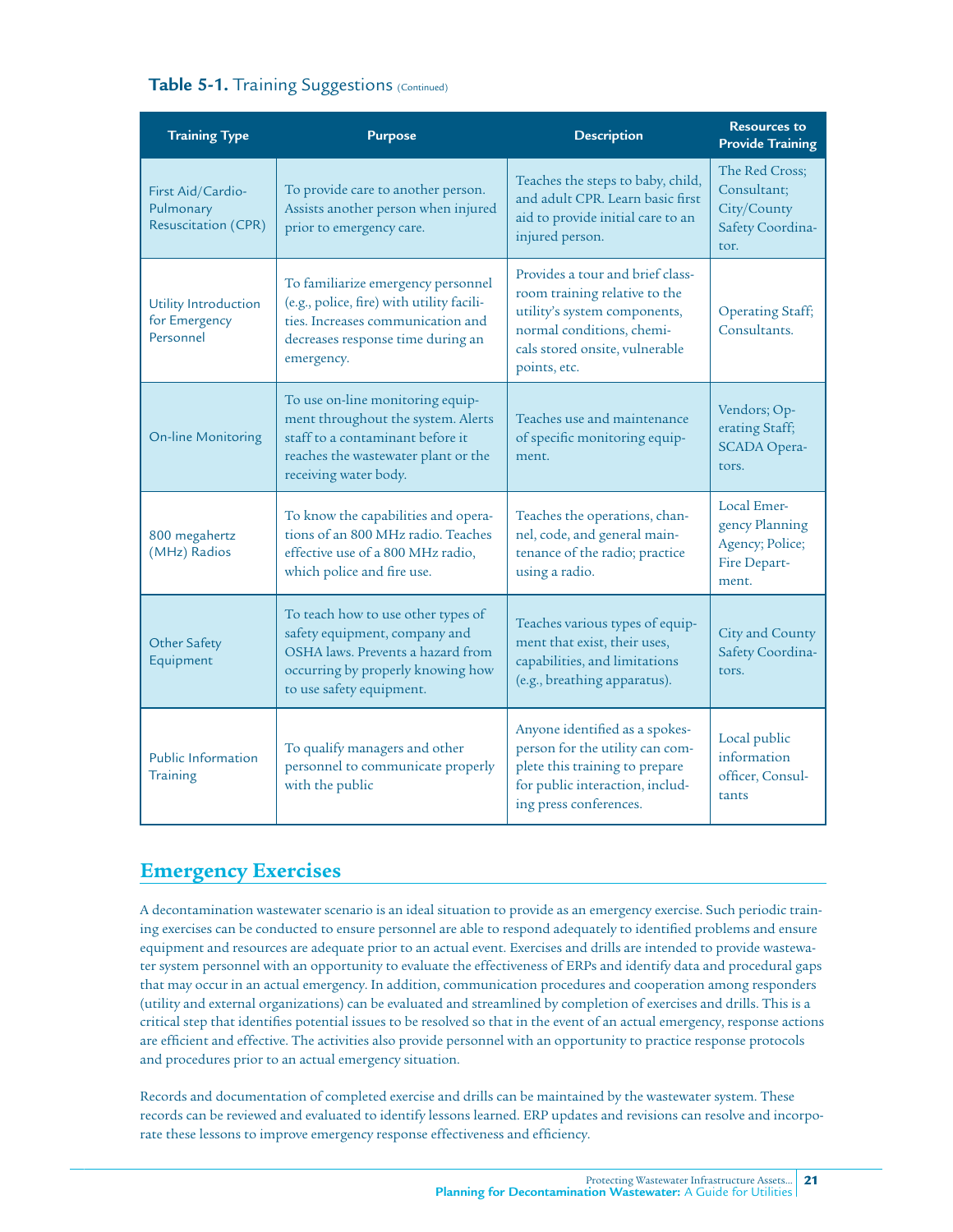Exercises may be held in the classroom, called tabletop exercises, or in the field, called functional exercises. Tabletop exercises can involve utility staff, or include outside agencies as well. The latter is an ideal way to facilitate communication and understanding between agencies regarding a coordinated response to decontamination wastewater.

Full scale exercises take several steps beyond tabletop or functional exercises to evaluate the operational capability of emergency management systems in an interactive manner over a substantial period of time. This type of exercise includes mobilization of personnel and resources, and the actual movement of emergency workers, equipment, and resources required to demonstrate emergency coordination and resource capability. The emergency operating center can be activated and field command posts established. Extensive use of outside agencies can occur, as if this were an actual event.

### **Information Updates**

Keeping informed about security and emergency response issues is made easier by using the internet. In many cases, water security references contain wastewater security information as well. It is impractical to list all the related references and websites here, but the following sites related to decontamination wastewater can link utilities to additional resources and updates:

- The NACWA website security link accessed through http://www.nacwa.org/advocacy/security
- The Water Information Sharing and Analysis Center (WaterISAC) at http://www.WaterISAC.org provides a library (with a robust search capability) offering subscribers a compilation of data about vulnerabilities, emergency response, training opportunities, security solutions, research and government policy. Subscribers can rapidly study chemicals and potential contaminants, review past and current threat information, utilize vulnerability assessment tools and explore security solutions. Sensitive information not available from non-secure sources is included.
- The U.S. EPA website at http://cfpub.epa.gov/safewater/watersecurity, provides comprehensive resources on water and wastewater security including the latest enhancements in research and technology.
- The U.S. EPA Environmental Response Team website at http://www.ert.org, provides a list of available training courses and other relevant information.
- The U.S. EPA website at www.epa.gov/radiation/ provides comprehensive information on radiation protection, emergency response and cleanup of radiation contaminated sites, and management of radiation at drinking water treatment and wastewater treatment facilities.
- The Water Environment Research Foundation at http://www.werf.org provides a search engine to locate research reports and on-going studies related to wastewater security, emergency response planning, the transport and fate of contaminants, and wastewater employee safety.
- Johns Hopkins University, Bloomberg School of Public Health at http://www.jhsph.edu/PublicHealthNews/preparedness/index.html provides on-line public health emergency preparedness training, information on bioterrorism, dirty bombs, and a link to the Terrorism Knowledge Database.
- University of Minnesota, Center for Infectious Disease Research and Policy http://www.cidrap.umn.edu provides details specific to several biological agents, and information on chemical terrorism.
- United Kingdom Department of Health, Policy and Guidance on Intentional Releases of Chemical and Biological Agents at http://www.dh.gov.uk/PolicyAndGuidance/EmergencyPlanning/DeliberateRelease/fs/en provides detailed information on CBR substances along with downloadable monographs, checklists and guidelines for preparedness and response.
- Edgewood Chemical and Biological Center at http://www.ecbc.army.mil provides links to products, services and commodities for detection and decontamination of chemical and biological agents.
- Office of the Surgeon General Medical NBC at http://www.nbc-med.org provides information on the medical effects of nuclear, biological and chemical substances, and has a link to the Army's text, Medical Aspects of Chemical and Biological Warfare.
- Occupational Safety and Health Administration (OSHA) Office of Science and Technology Assessment (OSTA) at http://www.osha.gov/dts/osta/ provides a link to occupational safety training and to the OSHA Technical Manual, which offers technical information on occupational safety and health issues
- Centers for Disease Control and Prevention at http://www.bt.cdc.gov/ provides comprehensive information on chemical and biological agents, as well as information on radiological incidents.
- The Water Security Channel (WaterSC) at http://www.WaterSC.org provides a free, rapid, Email notification to wastewater systems of water security alerts and other information issued by federal government agencies.
- United Kingdom, Civil Contingencies Secretariat at http://www.ukresilience.info/home.htm provides extensive information on CBR terrorism, including procedures for preparedness and response.

**22** Protecting Wastewater Infrastructure Assets... **Planning for Decontamination Wastewater:** A Guide for Utilities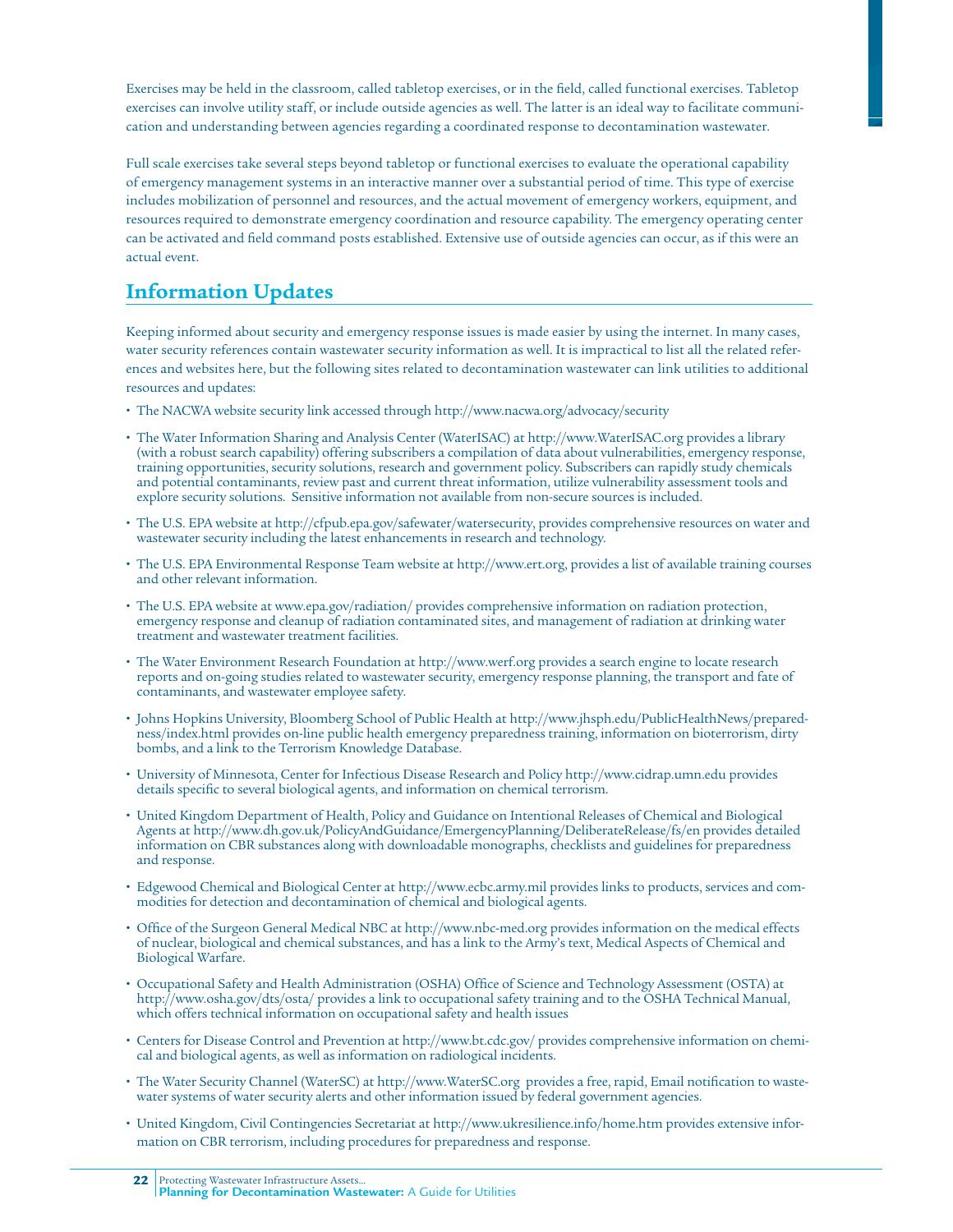## REDUCING THE RISK THROUGH Continued Research

The U.S. EPA through its Office of Research and Development's Homeland Security Research Center in Cincinnati and its Water Security Division manages the vast majority of water and wastewater security research. U.S. EPA uses both its own staff, the staffs of other agencies such as the National Institute of Standards and Technology (NIST) through interagency agreements, and the private sector and academic institutions through cooperative agreements with industry associations. Other water and wastewater security research is performed through the Department of Homeland Security, by national laboratories such as Pacifi c Northwest National Laboratory and Sandia National Laboratories, and by private enterprise. Organizations in other countries, such as Kiwa in the Netherlands, are also involved in water and wastewater security research.

Much of the ongoing research has targeted drinking water security, although several important projects have specifically focused on assessing threats to wastewater systems, as well as developing methods and technologies to reduce risks to wastewater. However, a significant number of research projects for drinking water systems have applicability to wastewater systems as well. Projects addressing physical and cyber security, online monitoring and early warning devices, emergency planning, communication, and public health, have value to wastewater professionals as well as those involved only with drinking water.

U.S. EPA's Water Security Research and Technical Support Action Plan<sup>10</sup>, issued in March 2004 provides the foundation for identifying critical security issues facing water and wastewater systems, developing the research needs to address the issues, and conceiving the projects to respond to the needs.

#### **Ongoing Research**

Several research projects currently underway may provide important information to wastewater utilities as personnel plan for incidents where decontamination wastewater may be generated. Table 6-1 lists these projects.

| <b>Project Title</b>                         | <b>Description</b>                                                                                                                                                                                                                                                                                                                                                                         | <b>Manager</b> |
|----------------------------------------------|--------------------------------------------------------------------------------------------------------------------------------------------------------------------------------------------------------------------------------------------------------------------------------------------------------------------------------------------------------------------------------------------|----------------|
| Water Contaminant Information<br>Tool (WCIT) | A secure electronic database for tracking and managing<br>current information on priority, nontraditional water<br>contaminants, such as those that are not significant from<br>a regulatory or operational perspective, but which could<br>have substantial adverse consequences to the public and/<br>or utility if accidentally or intentionally introduced into<br>the drinking water. | <b>EPA</b>     |

#### **Table 6-1.** Ongoing Research with Applicability to Decontamination Wastewater

<sup>10</sup>Office of Research and Development, USEPA, Cincinnati, Ohio, March 2004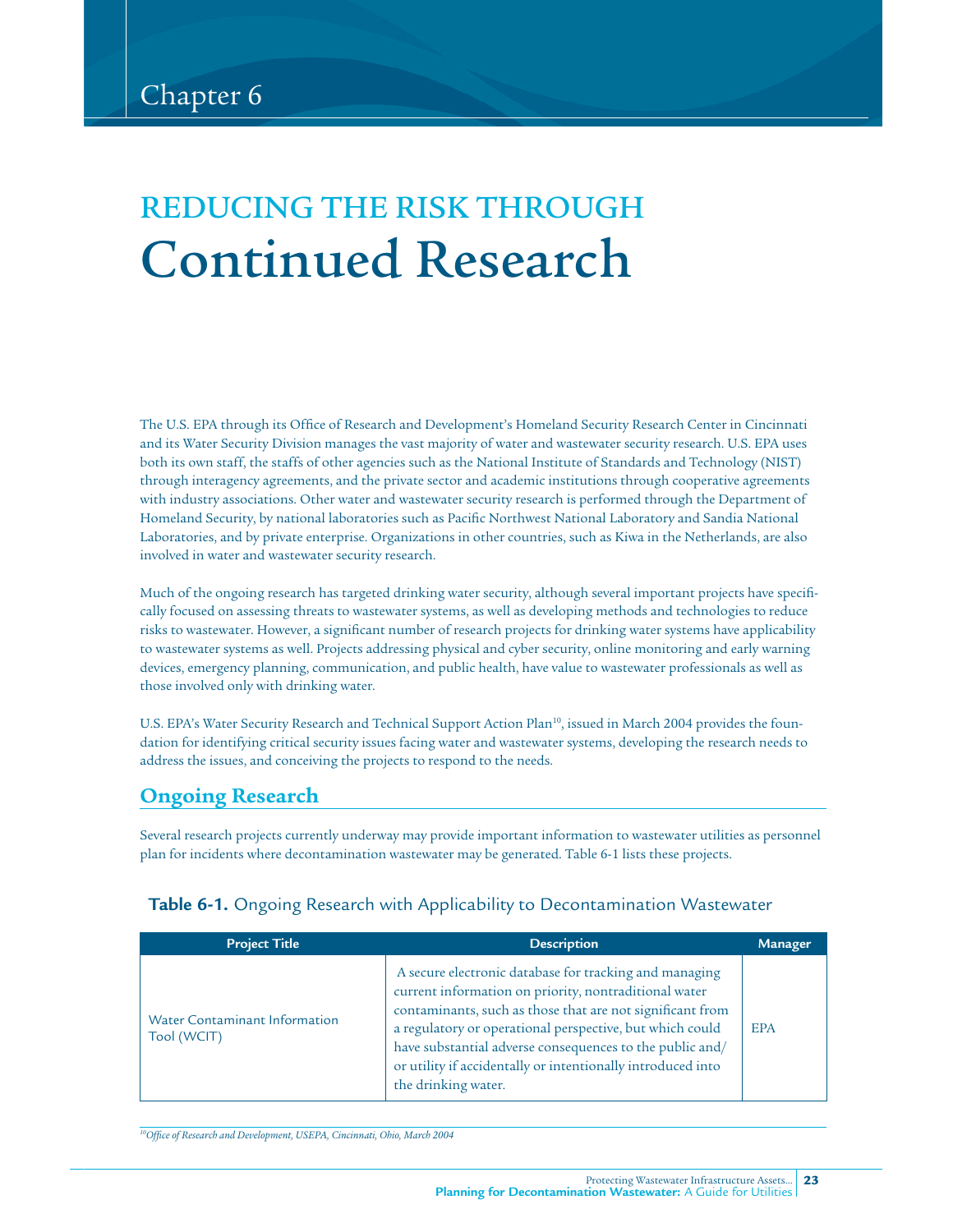### Table 6-1. Ongoing Research with Applicability to Decontamination Wastewater (Continued)

| <b>Project Title</b>                                                                                                                                                                                                                                                    | <b>Description</b>                                                                                                                                                                                                                                                                                                                                                                      | Manager            |
|-------------------------------------------------------------------------------------------------------------------------------------------------------------------------------------------------------------------------------------------------------------------------|-----------------------------------------------------------------------------------------------------------------------------------------------------------------------------------------------------------------------------------------------------------------------------------------------------------------------------------------------------------------------------------------|--------------------|
| Feasibility Testing of Support Systems<br>to Prevent Upsets                                                                                                                                                                                                             | A prototype framework for a system of software designed<br>to provide wastewater facility managers with online, near<br>real-time support to assist in diagnosing, rectifying, and<br>recovering from treatment plant upsets arising from mali-<br>cious attacks.                                                                                                                       | WERF <sup>11</sup> |
| Identify, Screen and Treat<br><b>Contaminants to Ensure Wastewater</b><br>Security                                                                                                                                                                                      | Guidance for treatment facilities to become better<br>equipped to safely respond to, remediate, and recover<br>from direct or secondary intentional introduction of<br>hazardous materials into wastewater collection and treat-<br>ment systems.                                                                                                                                       | <b>WERF</b>        |
| Integrated, GIS-based, Simulation<br>Models for Consequence Assessment<br>of Sanitary Sewer and Stormwater<br><b>Collection Systems Affected by</b><br><b>Contamination Events</b>                                                                                      | Software to allow wastewater utilities to perform a com-<br>prehensive evaluation of wastewater system performance<br>affected by contamination events.                                                                                                                                                                                                                                 | <b>WERF</b>        |
| Detailed Protocols for Treatment<br>Process, Standard Response, and<br><b>Collection System Disruptions</b>                                                                                                                                                             | Develop and compile detailed standard response proto-<br>cols that can be used in decision-support tools that allow<br>operators to effectively respond to inputs of chemical,<br>radiochemical or biological toxins.                                                                                                                                                                   | <b>WERF</b>        |
| Contingency Planning for Wastewater<br><b>Treatment Facilities</b>                                                                                                                                                                                                      | Guides wastewater systems in the development of<br>emergency response plans for natural or manmade (i.e.,<br>terrorist related) events, and presents a reference for the<br>information and data that should be included in an emer-<br>gency response plan.                                                                                                                            | <b>WERF</b>        |
| Upset Early Warning Systems for<br>Biological Treatment Processes - Phase<br>II-: Fundamental Studies on Source-<br><b>Cause-Effect Relationships</b>                                                                                                                   | Studies the root causes of upset in order to establish a<br>clearer relationship between the biochemical causes of<br>process upset and the corresponding physical, chemi-<br>cal, and biological effects on activated sludge treatment<br>process                                                                                                                                      | <b>WERF</b>        |
| Assessing and Characterizing<br>Relationships Between Monitoring<br>Variables and Process Changes:<br>Development of New Intelligent<br>Sensing and Real-time Monitoring<br>Devices to Detect Toxins and<br>Other Contaminants that Disrupt<br><b>Wastewater Plants</b> | Assess current information linking chemicals or patho-<br>gens with specific process disruption events so that the<br>output from the sensor predicts the nature (and possibly<br>the extent) of the process upset. This information will<br>then be used to develop sensing devices that detect key<br>CBR substances and other contaminants that can result<br>in process disruption. | <b>WERF</b>        |
| <b>Emergency Communications with Your</b><br>Local Government and Community                                                                                                                                                                                             | Provides increased utilization of emergency communi-<br>cation in preparation for and response to crisis events,<br>whether technologically-induced or the result of natural<br>disasters                                                                                                                                                                                               | <b>WERF</b>        |
| Experiences and Research Gaps to<br>Secure Wastewater Infrastructure and<br><b>Protect Public Health</b>                                                                                                                                                                | An ongoing project to develop a comprehensive, priori-<br>tized list of research project concepts that ultimately will<br>result in security information and processes that will help<br>protect the nation's public wastewater agencies and hu-<br>man health.                                                                                                                         | <b>WERF</b>        |

*11Water Environment Research Foundation (WERF)*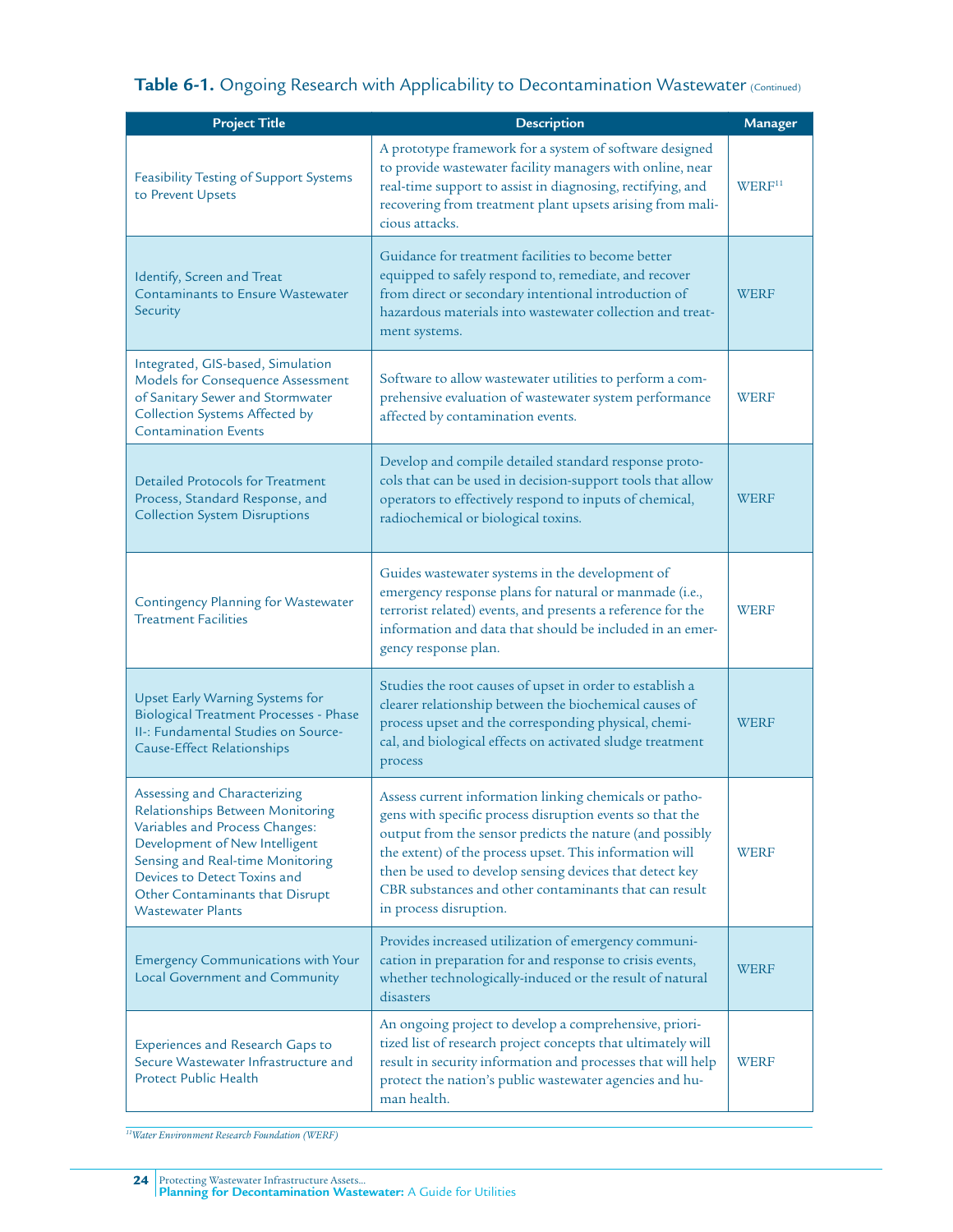#### Table 6-1. Ongoing Research with Applicability to Decontamination Wastewater (Continued)

| <b>Project Title</b>                                                                          | <b>Description</b>                                                                                                                                                                                                     | Manager              |
|-----------------------------------------------------------------------------------------------|------------------------------------------------------------------------------------------------------------------------------------------------------------------------------------------------------------------------|----------------------|
| Integrated Program for Early Warning<br><b>Systems Sensors</b>                                | A series of online monitoring studies, including use of<br>probes, HPLC and GC analysis, chemical optical sensors,<br>as well as an analysis of single and multiple sensors, and<br>establishment of alarm procedures. | AwwaRF <sup>12</sup> |
| <b>Standard Operating Procedures</b><br>(SOPs) for Decontamination of Water<br>Infrastructure | Begins developing practical standard operating proce-<br>dures and guidelines for decontaminating distribution<br>systems for known or suspected contaminants.                                                         | AwwaRF               |

### **Research Needs**

The management of decontamination wastewater is unique in the realm of water and wastewater security. While findings of many research projects can and will contribute to better management of decontamination wastewater, there are several areas where more specific research is needed to enhance the knowledge, planning and response by wastewater managers, emergency managers, and first responders, as follows:

- Collaboration between the utility, emergency managers and first responders;
- Better understanding of the range in characteristics of decontamination wastewater; and
- Fate of CBR substances in wastewater at concentrations likely to be found after a CBR incident.

The list of possible research projects in Table 6-2 should provide a better understanding of the current gaps in knowledge regarding decontamination wastewater issues. As more utilities become aware of the need for additional information on this subject, research organizations and EPA will likely begin to focus more resources on these areas.

#### **Table 6-2.** Suggested Example Research Projects to Promote Understanding of Decontamination Wastewater Issues

| <b>Possible Project Examples</b>                                                                                      | Objective                                                                                                                                                                                                                                                                                |
|-----------------------------------------------------------------------------------------------------------------------|------------------------------------------------------------------------------------------------------------------------------------------------------------------------------------------------------------------------------------------------------------------------------------------|
| Health and Safety Implications of<br>Decontamination Wastewater on<br>Wastewater Worker Health and Safety             | Identify the risks of wastewater workers exposed to decontamination<br>wastewater after it enters the sewer system and throughout the treat-<br>ment process.                                                                                                                            |
| Guidance for Wastewater Workforce<br>Management During a Community<br>Catastrophe                                     | Develop guidance to help wastewater managers balance the needs and<br>concerns of employees with the operational demands during a commu-<br>nity catastrophe, such as a CBR incident that will generate decontamina-<br>tion wastewater.                                                 |
| Identification of Training Needs for<br>Wastewater Workers with regard to<br><b>CBR</b> Incidents                     | Identify the type and depth of information wastewater workers can<br>receive training on to know how to remain safe and effective in their job<br>during a CBR incident that may generate decontamination wastewater.                                                                    |
| Identification of Collaborative<br>Programs to Improve the Planning,<br>Response, and Recovery from CBR<br>Incidents. | Working with organizations representing emergency managers and<br>first responders, identify areas where knowledge and training can be<br>improved to better manage decontamination wastewater.                                                                                          |
| Development of Practical Methods<br>for Emergency Personnel to Contain<br>Decontamination Wastewater                  | Working with organizations representing emergency managers and first<br>responders, evaluate current methods for containing decontamination<br>wastewater and develop improved and more effective methods.                                                                               |
| Estimation of Concentrations and<br>Levels of Concern of CBR Substances<br>in Decontamination Wastewater              | Develop an approach to estimate the concentrations and levels of con-<br>cern of CBR substances in decontamination wastewater based on the<br>quantities of water used in various decontamination activities, and the<br>range of CBR quantities that may be used in a terrorist attack. |

*12American Water Works Association Research Foundation (AwwaRF)*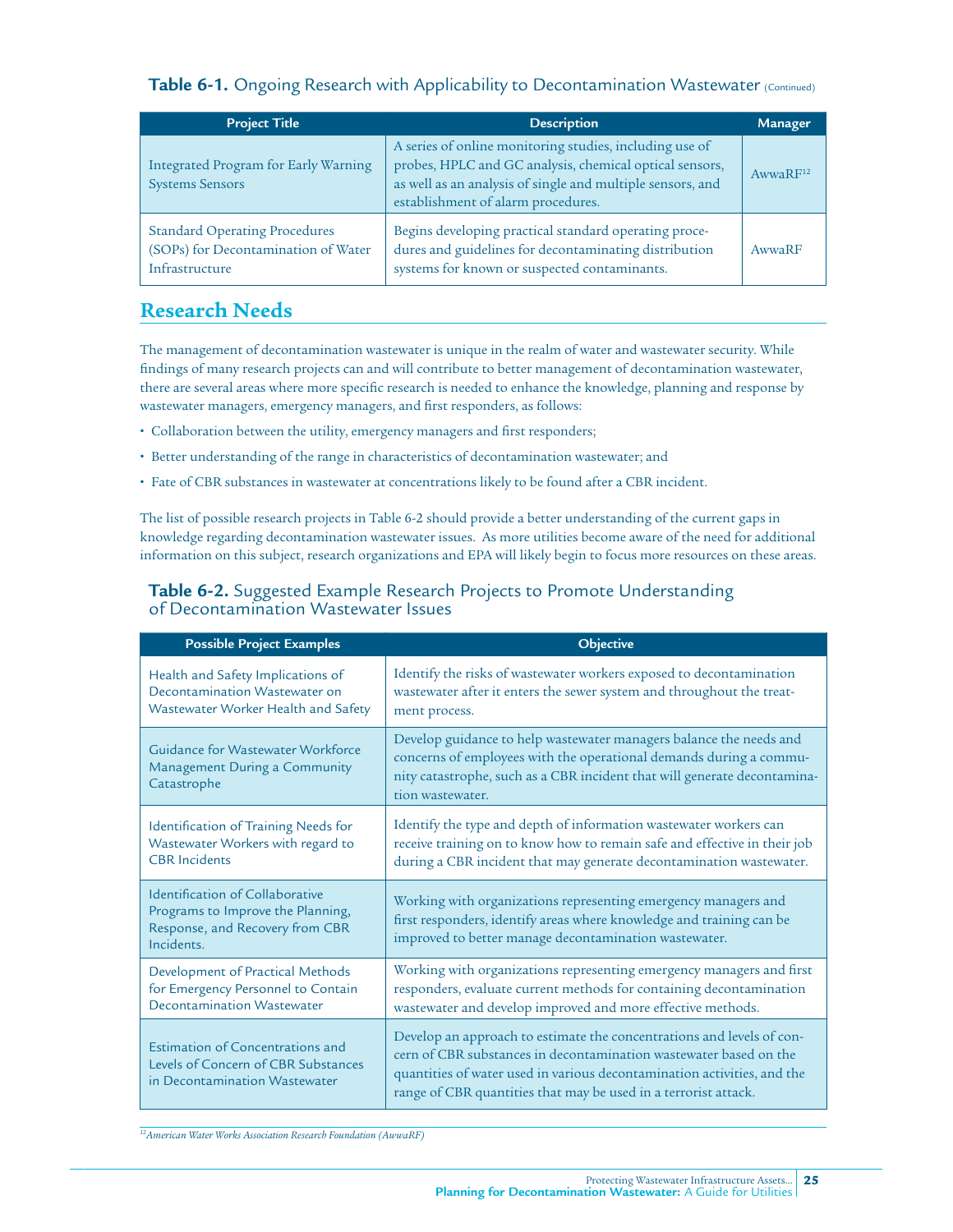#### **Table 6-2.** Suggested Example Research Projects to Promote Understanding of Decontamination Wastewater Issues (Continued)

| Possible Project Examples                                                                                                           | Objective                                                                                                                                                                                                                                                                                                                         |
|-------------------------------------------------------------------------------------------------------------------------------------|-----------------------------------------------------------------------------------------------------------------------------------------------------------------------------------------------------------------------------------------------------------------------------------------------------------------------------------|
| Fate of CBR Substances in Wastewater<br><b>Collection and Treatment Systems</b>                                                     | Study the persistence and viability of CBR substances throughout a<br>sewer system, with a focus on concentrations that would likely be pres-<br>ent in decontamination wastewater                                                                                                                                                |
| Fate of CBR Substances in Anaerobic<br>Digestion                                                                                    | Study the persistence and viability of CBR substances processed through<br>anaerobic digestion.                                                                                                                                                                                                                                   |
| Fate and Levels of Concern of CBR<br>Substances in Biosolids                                                                        | Evaluate which CBR substances contained in decontamination waste-<br>water will end up in biosolids, and in what concentrations. Assess which<br>biosolids processes effect the concentrations of CBR substances in<br>biosolids.                                                                                                 |
| Fate and Levels of Concern of CBR<br>Aerosols in Wastewater Collection and<br><b>Treatment Systems</b>                              | Evaluate which CBR substances contained in decontamination waste-<br>water may become aerosolized in collection systems, pump stations<br>and treatment facilities, and recommend methods for controlling such<br>aerosols that may reach levels dangerous to humans.                                                             |
| Effectiveness of UV and Other<br>Disinfection Processes on Raw<br>Wastewater to Reduce the Viability of<br><b>Biological Agents</b> | Assess the efficacy of UV light and other disinfectants on reducing the<br>risk from biological agents in raw wastewater, by disinfecting in a collec-<br>tion system or at a plant headworks.                                                                                                                                    |
| Efficacy of Tracers to Determine<br>Pathways of Decontamination<br>Wastewater and Aerosol Distributions                             | Evaluate whether a tracer dye added to water used for decontamination<br>could help determine the routes of decontamination wastewater in the<br>sewer system and the extent of aerosolization. Rank the effectiveness of<br>tracers.                                                                                             |
| Feasibility of a "One-Button" Control<br>to Place All Equipment into an<br><b>Emergency Position or Mode</b>                        | Assess the feasibility, advantages and disadvantages of allowing an<br>operator to place all valves, gates, pumps, motors, etc., in a previously<br>determined emergency mode by using one-button. This would allow<br>workers to escape a hazardous situation more quickly.                                                      |
| Feasibility of Remote Treatment Plant<br>Operation for Incidents Requiring<br>Operator Abandonment                                  | Assess the feasibility, advantages and disadvantages of transferring treat-<br>ment plant operations to a remote location should a plant need to be<br>abandoned in an emergency.                                                                                                                                                 |
| Assessing the Viability of In-Situ<br><b>Treatment of Decontamination</b><br>Wastewater                                             | Evaluate the methods and logistics of containing and treating decon-<br>tamination wastewater at the site of its production rather than hav-<br>ing it run off the site or hauling it off-site for treatment. Recommend<br>equipment and protocols for emergency personnel to deploy in order to<br>accomplish on-site treatment. |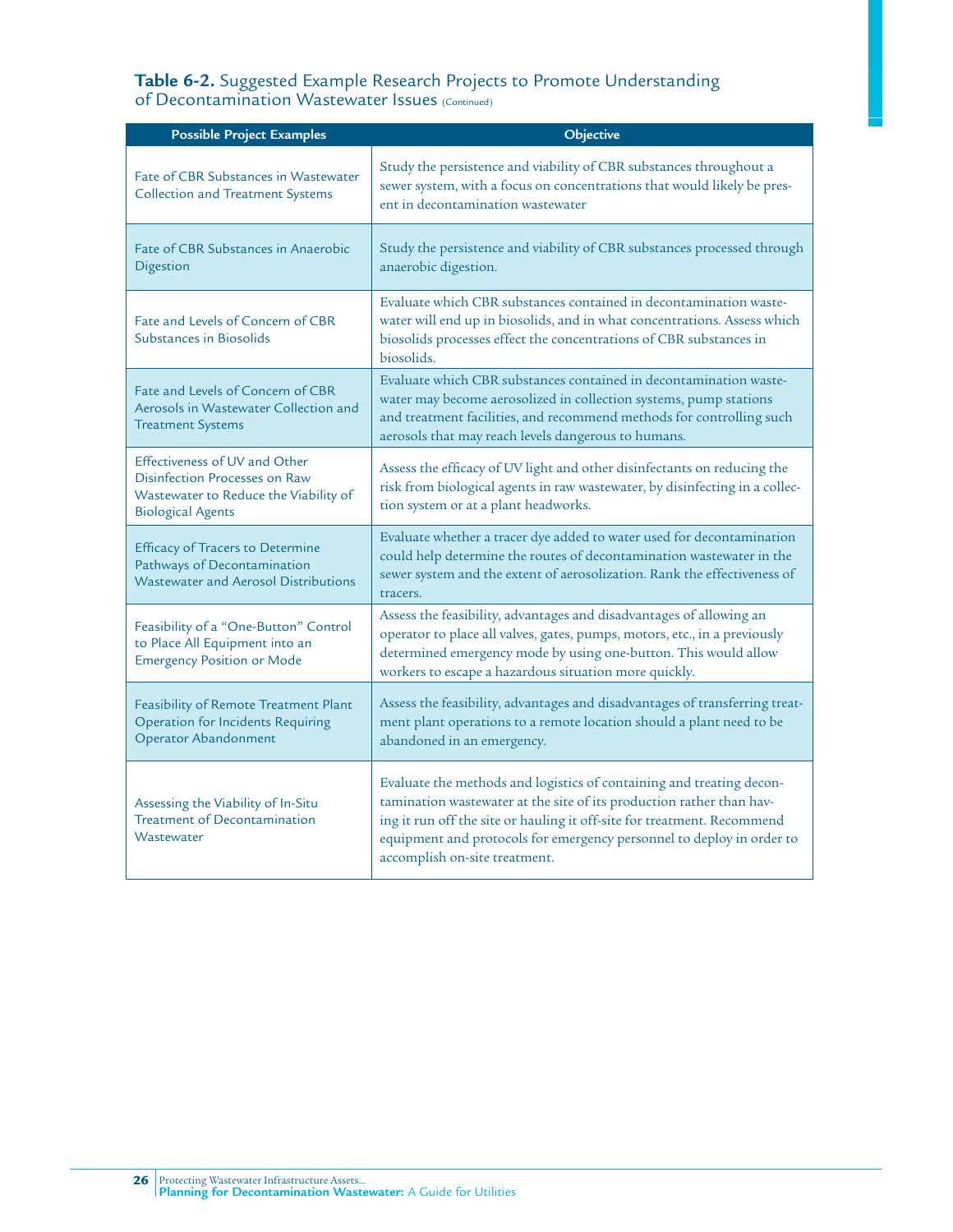## Bibliography

Arnon, Stephen S., Schechter, Robert, and Inglesby, Thomas V., et al. "*Botulinum Toxin as a Biological Weapon, Medical and Public Health Management.*" Journal of American Medical Association, 28 February, 2001; pp 1059-1070; 25 April 2001; p. 2081.

Biohazard Recognition and Control, Office of Biological Safety, University of Wisconsin, May 1999.

Borio, Luciana, Inglesby, Thomas, and Peters, C.J., et al. "*Hemorrhagic Fever Viruses as Biological Weapons.*" Journal of American Medical Association, 8 May 2002; pp 2391-2405.

Burrows, W. Dickerson and Renner, Sara E, "*Biological Warfare Agents as Threats to Potable Water.*" U.S. Army Center for Health Promotion and Preventive Medicine, Aberdeen Proving Ground, Maryland. Environmental Health Perspectives, Vol. 107(12), December 1999.

Centers for Disease Control and Prevention (CDC), *Biological and Chemical Terrorism: Strategic Plan for Preparedness and Response, Recommendations of the CDC Strategic Planning Workgroup*. Morbidity and Mortality Weekly Report, Vol. 49, No. RR-4, 2000.

Center for Infectious Disease Research & Policy, University of Minnesota, Bioterrorism, Website: http://www.cidrap. umn.edu/cidrap/content/bt/bioprep/index.html.

Congressional Research Service, *Small-scale Terrorist Attacks Using Chemical and Biological Agents: An Assessment Framework and Preliminary Comparisons*, Library of Congress, May 20, 2004.

Department for Environment, Food and Rural Affairs, *Strategic national guidance, The decontamination of the open environment exposed to chemical, biological, radiological or nuclear (CBRN) substances or material*. Crown Publishing, March 2004.

Department of Health and Human Services, *Radiation Emergencies, CDC Fact Sheet*. Centers for Disease Control and Prevention, June 2003.

Department of Homeland Security, *National Response Plan*, December 2004.

Edgewood Chemical and Biological Center, U.S. Army Soldier and Biological Chemical Command. *Guidelines for Responding to a Chemical Weapons Incident*. Domestic Preparedness Program, Rev 1. Aug, 2003.

Fact Sheet. *LEPCs and Deliberate Releases: Addressing Terrorist Activities in the Local Emergency Plan*, 2002.

Feachem, Richard G., Bradley, David J., Garelick, Hemda, and Mara, D. Duncan *Sanitation and Disease – Health Impacts of Excreta and Wastewater Management*. World Bank Studies in Water Supply and Sanitation 3. New York: John Wiley & Sons, 1983.

Federal Emergency Management Agency Fact Sheet. Nuclear Power Emergency, September 1993.

Ferguson, Charles D., Kazi, Tahseen, Perera, Judith, *Commercial Radioactive Sources – Surveying the Risks*. Monterey Institute of International Studies, Center for Nonproliferation Studies Publications, Occasional Paper No. 11. January 2003.

Franz, David R., *Defense Against Toxin Weapons*. U. S. Army Medical Research and Material Command, 1994.

Grady Jr., Leslie and Magbanua Jr., Benjamin, S. *Toxic Organic Compounds: Fate and Biodegradation in Aerobic Systems – Toxic Organic Compounds*. Environmental Systems Engineering Clemson University, WERF Project 92-TFT-2, 1998.

Grayman, W.M., Deininger, R. A., Males, R.M., and Gullick, R.M. *Source Water Early Warning Systems. In: Water Supply Systems Security*. Larry W. Mays, Ed. McGraw-Hill, New York, NY, 2004.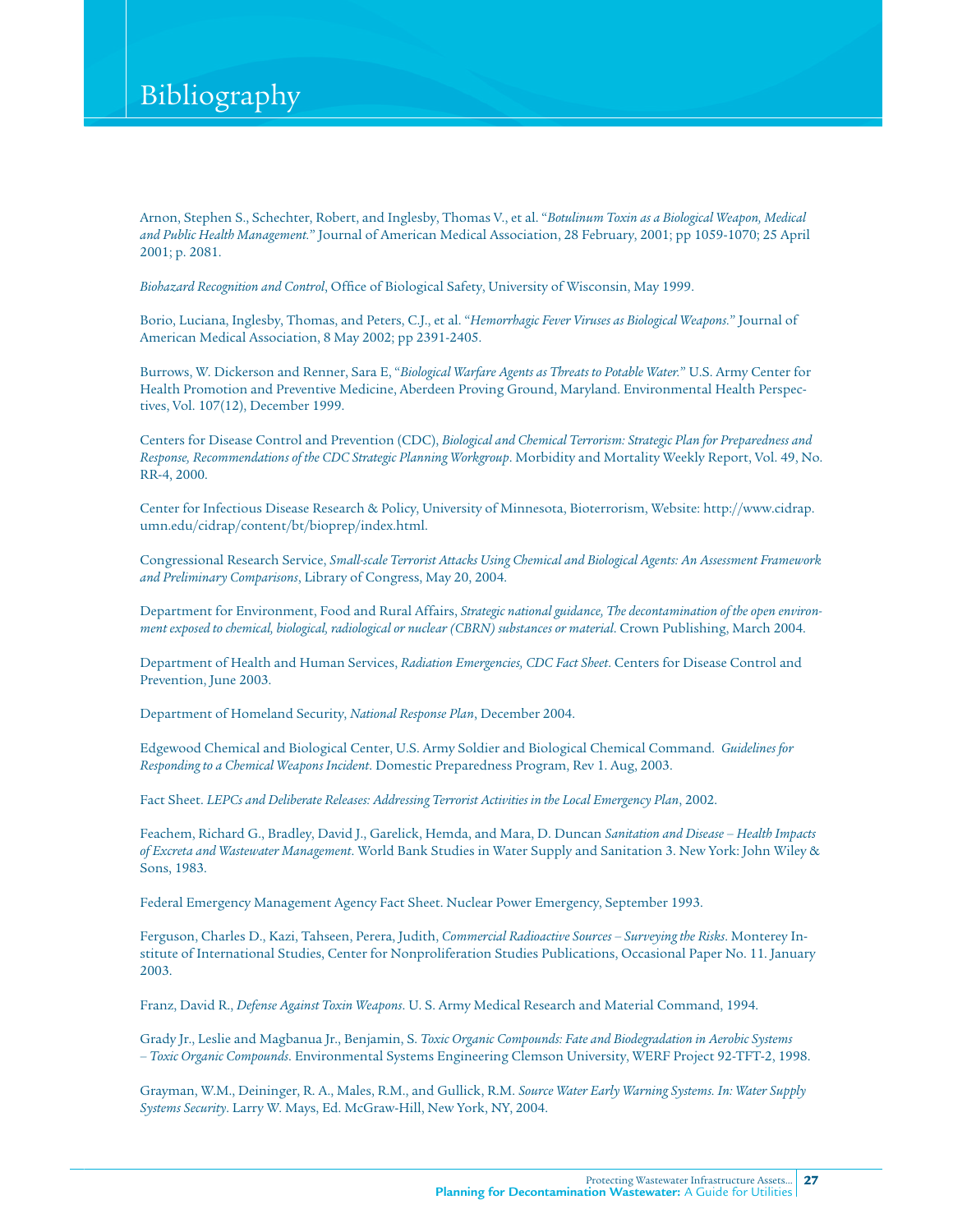Hickman, D.C., *A Chemical and Biological Warfare Threat: USAF Water Systems at Risk*. http://www.au.af.mil/au/awc/awcgate/awc-cps.htm. 1999.

Hickman, Major Donald C., *Biological Warfare and American Strategic Risk*. School of Advanced Airpower Studies, Air University, Maxwell Air Force Base, Alabama, June 2000.

Interagency Steering Committee on Radiation Standards, ISCORS *Assessment of Radioactivity in Sewage Sludge: Recommendations on Management of Radioactive Materials in Sewage Sludge and Ash at Publicly Owned Treatment Works*, ISCORS 2004-04, EPA 832-R-03-002B, DOE/EH-0668.

Interagency Steering Committee on Radiation Standards, ISCORS *Assessment of Radioactivity in Sewage Sludge: Modeling to Assess Radiation Doses*, ISCORS 2005-03, NRC NUREG-1783, EPA 832-E-002A, DOE/EH-0670.

Lake, William A., Fedele, Paul D., and Marshall, Stephen M., *Guidelines for Mass Casualty Decontamination During a Terrorist Chemical Agent Incident*. U. S. Army Soldier and Biological Chemical Command (SBCCOM) publication, January 2000.

Langford and Everett, R., *Introduction to Weapons of Mass Destruction*. Wiley Interscience, 2004.

Linden PhD, Karl G., Oliver PhD, James D. and Sobsey PhD, Mark D. *Fate and Persistence of Pathogens Subjected to Ultraviolet Light and Chlorine Disinfection*. WERF Project 98-HHE-2, 2004.

Lory, Ernest, Cannon, Stephen, and Hock, Vincent, et al. *Potable Water CBR Contamination and Countermeasures*. Naval Facilities Engineering Service Center and U. S. Army ERDC.

Martin, J.B. and Strom, D.J., "*How Will We Deal With The Cleanup Waste From An RDD?*" Abstract. PNNL-SA-38550. Paper TAM-A.5 presented at the 48th Annual Meeting of the Health Physics Society, San Diego, California." Health Physics 84(6):S201, July 20-24, 2003.

Medalia, Jonathan, *Nuclear Terrorism: A Brief Review of Threats and Responses*. The Library of Congress, September 22, 2004.

Nato Handbook on the Medical Aspects of NBC Defensive Operations. AMedP-6(B) Part II – Biological, 1996.

Riffat, Rumana, Weeks, James L., Balbus, John M., Desai, Shalin and Moody, Joel, *Protecting Workers from Exposure to Chemical and Physical Hazards at Wastewater Treatment Plants*. George Washington University, Water Environment Research Foundation Project 97-HHE-3.

Shea, Dana A. and Gottron, Frank, *Small-scale Terrorist Attacks Using Chemical and Biological Agents: An Assessment Framework and Preliminary Comparisons*. The Library of Congress, May 20, 2004.

State and Local Guidance 101: *Guide for All-Hazard Emergency Operations Planning*. Federal Emergency Management Agency, September 1996.

Stockholm International Peace Institute (SIPI) Website: http://www.sipri.se/, 2004.

Tanne, Janice Hopkins, "*Preventing "Dark Winter*" - *The Public Health System's Role in Strengthening National Security.*" Carnegie Corporation of New York: Carnegie Reporter, Vol. 1(4), Spring 2002.

United Kingdom Department of Health, Information on deliberate release of contamination events from their website: http://www.dh.gov.uk/PolicyAndGuidance/EmergencyPlanning/DeliberateRelease/fs/en

U.S. Army Medical Research Institute of Infectious Diseases. *Management of Biological Casualties Handbook, Fifth Edition*. Frederick, Maryland: Fort Detrick, August 2004.

U.S. Army Soldier and Biological Chemical Command. Domestic Preparedness Chemical Team. Chemical Weapons Improved Response Program, Playbook. *Guidelines for responding to and Managing a Chemical Weapons of Mass Destruction Terrorist Event*. Aberdeen Proving Ground, MD, 2000.

U.S. Army Soldier and Biological Chemical Command. Domestic Preparedness Program. *Chemical Weapons Improved Response Program, 2000 Summary Report*. Aberdeen Proving Ground, MD, 2000.

U.S. Department for Food and Rural Affairs. *Strategic national guidance The decontamination of the open environment ex-*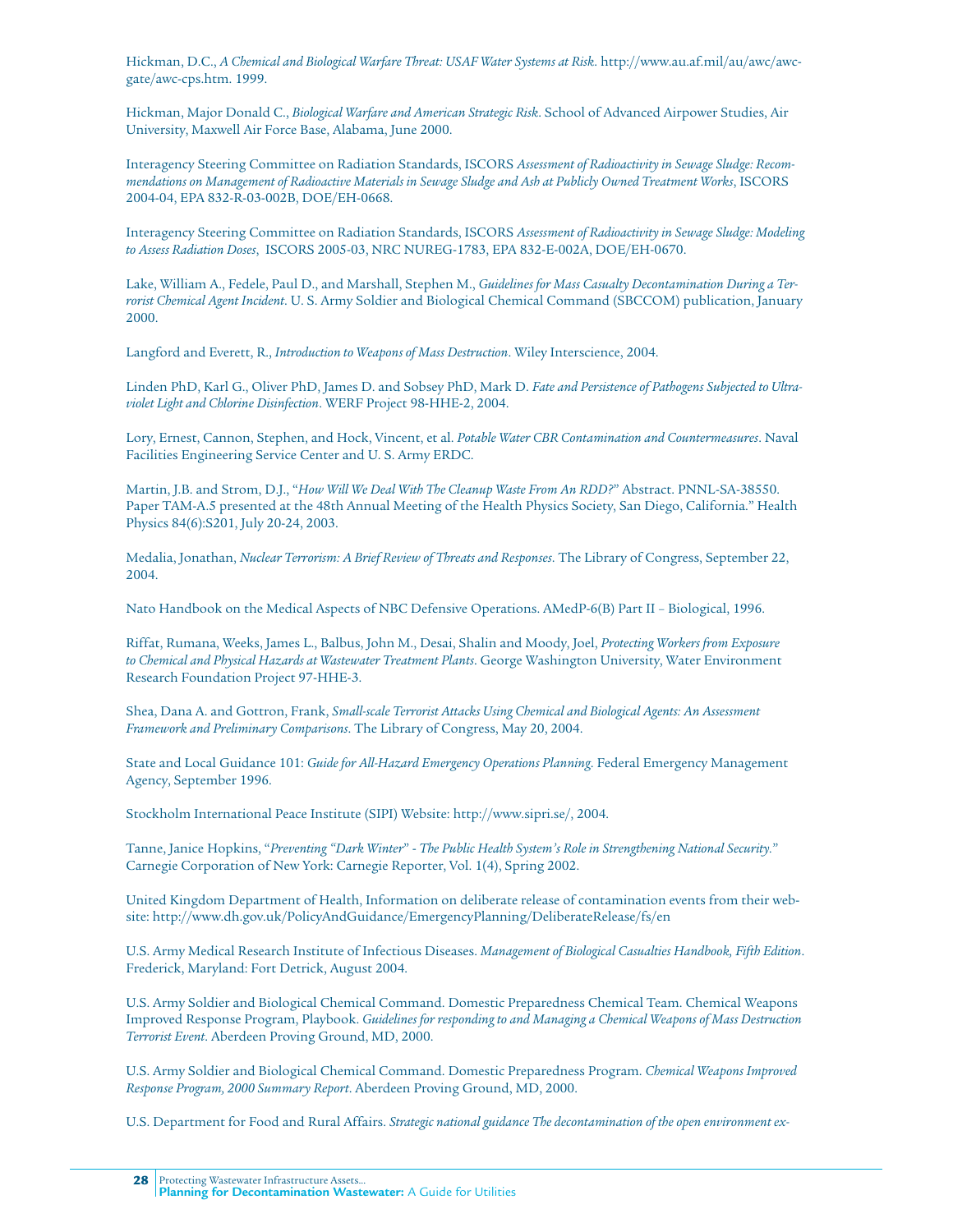*posed to chemical, biological, radiological or nuclear (CBRN) substances or material*. Crown, May 2004.

U.S. Department of Health. *Public Health Response to Deliberate Release of Biological and Chemical Agents*, August 12, 2004.

U.S. Department of Homeland Security. US Department of Homeland Security Website: http://www.ready.gov/overview.html, 2004.

U.S. Department of Justice, Office of Justice Programs National Institute of Justice. *Guide for the Selection of Chemical and Biological Decontamination Equipment for Emergency First Responders*. Washington, DC, October 2001

U.S. Environmental Protection Agency, 1999 & 2004, "Understanding Variation in partition Coefficient, Kd, Values," Volumes I, II, III, EPA-402-R-999-004A,B,C.

U.S. Environmental Protection Agency, Office of Solid Waste and Emergency Response, *First Responders Liability Due to Mass Decontamination Runoff*. U.S. EPA 550-F-00-009, July 2000.

U.S. Environmental Protection Agency, Chemical Emergency Preparedness and Prevention Office. *Chemical Safety Alert: First Responders' Environmental Liability Due to Mass Decontamination Runoff*, July 2000.

U.S. Environmental Protection Agency, Water Security Division, *Emergency Response Tabletop Exercises for Drinking Water and Wastewater Systems* CD-ROM, January 2005, EPA 817-C-05-001.

U.S. Interagency Domestic Terrorism Concept of Operations Plan (CONPLAN).

Washington State Department of Health, Environmental Health/Radiation Programs. *The presence of Radionuclides in Sewage Sludge and Their Effect on Human Health*, December 1997.

Water Environment Research Foundation. *Emergency Response Plan Guidance for Wastewater Systems*, 2000.

Water Environment Research Foundation. *Protecting Workers from Exposure to Chemical and Physical Hazards at Wastewater Treatment Plants*, 1999.

Water UK. Protocol for the Disposal of Contaminated Water. v 2.1, September 2003.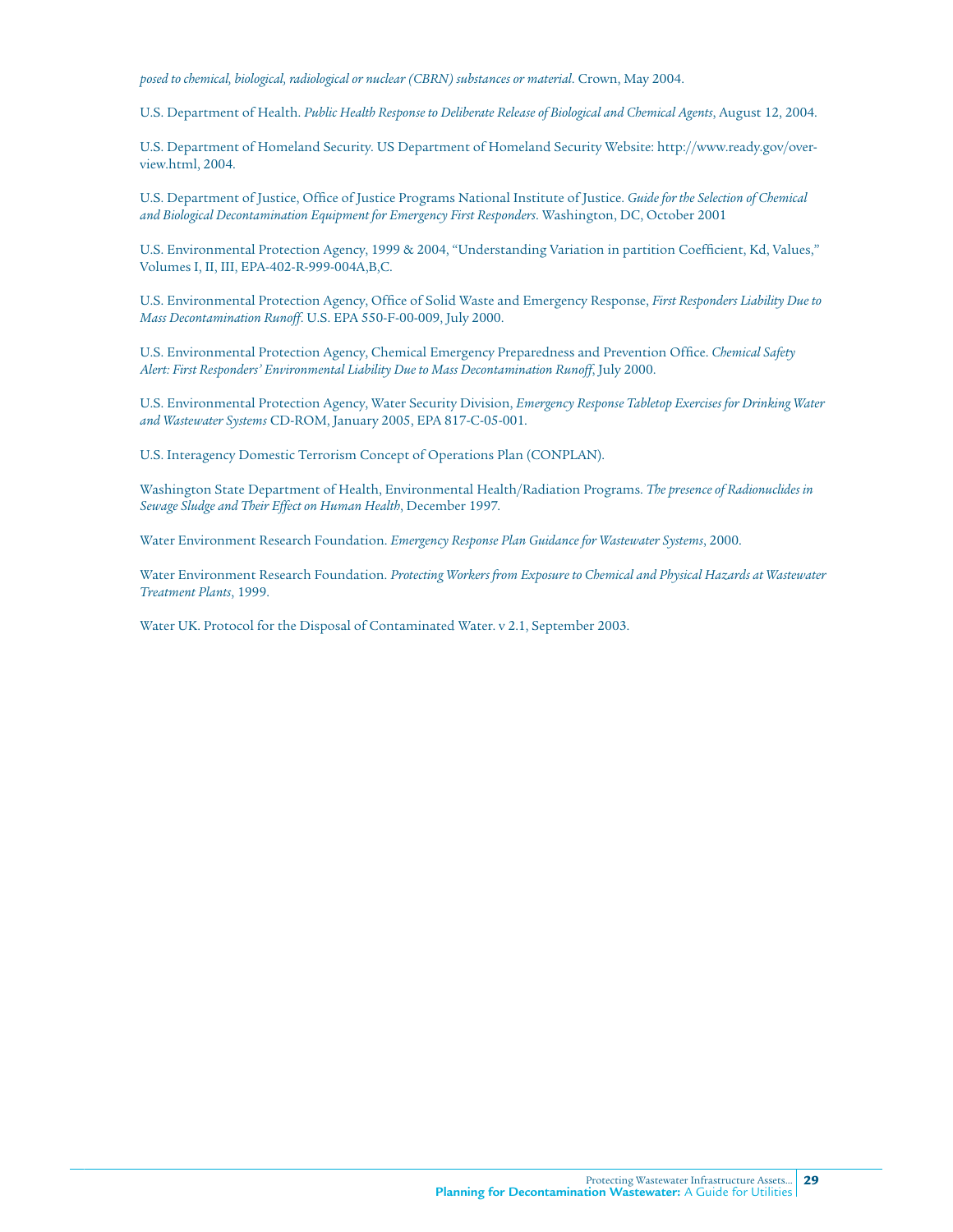## 2005-2006 Officers & Board of Directors NACWA Members

**Officers Donnie R. Wheeler** President

**Dick Champion, Jr.** Vice President

**Region I Marian Orfeo** Massachusetts Water Resources Authority, MA

**Richard S. Seymour** Nashua Wastewater Treatment Facility, NH

**Paul Pinault** Narragansett Bay Commission, RI

**Region II Alfonso Lopez** New York City Department of Environmental Protection, NY

**Bryan J. Christiansen** Passaic Valley Sewerage Commissioners, NJ

**Richard P. Tokarski** Rahway Valley Sewerage Authority, NJ

**Region III David Katz** Philadelphia Water Department, PA

**Ralph Charlton** Alexandria Sanitation Authority, VA

**Donnie R. Wheeler** Hampton Roads Sanitation District, VA

**Region IV Thomas R. Morgan** Montgomery Water Works & Sanitary Sewer Board, AL

**Billy G. Turner** Columbus Water Works, GA

**Raymond T. Orvin, Jr.** Western Carolina Regional Sewer Authority, SC

**Region V Robert Campbell** Metropolitan Sewer District of Cincinnati, OH

**William B. Schatz** Northeast Ohio Regional Sewer District, OH

**Kevin L. Shafer** Milwaukee Metropolitan Sewerage District, WI

**Christopher M. Westhoff** Treasurer

**Marian Orfeo** Secretary

**Region VI Charles Ganze** Gulf Coast Waste Disposal Authority, TX

**Patricia Cleveland** Trinity River Authority of Texas, TX

**Larry N. Patterson** Upper Trinity Regional Water District, TX

**Region VII Dick Champion, Jr.** Independence Water Pollution Control Department, MO

**Franklyn Pogge** Kansas City Water Services Department, MO

**Jeff Theerman** Metropolitan St. Louis Sewer District, MO

#### **Region VIII Dennis Stowe** Littleton/Englewood Wastewater Treatment Plant, CO

**Steve Pearlman** Metro Wastewater Reclamation District, CO

**Region IX David R. Williams** East Bay Municipal Utility District, CA

**Philip Friess** Los Angeles County Sanitation Districts, CA

**Christopher M. Westhoff** City of Los Angeles Department of Public Works, CA

**Region X Mark A. Yeager** City of Albany, OR

**Charles Logue** Clean Water Services, OR

**Donald Theiler** King County Department of Natural Resources, WA

**At-Large Jerry N. Johnson** D.C. Water and Sewer Authority, DC

**Suzanne E. Goss** JEA (Electric, Water & Sewer Authority), FL

**Public Utility Members** Anchorage Water & Wastewater Utility, Anchorage, AK Jefferson County Commission, Birmingham, AL Mobile Area Water & Sewer System, Mobile, AL Montgomery Water Works & Sanitary Sewer Board, Montgomery, AL City of Little Rock Wastewater Utility, Little Rock, AR Pine Bluff Wastewater Utility, Pine Bluff, AR City of Mesa Water Division, Mesa, AZ City of Phoenix Water Services Department, Phoenix, AZ City of Tolleson, Tolleson, AZ Pima County Wastewater Management, Tucson, AZ Central Contra Costa Sanitary District, Martinez, CA Central Marin Sanitation Agency, San Rafael, CA City & County of San Francisco Public Utilities Commission, San Francisco, CA City of Corona Department of Water & Power, Corona, CA City of Healdsburg, Healdburg, CA City of Fresno Department of Public Utilities, Fresno, CA City of Los Angeles, Los Angeles, CA City of Modesto, Modesto, CA City of Oxnard Wastewater Division, Oxnard, CA City of Palo Alto Regional Water Quality Control Plant, Palo Alto, CA City of Riverside Water Reclamation Plant, Riverside, CA City of Sacramento, Sacramento, CA City of San Bernardino Municipal Water Department, San Bernardino, CA City of San Diego Metro Wastewater Department, San Diego, CA City of San Jose Environmental Services Department, San Jose, CA City of Santa Barbara, Santa Barbara, CA City of Santa Cruz Wastewater Treatment Facility, Santa Cruz, CA City of Stockton Department of Municipal Utilities, Stockton, CA City of Sunnyvale Water Pollution Control Plant, Sunnyvale, CA City of Thousand Oaks Public Works Department, Thousand Oaks, CA City of Vacaville, Elmira, CA Delta Diablo Sanitation District, Antioch, CA East Bay Municipal Utility District, Oakland, CA Encina Wastewater Authority, Carlsbad, CA Fairfield-Suisun Sewer District, Fairfield, CA Orange County Sanitation District, Fountain Valley, CA Sacramento Regional County Sanitation District, Mather, CA Sanitation Districts of Los Angeles County, Whittier, CA South Bayside System Authority, Redwood City, CA South Orange County Wastewater Authority, Dana Point, CA Union Sanitary District, Union City, CA Vallejo Sanitation & Flood Control District, ,<br>Vallejo, CA West County Wastewater District, Richmond, CA Yucaipa Valley Water District, Yucaipa, CA Boxelder Sanitation District, Fort Collins, CO City of Greeley Water and Sewer Department, Greeley, CO City of Pueblo Wastewater Department, Pueblo, CO Colorado Springs Utilities Environmental Services, Colorado Springs, CO Littleton/Englewood Wastewater Treatment Plant, Englewood, CO Metro Wastewater Reclamation District, Denver, CO

Platte Canyon Water and Sanitation District, Littleton, CO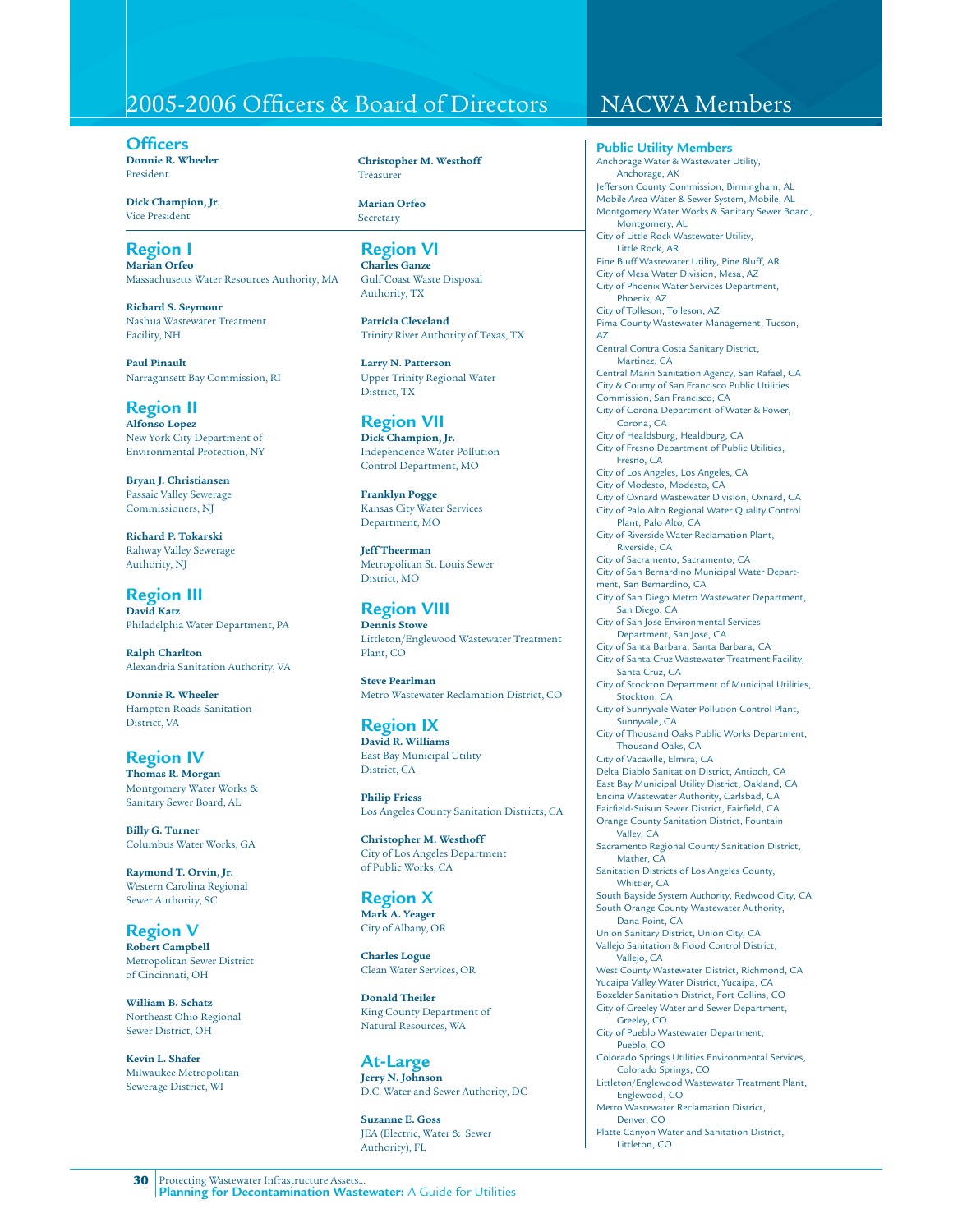Ridgefield Water Pollution Control Authority, Ridgefield, CT The Metropolitan District, Hartford, CT D.C. Water & Sewer Authority, Washington, DC City of Wilmington Department of Public Works, Wilmington, DE Broward County Office of Environmental Services, Pompano Beach, FL City of Altamonte Springs Public Works Department, Altamonte Springs, FL City of Boca Raton Utility Services Department, Boca Raton, FL City of Clearwater, Clearwater, FL City of Hollywood, Hollywood, FL City of Orlando, Orlando, FL City of St. Petersburg, St. Petersburg, FL City of Tallahassee Water Utility, Tallahassee, FL City of Tampa Howard F. Curren Advanced WWTP, Tampa, FL Collier County Public Utilities, Naples, FL Emerald Coast Utilities Authority, Pensacola, FL Hillsborough County Water Department, Tampa, FL JEA (Electric, Water & Sewer), Jacksonville, FL Miami-Dade County Water and Sewer Department, Miami, FL Orange County Utilities, Orlando, FL Palm Beach County Water Utilities, West Palm Beach, FL South Central Regional Wastewater Treatment Board, Delray Beach, FL Toho Water Authority, Kissimmee, FL City of Atlanta Department of Watershed Management, Atlanta, GA City of Augusta Utilities Department, Augusta, GA City of Cumming, Cumming, GA Columbus Water Works, Columbus, GA DeKalb County Public Works Department, Decatur, GA Gwinnett County Department of Public Utilities, Lawrenceville, GA Macon Water Authority, Macon, GA Peachtree City Water & Sewerage Authority, Peachtree City, GA City & County of Honolulu Department of Environmental Services, Kapolei, HI Cedar Rapids Water Pollution Control Facilities, Cedar Rapids, IA City of Ames Water & Pollution Control Department, Ames, IA City of Des Moines, Des Moines, IA City of Boise, Boise, ID City of Pocatello Water Pollution Control Department, Pocatello, ID American Bottoms Regional Wastewater Treatment Facility, Sauget, IL Bloomington & Normal Water Reclamation District, Bloomington, IL City of Mattoon Wastewater Treatment Plant, Mattoon, IL Danville Sanitary District, Danville, IL Downers Grove Sanitary District, Downers Grove, IL Fox Metro Water Reclamation District, Oswego, IL Fox River Water Reclamation District, Elgin, IL Glenbard Wastewater Authority, Glen Ellyn, IL Greater Peoria Sanitary District, Peoria, IL Hinsdale Sanitary District, Hinsdale, IL Kankakee River Metropolitan Agency, Kankakee, IL North Shore Sanitary District, Gurnee, IL Sanitary District of Decatur, Decatur, IL Springfield Metro Sanitary District, Springfield, IL Thorn Creek Basin Sanitary District, Chicago Heights, IL Urbana & Champaign Sanitary District, Urbana, IL Wheaton Sanitary District, Wheaton, IL City of Fort Wayne, Fort Wayne, IN City of Valparaiso EKPCF, Valparaiso, IN City of Indianapolis Department of Public Works, Indianapolis, IN

Gary Sanitary District, Gary, IN

Noblesville Wastewater Utility, Noblesville, IN Sanitary District of Hammond, Hammond, IN City of Olathe, Olathe, KS City of Wichita, Wichita, KS Johnson County Wastewater, Overland Park, KS Unified Government of Wyandotte County, Kansas City, KS Louisville & Jefferson County Metropolitan Sewer District, Louisville, KY Sanitation District No. 1, Ft. Wright, KY Sewerage & Water Board of New Orleans, New Orleans, LA City of New Bedford Department of Public Infrastructure, New Bedford, MA Fall River Sewer Commission, Fall River, MA Greater Lawrence Sanitary District, North Andover, MA Lowell Regional Wastewater Utility, Lowell, MA Lynn Water and Sewer Commission, Lynn, MA Massachusetts Water Resources Authority, Boston, MA South Essex Sewerage District, Salem, MA Springfield Water & Sewer Commission, Springfield, MA Upper Blackstone Water Pollution Abatement District, Millbury, MA Anne Arundel County Department of Public Works, Annapolis, MD ward County Department of Public Works, Ellicott City, MD Washington Suburban Sanitary Commission, Laurel, MD Augusta Sanitary District, Augusta, ME City of Bangor, Bangor, ME City of Kalamazoo Public Services Department, Kalamazoo, MI City of Saginaw, Saginaw, MI Detroit Water & Sewerage Department, Detroit, MI Genesee County Division of Water and Waste Services, Flint, MI Oakland County Drain Commissioner, Waterford, MI Wayne County Department of Environment, Detroit, MI City of Rochester, MN Water Reclamation Plant, Rochester, MN Metropolitan Council Environmental Services, St. Paul, MN Western Lake Superior Sanitary District, Duluth, MN City of Moberly, Moberly, MO City of Springfield, Springfield, MO Independence Water Pollution Control Department, Independence, MO Kansas City Water Department, Kansas City, MO Little Blue Valley Sewer District, Independence, MO Metropolitan St. Louis Sewer District, St. Louis, MO Charlotte Mecklenburg Utilities, Charlotte, NC City of Greensboro Water Resources Department, Greensboro, NC City of Raleigh Public Utilities Department, Raleigh, NC City of Salisbury Salisbury Rowan Utilities, Salisbury, NC Metropolitan Sewerage District of Buncombe County, Asheville, NC Orange Water & Sewer Authority, Carrboro, NC Water and Sewer Authority of Cabarrus County, Concord, NC City of Omaha Public Works Department, Omaha, NE City of Nashua Division of Public Works, Nashua, NH Atlantic County Utilities Authority, Pleasantville, NJ Bergen County Utilities Authority, Little Ferry, NJ Edgewater Municipal Utilities Authority, Edgewater, NJ Ewing-Lawrence Sewerage Authority, Lawrenceville, NJ

Gloucester County Utilities Authority, Thorofare, NJ

 Hamilton, NJ Hanover Sewerage Authority, Whippany, NJ Jersey City Municipal Utilities Authority, Jersey City, NJ Joint Meeting of Essex & Union Counties, Elizabeth, NJ Kearny Municipal Utilities Authority, Kearny, NJ Middlesex County Utilities Authority, Sayreville, NJ North Bergen Municipal Utilities Authority, North Bergen, NJ Ocean County Utilities Authority, Bayville, NJ Passaic Valley Sewerage Commissioners, Newark, NJ Rahway Valley Sewerage Authority, Rahway, NJ Secaucus Municipal Utilities Authority, Secaucus, NJ Somerset Raritan Valley Sewerage Authority, Bridgewater, NJ Stony Brook Regional Sewerage Authority, Princeton, NJ Albuquerque-Bernalillo County Water Utility Authority-Wastewater Utility Div., Albuquerque, NM City of Henderson, Henderson, NV City of Las Vegas Water Pollution Control Facility, Las Vegas, NV Clark County Water Reclamation District, Las Vegas, NV City of Ithaca Department of Public Works, Ithaca, NY County of Monroe Department of Environmental Services, Rochester, NY Great Neck Water Pollution Control District, Great Neck, NY Nassau County Department of Public Works, Mineola, NY Niagara Falls Water Board, Niagara Falls, NY NYC Department of Environmental Protection, Flushing, NY Onondaga County Department of Water Environment Protection, Syracuse, NY Rockland County Sewer District #1, Orangeburg, NY Suffolk County Department of Public Works, Yaphank, NY Butler County Department of Environmental Services, Hamilton, OH City of Akron Public Utilities Bureau, Akron, OH City of Canton Water Pollution Control Center, Canton, OH City of Columbus Division of Sewerage & Drainage, Columbus, OH City of Dayton Department of Water, Dayton, OH City of Hamilton Department of Public Works, Hamilton, OH City of Lebanon, OH, Lebanon, OH City of Lima Utilities Department, Lima, OH City of Mason, Mason, OH City of Middletown, Middletown, OH City of Oregon Wastewater Treatment Plant, Oregon, OH City of Troy, Troy, OH Metropolitan Sewer District of Greater Cincinnati, Cincinnati, OH Northeast Ohio Regional Sewer District, Cleveland, OH City of Oklahoma City Water & Wastewater Utilities Department, Oklahoma City, OK City of Stillwater Water Utilities, Stillwater, OK City of Tulsa Public Works Department, Tulsa, OK City of Albany, OR, Albany, OR City of Canby, Canby, OR City of Corvallis Public Works Department, Corvallis, OR City of Eugene Wastewater Division, Eugene, OR City of Gresham Department of Environmental Services, Gresham, OR

Hamilton Township Wastewater Utility,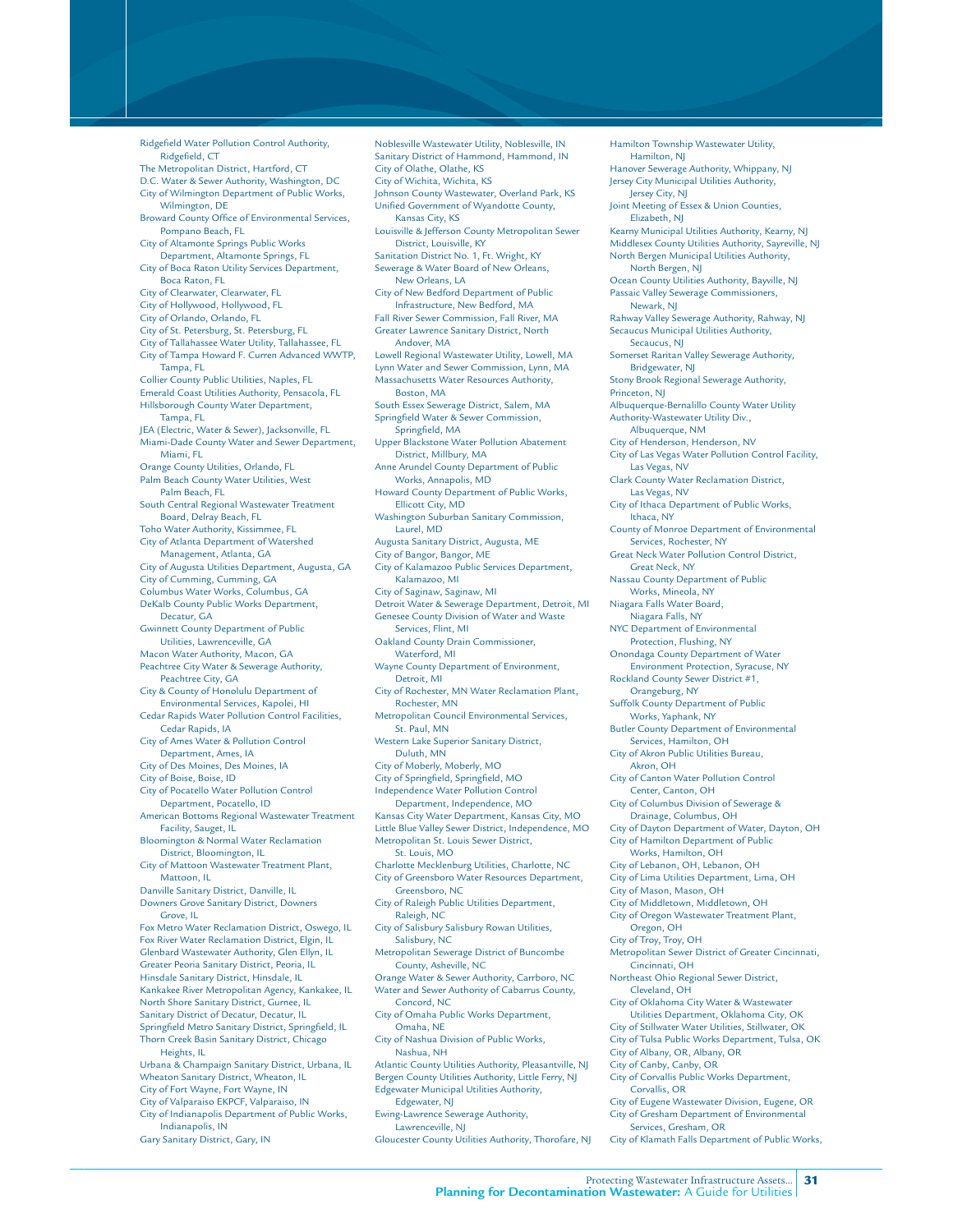Klamath Falls, OR City of Portland Bureau of Environmental Services, Portland, OR City of Salem, Salem, OR City of Wilsonville, Wilsonville, OR Clean Water Services, Hillsboro, OR Oak Lodge Sanitary District, Milwaukie, OR Water Environment Services of Clackamas County, Clackamas, OR Allegheny County Sanitary Authority, Pittsburgh, PA Delaware County Regional Water Quality Control Authority, Chester, PA Derry Township Municipal Authority, Hershey, PA Harrisburg Authority, Harrisburg, PA Philadelphia Water Department, Philadelphia, PA Puerto Rico Aqueduct and Sewer Authority, Santurce, PR Narragansett Bay Commission, Providence, RI Warwick Sewer Authority, Warwick, RI Beaufort Jasper Water & Sewer Authority, Okatie, SC Charleston Commissioners of Public Works, Charleston, SC Grand Strand Water & Sewer Authority, Conway, SC Greenwood Metropolitan District, Greenwood, SC Mount Pleasant Waterworks, Mount Pleasant, SC Spartanburg Water System and Sanitary Sewer District, Spartanburg, SC Summerville Commissioners of Public Works, Summerville, SC Western Carolina Regional Sewer Authority, Greenville, SC City of Chattanooga Moccasin Bend Wastewater Treatment Plant, Chattanooga, TN City of Johnson City, Johnson City, TN City of Kingsport, Kingsport, TN City of Memphis Division of Public Works, Memphis, TN City of Oak Ridge, Oak Ridge, TN Knoxville Utilities Board, Knoxville, TN Metropolitan Government of Nashville & Davidson County, Nashville, TN Austin Water Utility, Austin, TX City of Amarillo, Amarillo, TX City of College Station, College Station, TX City of Corpus Christi Wastewater Department, Corpus Christi, TX City of Garland, Garland, TX City of Houston Public Works & Engineering/Public Utilities Div., Houston, TX Dallas Water Utilities City of Dallas, Dallas, TX El Paso Water Utilities Public Service Board, El Paso, TX Fort Worth Water Department, Fort Worth, TX Gulf Coast Waste Disposal Authority, Houston, TX North Texas Municipal Water District, Wylie, TX San Antonio Water System, San Antonio, TX Trinity River Authority of Texas, Arlington, TX Upper Trinity Regional Water District, Lewisville, TX Weatherford Municipal Utilities, Weatherford, TX Central Davis Sewer District, Kaysville, UT Salt Lake City Public Utilities, Salt Lake City, UT Snyderville Basin Water Reclamation District, Park City, UT Alexandria Sanitation Authority, Alexandria, VA Arlington County Department of Environmental Services, Arlington, VA Chesterfield County Utilities, Chesterfield, VA City of Lynchburg Lynchburg WWTF, Utility Division, Lynchburg, VA City of Richmond Department of Public Utilities, Richmond, VA County of Stafford Department of Utilities, Stafford, VA Fairfax County Wastewater Management Program, Lorton, VA Hampton Roads Sanitation District, Virginia Beach, VA Hanover County Department of Public Utilities, Hanover, VA Henrico County Public Utilities, Richmond, VA Hopewell Regional Wastewater Treatment Facility, Hopewell, VA Loudoun County Sanitation Authority,

Leesburg, VA

Pepper's Ferry Regional Wastewater Treatment

 Authority, Radford, VA Prince William County Service Authority, Woodbridge, VA Upper Occoquan Sewage Authority, Centreville, VA City of Everett Public Works Department, Everett, WA City of Tacoma Public Works Department, Tacoma, WA King County Department of Natural Resources and Parks, Seattle, WA Lakehaven Utility District, Federal Way, WA LOTT Wastewater Alliance, Olympia, WA City of Fond du Lac, Fond du Lac, WI City of Superior Wastewater Division of Public Works, Superior, WI Green Bay Metropolitan Sewerage District, Green Bay, WI Heart of the Valley Metropolitan Sewerage District, Kaukauna, WI Madison Metropolitan Sewerage District Nine Springs Wastewater Treatment Plant, Madison, WI Milwaukee Metropolitan Sewerage District, Milwaukee, WI Racine Wastewater Utility, Racine, WI Morgantown Utility Board, Morgantown, WV **Public Affiliate Members** City of Fontana, Fontana,CA Los Angeles County Department of Public Works

 Waterworks & Sewer Maintenance Division, Alhambra,CA Pleasant View Water & Sanitation District, Golden,CO Boston Water & Sewer Commission, Boston,MA Van Buren Township Water & Sewer Department, Van Buren,MI City of Lee's Summit Water Utilities, Lee's Summit,MO City of Spartanburg, Spartanburg,SC Greer Commission of Public Works, Greer,SC Benbrook Water and Sewer Authority, Benbrook,TX City of Norfolk Department of Utilities, Norfolk,VA City of Suffolk Department of Public Utilities, Suffolk,VA City of Virginia Beach Department of Public Utilities, Virginia Beach,VA Seattle Public Utilities, Seattle,WA U.S. Air Force, RAF Lakenheath, England, APO

#### **Corporate Affiliate Members**

ADS Corporation Ameron International, Inc. Water Transmission Group Black & Veatch Corporation Brown & Caldwell Burgess & Niple, Inc. Burns & McDonnell Engineering Company, Inc. Camp Dresser & McKee, Inc. Carollo Engineers, P.C. CH<sub>2</sub>M HILL Donohue & Associates, Inc. Dvirka & Bartilucci Consulting Engineers Earth Tech, Inc. EMA, Inc. EnerTech Environmental. Inc. Gannett Fleming, Inc. General Rubber Corporation Greeley and Hansen Hatch Mott MacDonald Hazen & Sawyer, P.C. HDR Engineering, Inc. Hinshon Environmental Consulting, Inc. HNTB Corporation ICOMMM, Inc. Insituform Technologies, Inc. Jones & Henry Engineers, Ltd. Jordan, Jones & Goulding, Inc. Komline-Sanderson Larry Walker Associates, Inc. Limno-Tech, Inc. Malcolm Pirnie, Inc. Metcalf & Eddy, Inc. Michael Baker Jr., Inc. MWH Global Novozymes Biologicals, Inc.

Parson Brinckerhoff Parsons Corporation PBS&J Perras & Associates Scientech, Inc. **STANTEC** Strand Associates, Inc. TAG - The Asset Group Tetra Tech EM, Inc. United Water URS Corporation Wade-Trim Associates, Inc. Westin Engineering, Inc.

PA Consulting Group

#### **Legal Affiliate Members**

Alston & Bird, LLP AquaLaw PLC Barnes & Thornburg Bingham McCutchen Foster Pepper & Shefelman Gibson, Dunn & Crutcher Hall & Associates Kelly & Weaver, P.C. Kilpatrick Stockton, LLP McGuireWoods, LLP Odin, Feldman & Pittleman, PC Somach, Simmons & Dunn Squire, Sanders & Dempsey, L.L.P.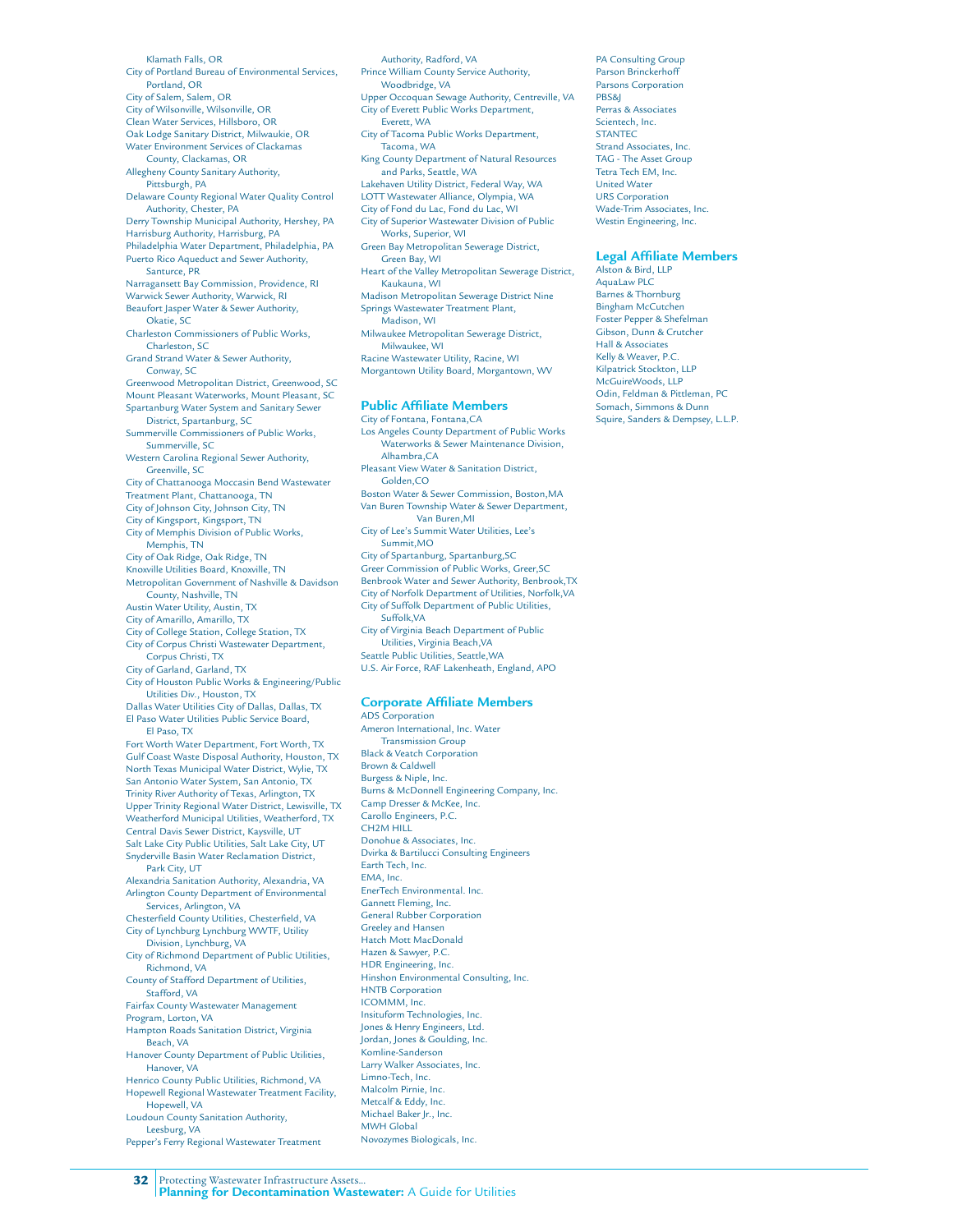